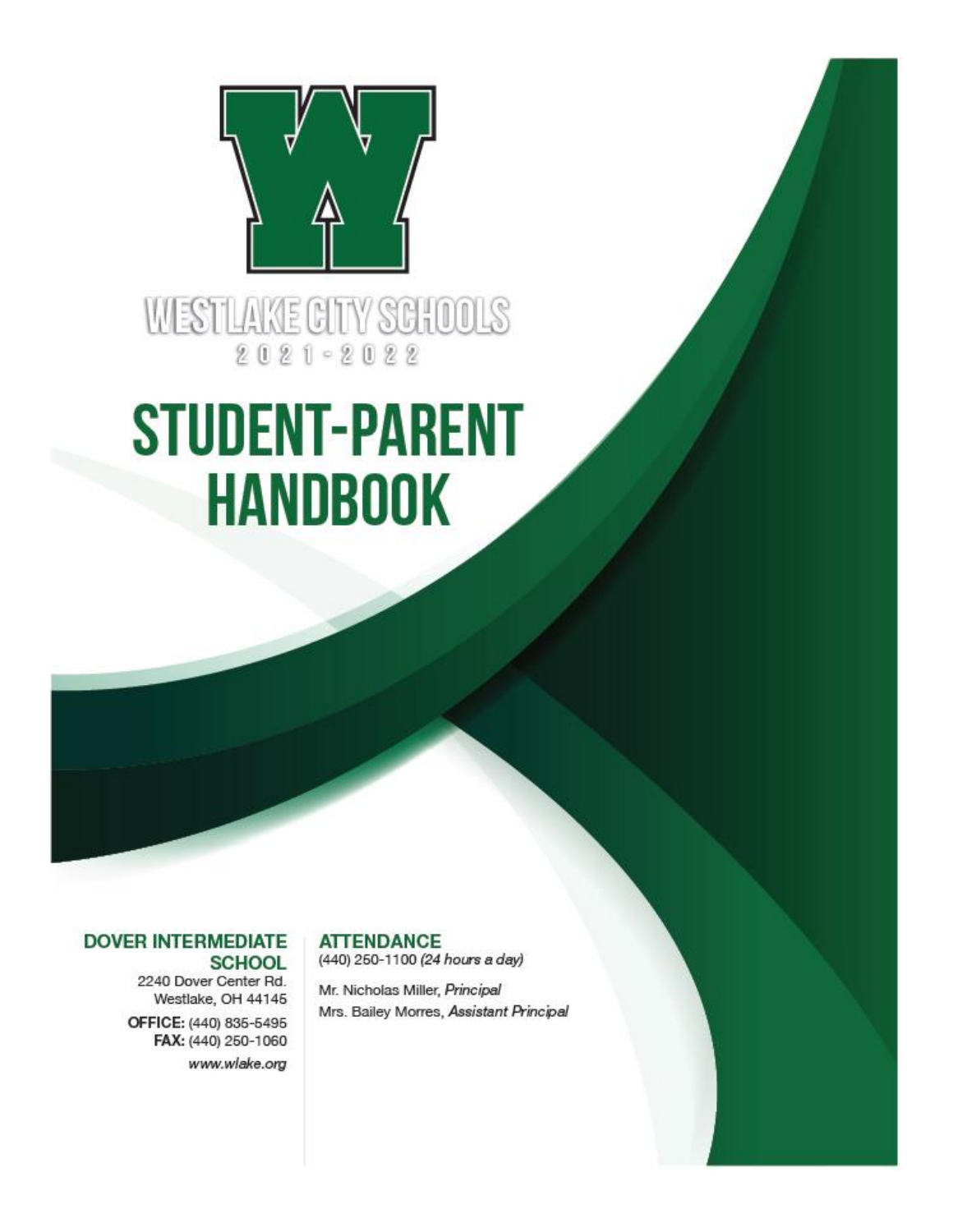

**CALENDAR OF EVENTS** 2021-2022

*(Some dates subject to change)*

| Aug 24            | т   | First Day of School                                     |
|-------------------|-----|---------------------------------------------------------|
| Sep 6             | M   | Labor Day - NO SCHOOL                                   |
| Sep 8-10          | W-F | 5th Grade Outdoor Education Experience                  |
| Sep 13-15         | M-W | 6th Grade Camp Nuhop Field Trip Session 1               |
| Sep 15-17         | W-F | 6th Grade Camp Nuhop Field Trip Session 2               |
| Oct 8             | F   | NEOEA Day - NO SCHOOL                                   |
| Oct 22            | F   | Picture Day                                             |
| Oct 29            | F   | <b>End of First Quarter</b>                             |
| Nov <sub>1</sub>  | M   | Staff Work Day - NO SCHOOL                              |
| Nov 18            | Th  | Evening K-8 Conferences                                 |
| <b>Nov 22</b>     | M   | Evening K-8 Conferences                                 |
| Nov <sub>23</sub> | Τ   | Day Conferences - NO SCHOOL (for K-8 Students)          |
| Nov 24-26         | W-F | Thanksgiving Break - NO SCHOOL                          |
| Dec 22-Jan 4      | W-T | Winter Break - NO SCHOOL                                |
| Jan 17            | M   | Martin Luther King, Jr. Day-NO SCHOOL                   |
| Jan 20            | Th  | End of 2 <sup>nd</sup> Quarter/1 <sup>st</sup> Semester |
| Jan 21            | F   | Staff Work Day - NO SCHOOL                              |
| Feb <sub>21</sub> | M   | Presidents' Day - NO SCHOOL                             |
| <b>Mar 25</b>     | F   | End of 3 <sup>rd</sup> Quarter                          |
| <b>Mar 28</b>     | M   | Staff Work Day - NO SCHOOL                              |
| Apr 15-22         | F-F | Spring Break - NO SCHOOL                                |
| May 30            | M   | Memorial Day - NO SCHOOL                                |
| Jun 6             | M   | 6th Grade Recognition (PAC)                             |
| June 7            | Τ   | Field Day/ Last Day of School                           |
| Jun 8             | W   | Staff Work Day - NO SCHOOL                              |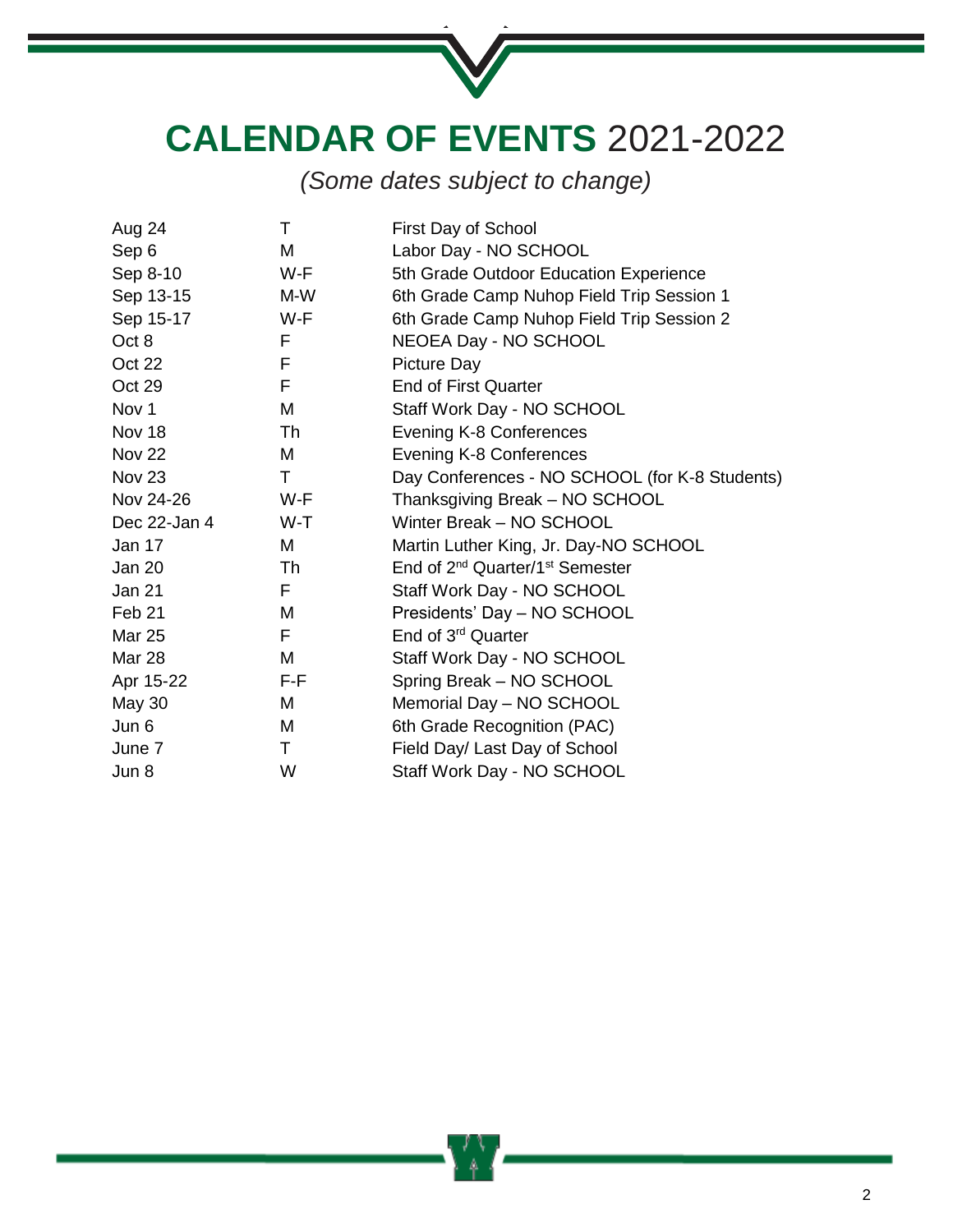

This Student Handbook was developed to answer many of the commonly asked questions that you and your parents may have during the school year and to provide specific information about certain Board policies and procedures. Please take time to become familiar with the important information contained in this Handbook and keep the Handbook available for frequent reference by you and your parents. If you have any questions that are not addressed in this Handbook, you are encouraged to talk to your teachers or the building principal. This Handbook replaces all prior handbooks and other written material on the same subjects. This Handbook does not equate to an irrevocable contractual commitment to the student, but only reflects the current status of the Board's policies and the School's rules. If any of the policies or administrative guidelines referenced herein are revised, the language in the most current policy or administrative guideline prevails. Copies of current Board policies and administrative guidelines are available from the building principal and on the District's web site. Policies can be found on the district website: <https://go.boarddocs.com/oh/westlake/Board.nsf/Public>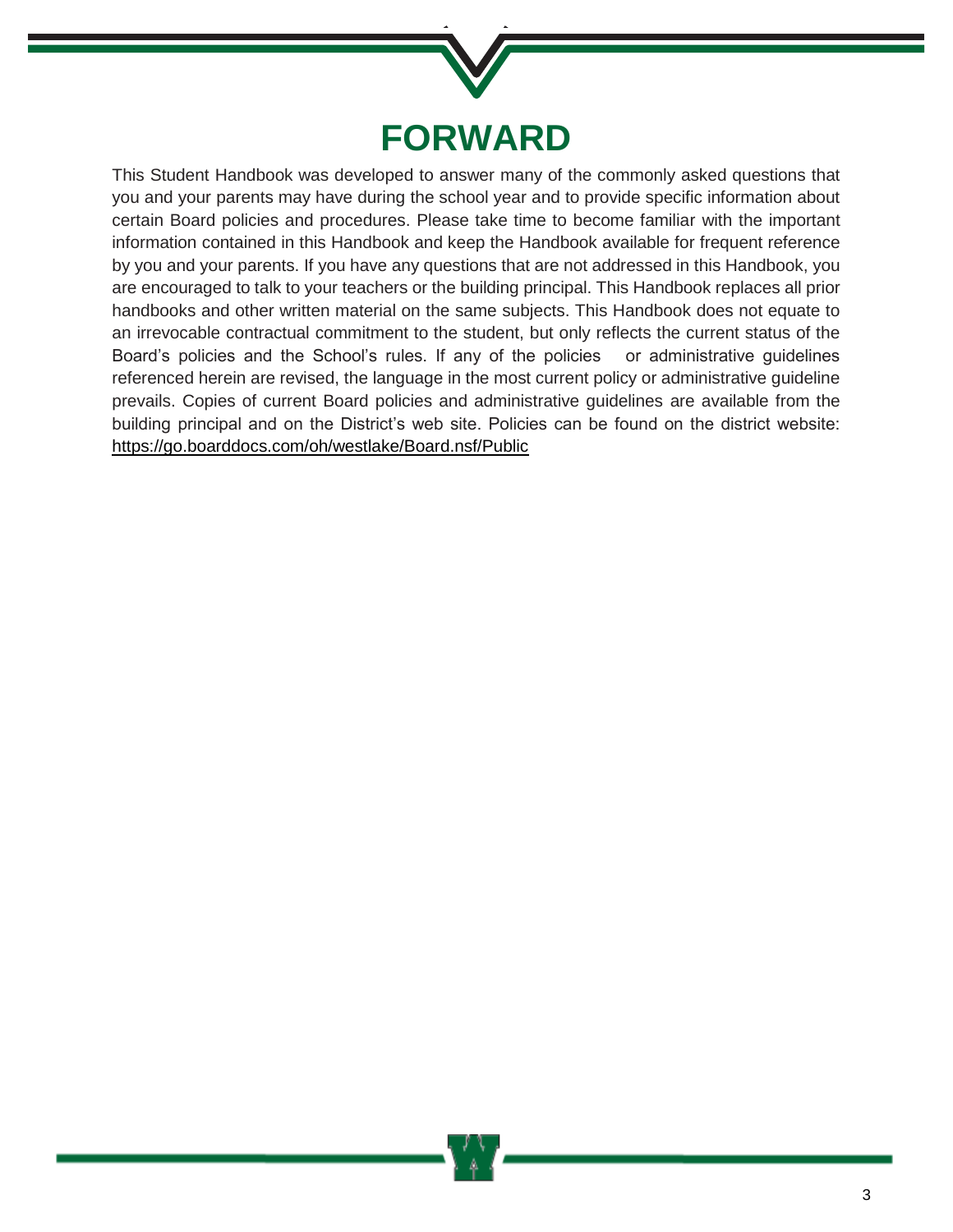

# **WESTLAKE CITY SCHOOLS** MISSION STATEMENT

*WE EDUCATE FOR EXCELLENCE… Empowering all students to achieve their educational goals, to direct their lives, and to contribute to society.*

# **DOVER INTERMEDIATE EXIT OBJECTIVES**

- Communicate ideas in a variety of forms
- Gather, interpret, and analyze information
- Accept responsibility as citizens of the school, community and world
- Make decisions, make judgments, and solve problems individually and in groups
- Demonstrate respect, responsibility, empathy and integrity

# **EQUAL EDUCATION OPPORTUNITY**

All students of the Westlake City School District will have equal educational opportunities. Students have the right to be free from discrimination on the basis of race, sex, marital status, pregnancy, national origin, physical handicaps, criminal record, political activity, citizenship status, religion, creed or opinion, in all decisions affecting admissions, membership in school-sponsored organizations, clubs or activities, access to facilities, distribution of funds, academic evaluations of any other aspect of school-sponsored activities. Any limitations with regard to participation in a school-sponsored activity will be based on criteria reasonably related to that specific activity.

Any person who believes that s/he has been discriminated against on the basis of his/her race, color, disability, religion, gender, or national origin while at school or a school activity should immediately contact the building principal.

Complaints will be investigated in accordance with the procedures described in this Handbook. Any student making a complaint or participating in a school investigation will be protected from retaliation. The Compliance Officer(s) can provide additional information concerning equal access to educational opportunity.

# **STUDENT WELL BEING**

Student safety is the responsibility of both students and staff. Staff members are familiar with emergency procedures such as evacuation procedures, fire and tornado drills, safety drills in the event of a terrorist or other violent attack, and accident reporting procedures. If a student is aware of any dangerous situation or accident, s/he must notify a staff person immediately.

State law requires that all students have an emergency medical authorization completed and signed by a parent or guardian on file in the school office.

Students with specific health care needs should deliver written notice about such needs, along with physician documentation, to the school office.

# **THE RIGHTS AND RESPONSIBILITIES OF WESTLAKE STUDENTS**

All students have the right to:

- A meaningful education.
- Wear distinctive insignia unless the manner of expression interferes with the orderly operation of

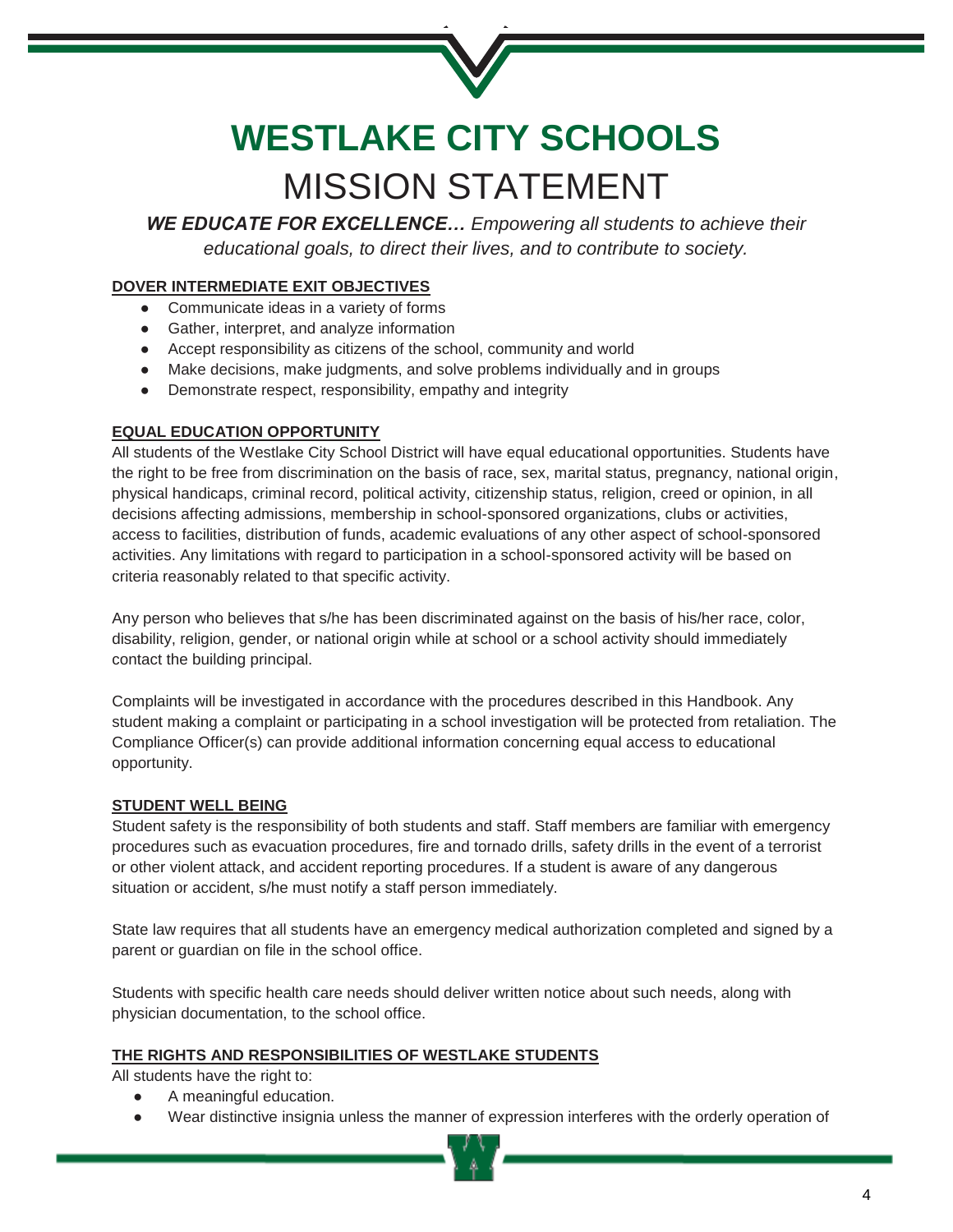the school program, trespasses on the rights of others, or disturbs other students.

- Inspect their tests, grades, and school records, in the presence of a counselor, teacher, or administrator.
- Symbolic and actual freedom of expression and verbal expression of their personal opinions. Such verbal opinions shall not interfere with the freedom of others. The use of profane or obscene language and threats of harm to persons or property are prohibited.
- Be protected from unreasonable seizures and searches.
- Attend school without fear of intimidation.
- Consultation with teachers, counselors, and administrators.
- Free election of their peers in student government; moreover, all students have the right to seek and hold office.
- Present petitions, complaints, or grievances to school authorities and as well the right to receive prompt authoritative replies from school authorities regarding the disposition of their petitions, complaints, or grievances.
- Inform the school administration that an instructor is consistently late to class.
- Anonymity when giving information regarding any wrongdoing.
- Be informed of their rights and responsibilities.
- Appeal through their teacher, counselor, and principal on a decision affecting their school life.

# **STUDENT RESPONSIBILITIES**

Students have the responsibility to respect the rights of all persons involved in the educational process and to exercise the highest degree of self-discipline in adhering to school rules and regulations. Responsibility is inherent in the exercise of every right. It is impossible to list all student responsibilities, but it must be emphasized that the absence of responsibility means a weakening of rights.

Students have the responsibility to:

- Attend school and attempt to complete the course of study developed by the student and his/her parents.
- Report to classes on time with the necessary materials, be prepared with lessons, and have a positive attitude toward learning.
- Be aware of and adhere to school regulations and respect the authority of school officials who enforce the rules. This responsibility extends to a student's conduct to and from school as well as in the buildings.
- Develop tolerance for verbal and written viewpoints and opinions of others and to recognize the right of other individuals to form different points of view.
- Provide information in disciplinary cases should he/she be asked and have knowledge of any importance in such a case.
- Dress according to the appearance code.
- Respect the school property as well as the property of others.
- Accept the consequences for any wrong act they may commit, subject to the right of appeal as set forth elsewhere in this handbook.
- Respect the authority of all employees of the Westlake City Schools.
- Assist in maintaining cleanliness of all buildings and properties in Westlake City Schools.

School rules and procedures are designed to allow students to be educated in a safe and orderly environment. All students are expected to follow staff members' directions and to obey all school rules.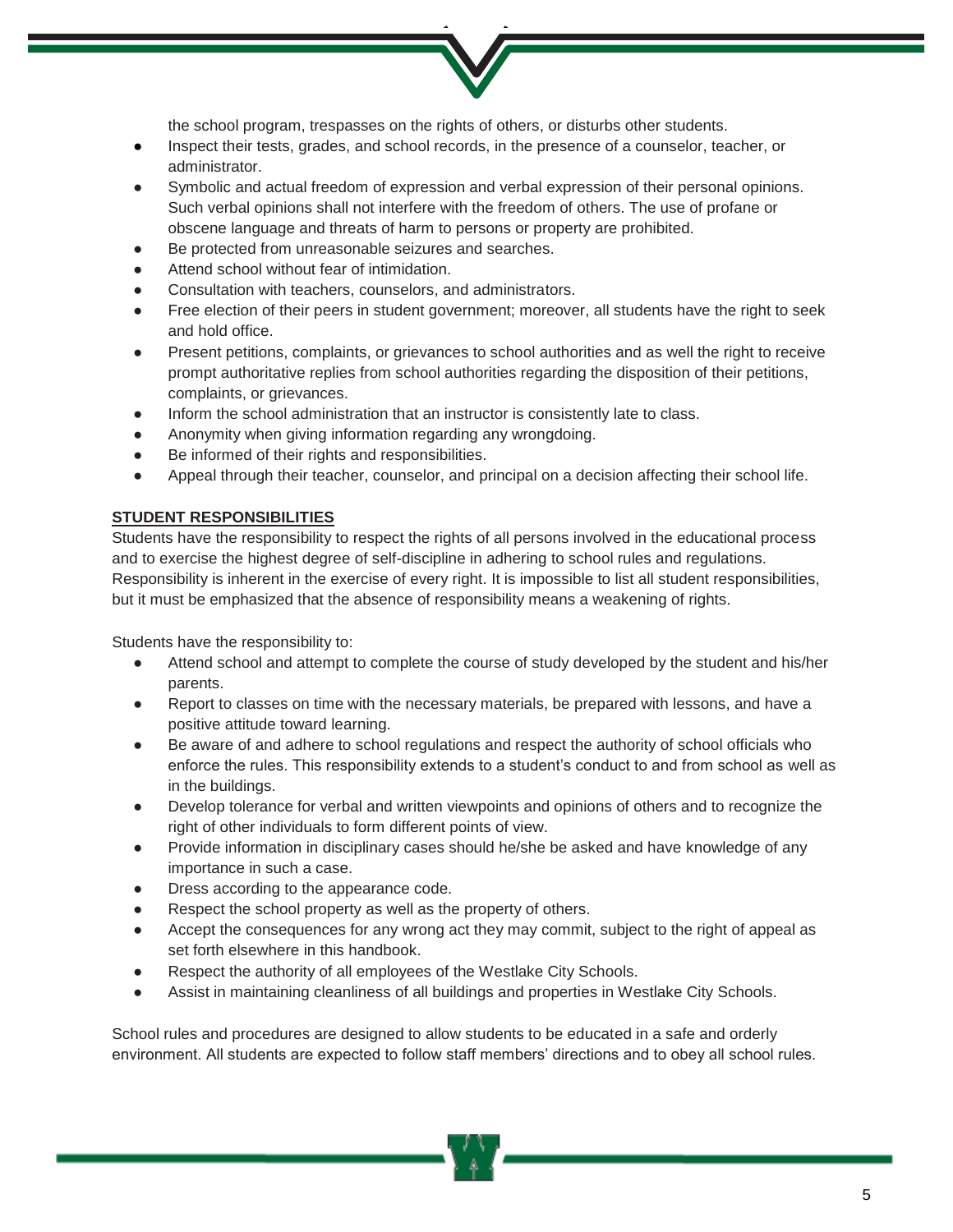

# SECTION I - **ACADEMIC POLICIES**

# **GRADING SYSTEM**

The Westlake Board of Education believes students will respond more positively to the opportunity for success than to the threat of failure. The district will therefore seek to make instructional achievement both reachable and possible for students. It will emphasize achievement in its process of evaluating student performance.

# **HOMEWORK**

Homework will be assigned to reinforce learning at school. Student grades will reflect the completion of all work, including outside assignments. Homework is also part of the student's preparation for the assessment tests and future coursework.

# *Grading Scale*

Letter grades are assigned at the end of each quarter or semester.

| <b>Letter Grade</b> | <b>Percentage Grade</b> |
|---------------------|-------------------------|
| А                   | 90-100                  |
| В                   | 80-89                   |
|                     | 70-79                   |
|                     | 60-69                   |
|                     | Below 60                |

# *Promotion to Next Grade Level*

The Board of Education recognizes that the personal, social, physical, and educational growth of children will vary and that they should be placed in the educational setting most appropriate to their needs at the various stages of their growth.

It is the Board's intent that each student be moved forward in a continuous pattern of achievement and growth that is in harmony with his/her own development. Such a pattern should coincide with the system of grade levels established by this Board and the instructional objectives established for each.

A student will be promoted to the succeeding grade level when s/he has:

- A. Completed the course and State mandated requirements at the presently assigned grade;
- B. In the opinion of the professional staff, achieved the instructional objectives set for the present grade;
- C. Demonstrated sufficient proficiency to permit him/her to move ahead in the educational program of the next grade;
- D. Demonstrates the degree of social, emotional and physical maturation necessary for a successful learning experience in the next grade.

#### *Retention:*

A student may be retained at his/her current grade level when s/he has, in the opinion of the professional staff, failed to demonstrate proficiency in mathematics and English Language Arts.

A student may be placed at the next grade level when retention would no longer benefit the student.

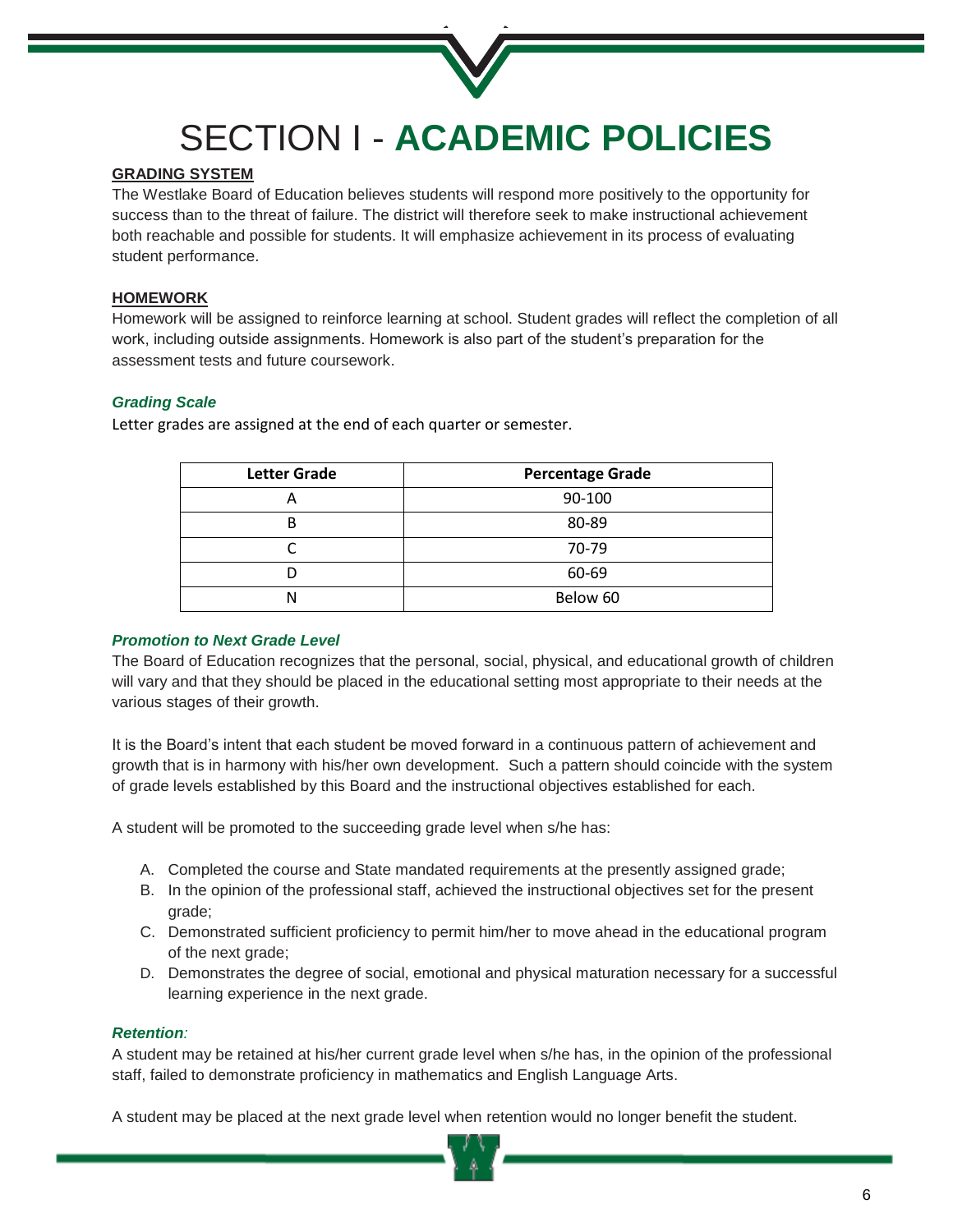

The Superintendent shall develop administrative guidelines for promotion, placement, and retention of students that:

- A. require the recommendation of the relevant staff members for promotion, placement or retention;
- B. require that parents are informed in advance of the possibility of retention of a student at a grade level;
- C. assure that efforts will be made to remediate the student's difficulties before s/he is retained;
- D. assign to the principal the final responsibility for determining the promotion, placement and retention of each student;
- E. provide parents the opportunity to appeal the decision about their child's promotion, placement or retention.

# *Student Assessment*

Unless exempted, each student must pass all portions of the State mandated assessment tests. Ohio State assessments are typically given from March to May every year.

| <b>State Assessments</b> |                       |                    |                |
|--------------------------|-----------------------|--------------------|----------------|
| <b>Grade Level</b>       | English Language Arts | <b>Mathematics</b> | Science        |
|                          |                       |                    |                |
|                          |                       |                    | Not applicable |

Additional group tests are given to students to monitor progress and determine educational mastery levels. These tests help the staff determine instructional needs.

- Gifted screeners ITBS Science and Social Studies is given each winter or spring; new to district students may also take CogAT in the fall; NWEA MAP is given three times per year for screening in Math and Reading
- Math Placement screener- IAAT is given each winter

### *Use of Assessments*

State assessment results, NWEA MAP or other diagnostic data will be used to determine proper placement into advanced or accelerated courses, provide differentiated classroom instruction, support student learning with additional academic intervention/enrichment.

# *Eligibility-Interscholastic Athletics and Extracurricular Activities for Class of 2027 moving to LBMS next year*

In order to be eligible to participate in interscholastic athletics and extracurricular activities, students shall meet the following criteria:

A student enrolling in the seventh grade for the first time will be eligible for the first grading period regardless of previous academic achievement. Thereafter, in order to be eligible, a student in grade 7 must be currently enrolled and must have been enrolled in the school the immediately preceding grading period and received passing grades during the grading period in 75% of those subjects carried the preceding grading period in which the student was enrolled, and earned a grade point average of 1.50 or above.

Students may participate in interscholastic athletics and extracurricular activities if they receive a failing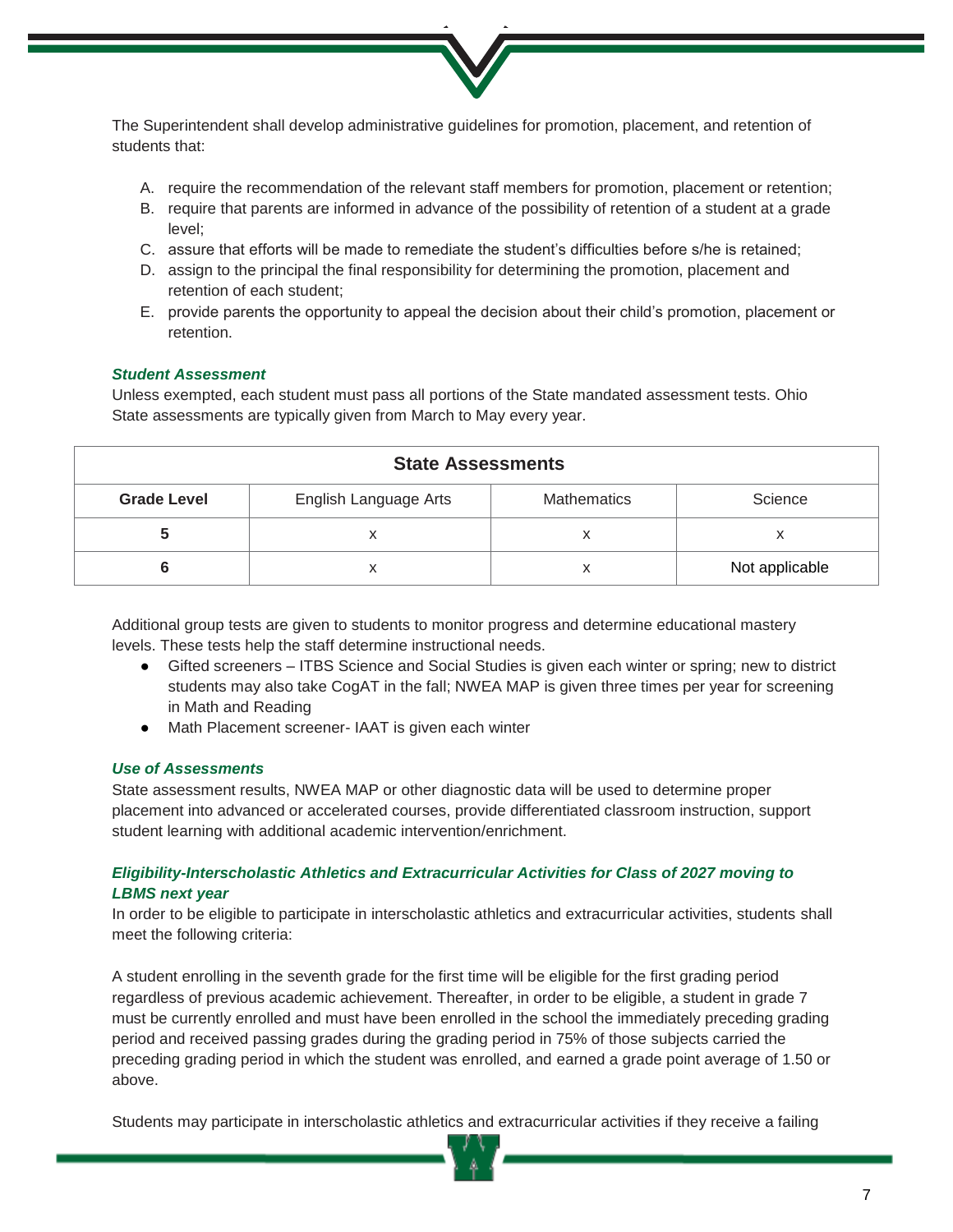

grade for any course in the immediately preceding grading period provided, they meet the eligibility requirements above.

Students with Individual Education Plans will be expected to meet the eligibility standards set forth in this policy unless a specific modification is included in the student's Individual Education Plan.

Extracurricular activities are those activities not for academic credit that meet beyond students' scheduled courses on a regular basis or for a season. The principal of the high school and middle school shall publish a list of all activities and extracurricular activities subject to these standards at the beginning of the school year.

#### *Withholding of Grades and Credits*

The Westlake Board of Education has adopted regulations prescribing a schedule of fees for materials required to be used in specific courses.

There may also be fees for: Equipment, art, musical instruments, library materials, athletic equipment, textbooks, and damage to school buildings. Nonpayment of any fees and charges may result in withholding the grades and credits of the student. Failure to turn in textbooks or pay fines or fees due to the school will cause withholding of the diploma. Students may not be permitted to take part in school activities due to outstanding fees.

# SECTION II - **COUNSELING**

# **STATEMENT OF PHILOSOPHY**

The Westlake City Schools' guidance philosophy is based on the recognition of the dignity, worth, and needs of the individual. Guidance is a cooperative venture that includes students, counselors, teachers, administrators, parents, and all those who provide special services. The Dover Intermediate School's counselor provides an opportunity to each child to grow as an individual according to their interests, needs, and potential.

#### **Staff**

- Miss Kerry Brickman, Counselor
- Mr. Mark Campo, Counselor

#### *Class Scheduling Process*

Every opportunity is made to make schedules as accurate as possible. Scheduling changes may occur for the following reasons: (1) there is a technical error in the scheduling process, (2) it is clear that the student is academically misplaced (please refer to Withdrawal Policy), or (3) there is a scheduling conflict. The counselor (with the administration) will make schedule changes.

Schedules are provided to each student at the beginning of the school year or upon enrollment. Schedules are based on the student's needs and available class space. Any changes in a student's schedule should be handled through the school counselor or building principal. Students may be denied course enrollment due to lack of available space or the need for the student to meet required course prerequisite(s). Students are expected to follow their schedules. Any variation must be approved with a pass or schedule change.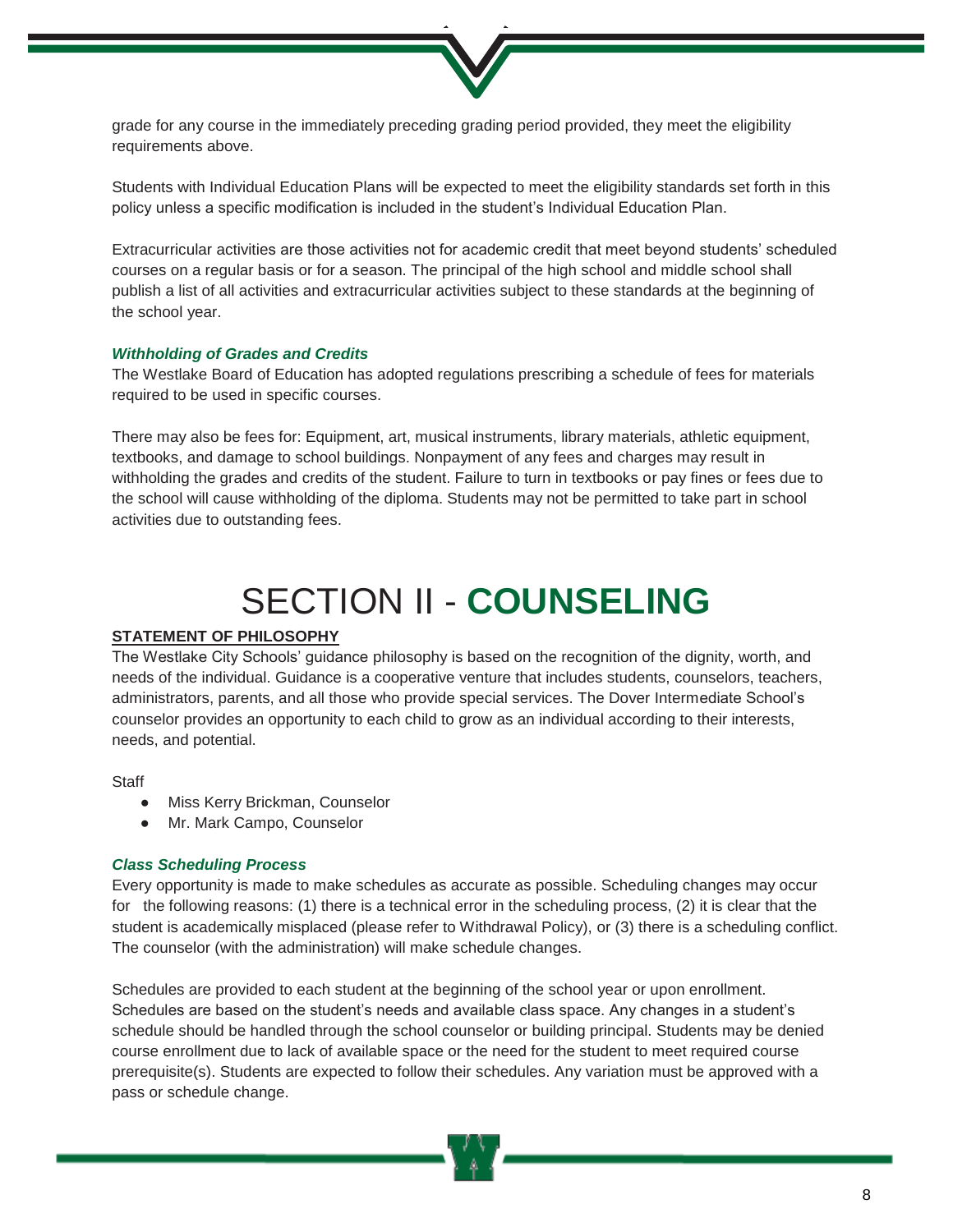

# **COMMUNICATION OPPORTUNITIES**

# *Parent/Teacher Conferences*

Communication between the home and school is extremely important. Parent/Teacher Conferences are held formally during the fall of each year: Two evenings and one full day in the fall. Other convenient times are available throughout the year by parent and/or teacher request. More information regarding formal conference schedules will be forthcoming.

# *Email/Voicemail*

The intent is to establish and maintain open lines of communication. Please visit [www.wlake.org a](http://www.wlake.org/)nd navigate to the staff directory located under the About Us drop down menu. Both email and voicemail contacts are available [here.](https://www.wlake.org/parents/parent-resources/staff-directory)

# *Parental Comments/Complaint Procedures*

Communication is always the key to a successful learning experience. Communication should always begin with the parent and teacher. Should a situation arise where consensus cannot be reached, then administrative avenues may be pursued.

# SECTION III - **STUDENT RESPONSIBILITIES**

# **ATTENDANCE**

The educational program offered by this District is predicated upon the presence of the student and requires continuity of instruction and classroom participation. Attendance shall be required of all students enrolled in the schools during the days and hours that the school is in session. A student in grades 9 through 12 may be considered a full-time equivalent student provided the student is enrolled in at least five (5) units of instruction, as defined by State law, per school year.

In accordance with statute, the Superintendent shall require from the parent of each student of compulsory school age or from an adult student who has been absent from school or from class for any reason, a statement of the cause for such absence. The Board of Education reserves the right to verify such statements and to investigate the cause of each single absence or prolonged absence.

Students are expected to attend school regularly. Attendance in school is often reflected in a student's grades and achievement. Many studies show that chronically absent students are less likely to be readers in the early grades and less likely to graduate.

In December 2016, the Ohio General Assembly passed House Bill 410 to encourage and support a preventative approach to excessive absence and truancy. Since the 2017-18 school year, a number of changes take effect that includes how and when parents will be notified of students' absences. The district will work to partner with parents to identify and redirect barriers to regular school attendance. The law defines excessive absence as a student who is:

- Absent 38 or more hours in a month with or without an excuse, or
- Absent 65 or more hours in a year with or without an excuse.

Within seven days of your child reaching the number of hours identified, you will receive a letter. The district will need to work with you to develop a truancy intervention plan to prevent truancy in the future.

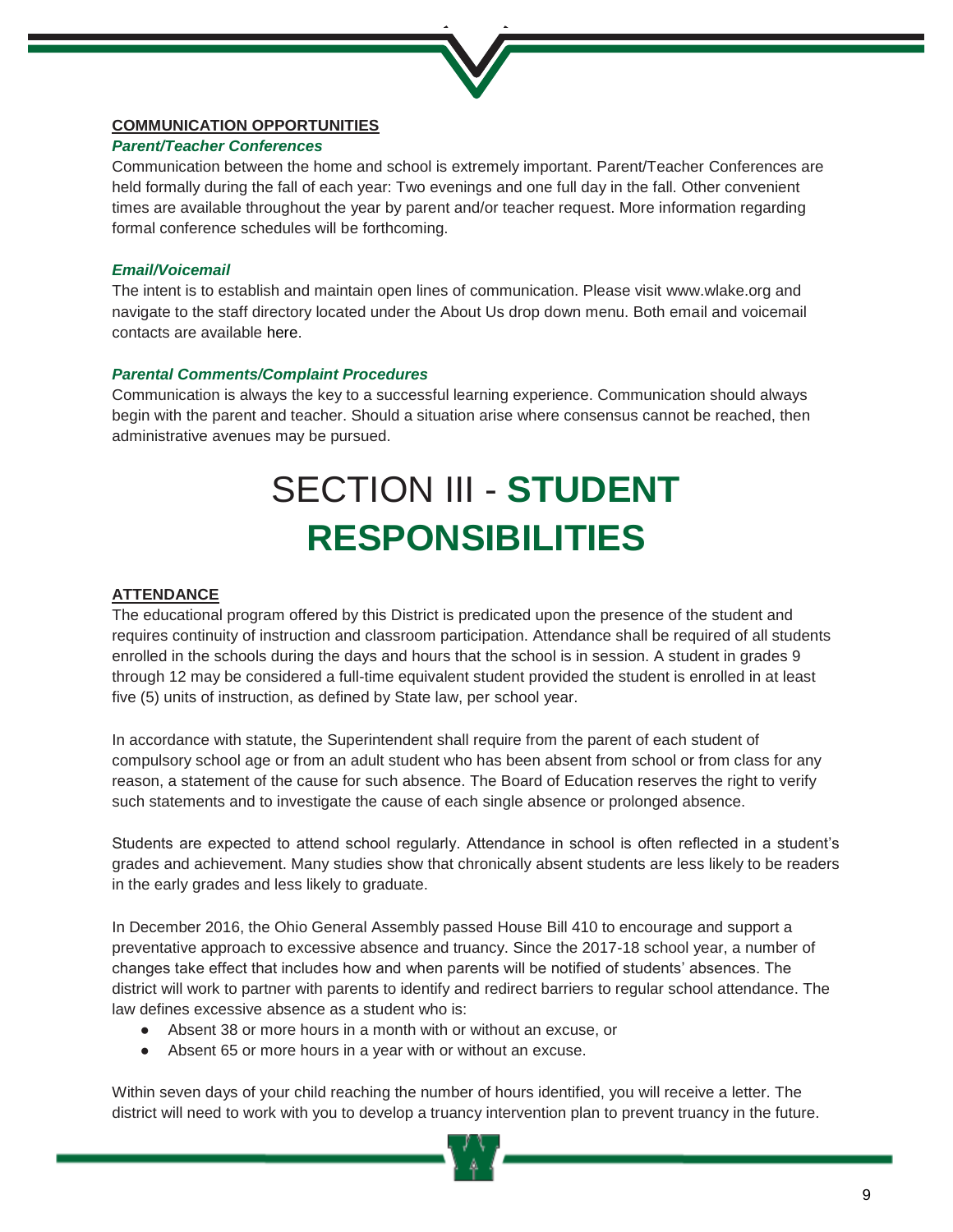Further, the law defines habitual truancy as:

- Absent 30 or more consecutive hours without a legitimate excuse
- Absent 42 or more hours in one month without a legitimate excuse
- Absent 72 or more hours in one year without a legitimate excuse.

When a student is habitually truant, the district is now required to assemble an absence intervention team and meet with you to develop an absence intervention plan. Parents are an important member of the team.

The purpose of the team is to identify specific barriers and solutions to attendance. The team will be composed of staff members who are familiar with your child and the programs at school as well as you, the parent. Once the plan is in place, the goal will be to see an improvement in school attendance. If the student refuses to participate in or has failed to make satisfactory progress on the plan within 61 days, the district is required to file a complaint in juvenile court.

#### *School Day*

Classes are in session from 7:50 a.m. - 2:35 p.m. Students are required to be in school on time. Students may not leave the school between classes or before the end of the day without permission from the main office.

#### *Reporting Procedures for Absence*

It is the responsibility of the home to have students in regular attendance. In accordance with the Missing Child Law (ORC 3313.205), the following procedure will be effective.

- 1. The parent/guardian of the student must call the attendance office by 8:30 a.m. on each day of the absence. The attendance number is (440) 250-1100 and may be called 24 hours per day.
- 2. If no call is received by 8:30 a.m., the student will be listed as unexcused and an attempt will be made to contact the parent.
- 3. If parental verification cannot be established, the student will be considered truant and may be disciplined accordingly. Students will not receive credit for assignments/work missed due to unexcused absence.
- 4. Calls clearing a student's absence or tardiness from school must be received within 48 hours of the absence. If this is not done, the absence/tardiness will remain unexcused.
- 5. Excusal after 48 hours requires administrative approval.

A student is considered truant until the parent contact has been made ORC 3313.1205 requires a parent/ guardian to provide the school with the current address (not P.O. Box), telephone number, parent employment number, and an emergency number.

#### *Missing Children*

The Westlake Board of Education believes in the importance of trying to decrease the number of missing children. Therefore, efforts will be made to identify possible missing children and notify the proper adults or agencies. Also, carefully accounting for the whereabouts of children during the school day is an extremely important task for the home and the school. Parent(s)/guardian(s) must notify the school on the day a student is absent unless previous notification has been given in accordance with the school procedure for excused absences.

#### *Calling an Ill Child's Absence into School*

Please assist our health services in tracking communicable disease by reporting your child's confirmed diagnosis, e.g., strep throat, chicken pox, pink eye, flu, etc., when you call your child's absence into the

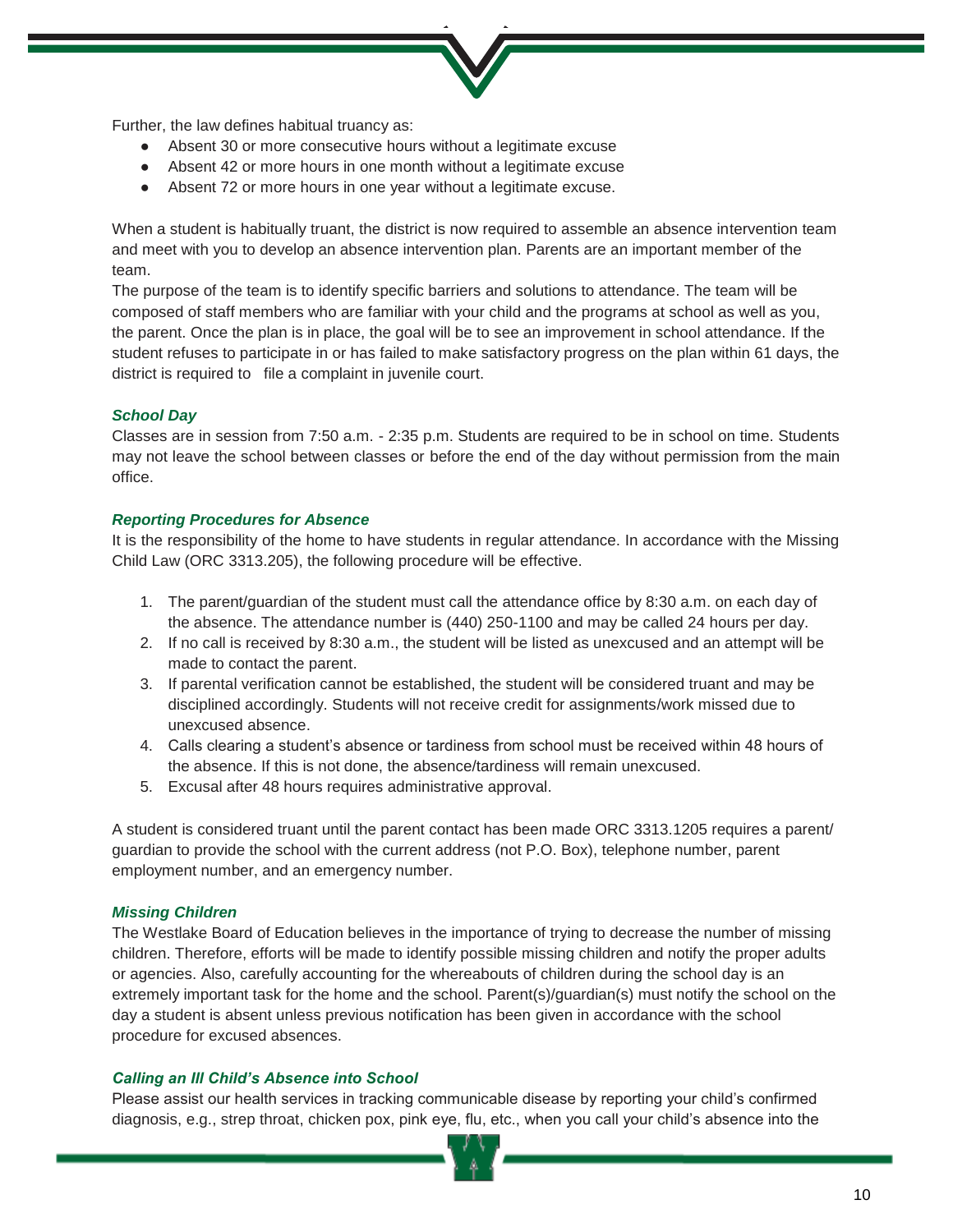

attendance line. If your child has not been seen by a physician, but is still suffering from symptoms, report any/ all of the following symptoms to the absence line:

- **Fever**
- Headache
- Cough
- Sore throat
- Body aches
- Diarrhea and/or vomiting

# *Doctor Notes*

Doctor notes and / or medical authorization for absences must be turned in to the main office promptly in order for students to receive make-up work and to accurately reflect the attendance record.

# *Participation in Extracurricular Activities*

Students absent from school all day will not be permitted to participate in extracurricular activities for that day. Students entering school after 11:30 a.m. or leaving school before the school day ends will not be permitted to participate in extracurricular activities unless permission is granted by the principal. Students who leave school or are absent all day also may not attend activities as a spectator. Students absent from school the day prior to a weekend will need their excuse validated by an administrator prior to weekend participation.

# *Excused and Unexcused Tardiness*

School starts at 7:50 a.m. Students arriving after 7:50 a.m. are to report directly to the main office where they will be marked tardy. The student will be marked either excused or unexcused tardy. Excused tardy will be only for the following reasons: Medical or dental appointment, religious observance, or emergency circumstances approved by the principal. A doctor's note must be presented for an excused tardy. \*Tardiness will be cumulative.

#### *Injury or Illness during the School Day*

The main office is the designated area where students are to report when becoming ill during the school day and need to see the nurse or go to the clinic. Students must receive a pass signed by the classroom teacher before entering the main office.

#### *Dismissal during the School Day*

No student may leave school prior to dismissal time without a parent or guardian coming to the main office personally to request the release. All efforts should be made to notify the attendance office of early release prior to the school day beginning if at all possible. No student will be released to a person other than a custodial parent(s) or guardian without a written permission note signed by the custodial parent(s) or guardian. Students leaving during the school day should come to the front office and notify the building secretary that they are being picked up. Students will remain in the office until signed out by their parents/guardians.

#### *Medical Appointments:*

- A parent must call the attendance office prior to, or the morning of, an appointment. A time of return will be needed in order to ensure the student's arrival back to school.
- The student will be listed on the absence list for the time missing from school.
- When the student returns to school, the student must report to the attendance office and notify the attendance secretary. Verification is required from the doctor's office.
- Emergency appointments will require a parent call prior to the student leaving; upon return to

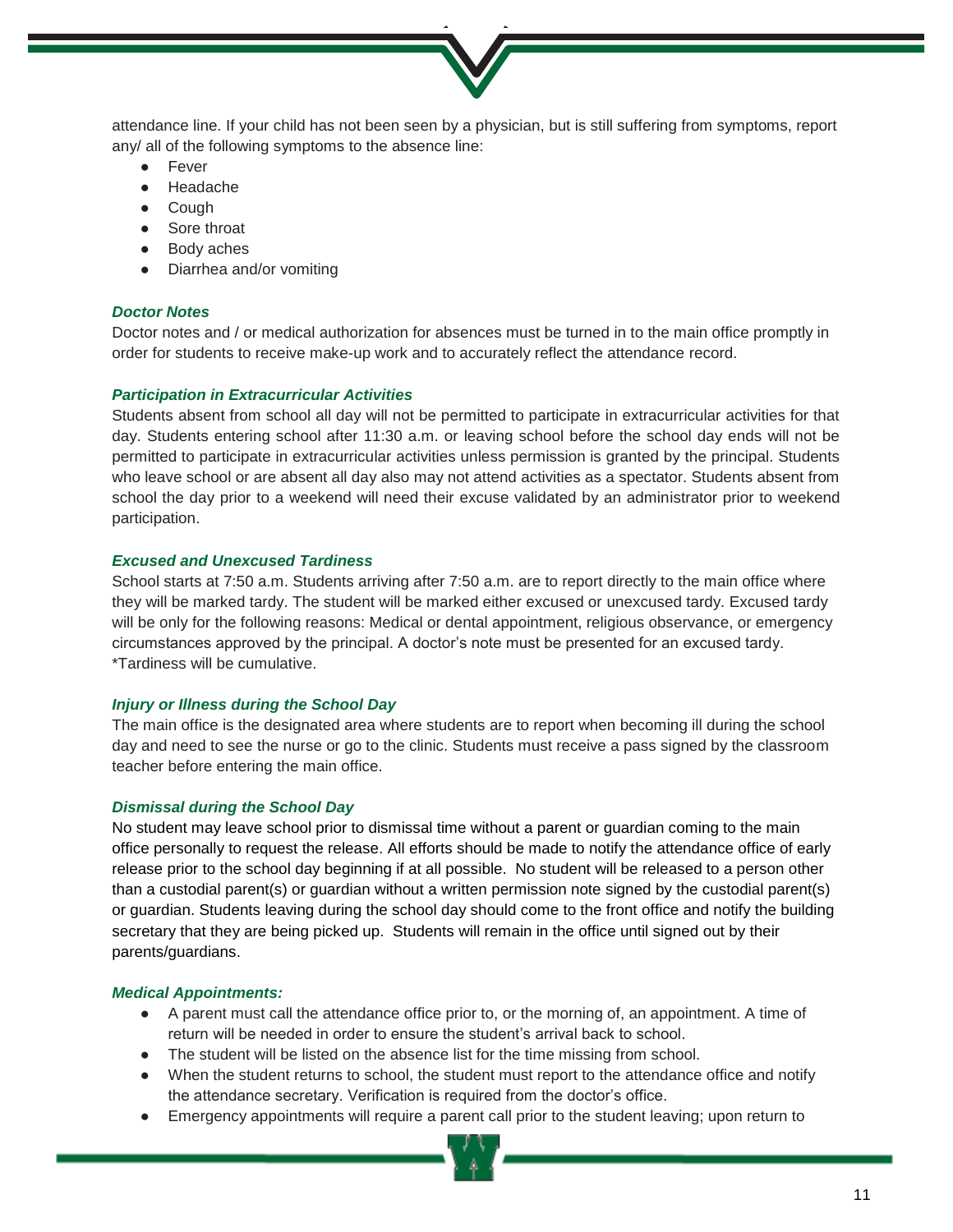school the office will require verification from the doctor's office.

● Failure to follow the procedure will result in an unexcused absence.

# *Types of Absences*

Students will assume responsibility for meeting with each teacher to make up all missed class work.

# *Planned Absence*

A Planned Absence Request should be completed anytime a student will knowingly be absent for one or more days of school. Planned Absence Requests should not be completed for students missing only part of the school day. Please note that family vacations are considered planned absences are unexcused per board policy (Board Policy 5200).

# *Family Vacation / Planned Absence Policy*

Students who are going on a family vacation should pick up the "Planned Absence Form" in the main office at least five (5) school days' ahead of the notice of the absence. The form must be signed by the parent/ guardian and each teacher, with assignments given. The form must be returned to the main office before leaving on vacation. The Planned Absence Request is available in the main office and electronically under the "Forms & Documents" section of the Dover Intermediate School website.

Students will assume the responsibility of meeting with each teacher to make up all missed class work.

All homework assignments issued during a planned absence shall be turned in on the first day the student returns from his/her absence. All tests or quizzes missed during a planned absence shall be made up during the first week after a child returns from a planned absence. The final decision for this schedule shall be determined by the principal.

We understand that planned absences are extremely important for the family, however the absences will be listed as unexcused; additionally, we would appreciate that during final exams, consideration be given to your child to make sure s/he successfully completes all course work, including final exams. Their presence during exam days is vitally important.

# *Make-Up, Incomplete Work, and Long-Term Assignments*

- Except in cases of planned absence, a student has one day for each day of excused absence to make up any incomplete work.
- Parents can call to request assignment materials from the **main office** if your child is absent from school for two or more days. Please contact the **main office** by 9:30 a.m. to request make-up work. Arrangements will be made to pick up available assignments/materials *after* 2:30 p.m. If your child is absent for a partial or single day, make-up work will be available upon return. An alternative schedule may be established collaboratively between each classroom teacher and the student for completion of missed assignments/assessments.
- Teachers reserve the right to set firm deadlines for long term assignments/projects.

# *Home Instruction*

Home Instruction may be provided for students who are unable, because of physical disabilities, to attend our regular classes. Application for home instruction should be made through the middle school principals. All home instruction must be approved by the building principal and Director of Student Services.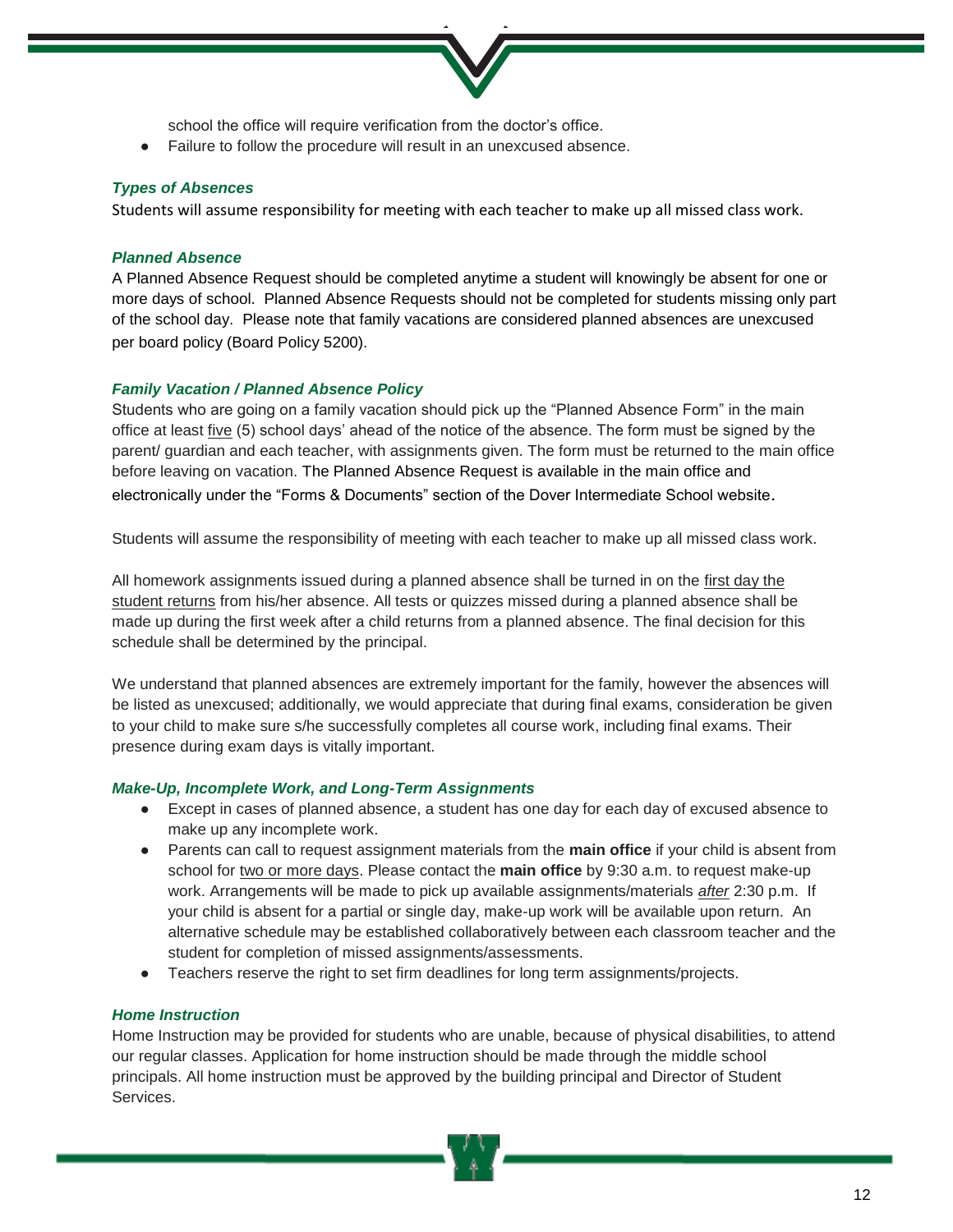

# *Withdrawal of Students*

The Westlake City School System strives to be accurate and thorough in tracking student residency, attendance and enrollment status. As such, students will be withdrawn from the school system upon meeting any of the following circumstances:

- Receipt of signed, written notification from the student's parent/guardian requesting a records transfer to a designated school for the purpose of enrolling in that school.
- Receipt of a written request for records from another school district indicating the student is seeking enrollment or has enrolled in another school district.
- Inability to substantiate continued residency within Westlake, despite District attempts to verify residency, excluding exceptions outlined in ORC3313.64 as permitted by current BOE policy.

# SECTION IV - **STUDENT DISCIPLINE**

# *Student Discipline*

The Westlake City School District Board of Education recognizes that effective discipline is essential if all students are to attain a quality education. Further, the Board shall require each student of the District to adhere to the rules and regulations promulgated by the administration and to submit to such disciplinary measures as are appropriately assigned for infraction of those rules. The rules that are developed in this fashion may be different according to grade level building structure but should be consistent among schools with the same grade level structure.

#### **DISTRICT CODE OF CONDUCT**

A major component of the educational program of Dover Intermediate School is to prepare students to become responsible citizens by learning how to conduct themselves properly and in accordance with established standards. Students are expected to behave in accordance with Federal, State and local laws and rules and Board policies and Administrative Guidelines, and in a way that respects the rights and safety of others. Staff will take corrective action to discipline a student and/or to modify the student's behavior when a student's behavior does not fall within these parameters.

School staff may report suspected criminal misconduct by a student to law enforcement. Law enforcement officers will be permitted to carry out necessary law enforcement functions in the schools, including the removal of a student from school grounds in appropriate circumstances.

# *Expected Behaviors*

Students are expected to:

- act courteously to adults and fellow students;
- be prompt to school and attentive in class;
- work cooperatively with others when involved in accomplishing a common goal regardless of the other's ability, gender, race, or ethnic background;
- complete assigned tasks on time and as directed;
- help maintain a school environment that is safe, friendly, and productive;
- act at all times in a manner that reflects pride in self, family, and in the School.

#### *Classroom Environment*

It is the responsibility of students, teachers, and administrators to maintain a classroom environment that allows:

- A. a teacher to communicate effectively with all student in the class; and
- B. all students in the class have the opportunity to learn.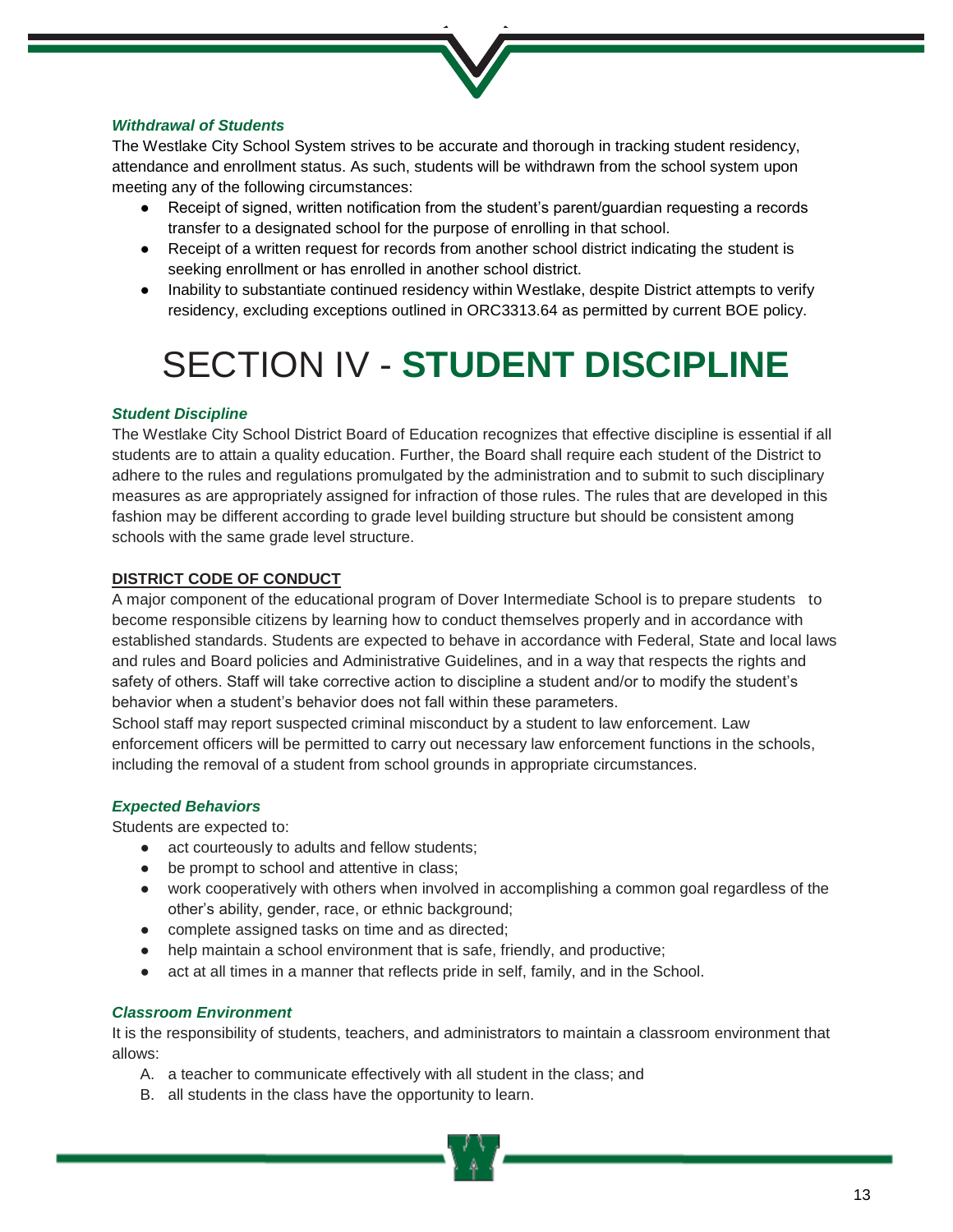

# *Dress and Grooming*

Students are expected to dress appropriately at all times. Any fashion (dress, accessory, or hairstyle) that disrupts the educational process or presents a safety risk will not be permitted.

# *Zero Tolerance*

No form of violent, disruptive, or inappropriate behavior, including excessive truancy, will be tolerated.

# **STUDENT DISCIPLINE CODE**

Each of the behaviors and/or types of misconduct described below are prohibited and may subject the student to disciplinary action including, but not limited to, student conference, parent/guardian notification, parent/guardian conference, community service, detention, in-school discipline, suspension and/or expulsion from school. Furthermore, any criminal acts committed at or related to the School will be reported to law enforcement officials as well as disciplined at school. Certain criminal acts may result in permanent exclusion from school.

# **SECTION 1 (TIER 1 OFFENSE)**

Rules in this section will generally result in the following disciplinary actions and may be cumulative for any offense in this section. Principals may modify this sequence based on circumstances.

| OFFENSE | <b>CONSEQUENCE</b>                                                     |
|---------|------------------------------------------------------------------------|
| 1st     | Up to 3-day Out-of-School Suspension and/or Friday School              |
| 2nd     | Up to 5-day Out-of-School Suspension and/or Friday School              |
| 3rd     | Up to 10-day Out-of-School Suspension and recommendation for expulsion |
| 4th     | Up to 10-day Out-of-School Suspension and recommendation for expulsion |

#### *RULE 1. Misconduct; Interference, disruption or obstruction of the educational process*

Any actions or manner of dress that materially and substantially disrupts or interferes with school activities or the educational process, or which threaten to do so are unacceptable. Such disruptions include, but are not limited to, delay or prevention of lessons, assemblies, field trips, athletic and performing arts events. This rule includes, but is not limited to, inappropriate language, gestures, publications, pictures or signs, and/or socially improper behavior.

# *RULE 2. Insubordination*

Students are expected to comply with the reasonable directions of staff. Willful refusal or failure to follow or comply with an appropriate direction given by a staff member or acting in defiance of staff members.

#### *RULE 3. Persistent absence or tardiness*

Attendance requirements are pursuant to rules established by HB410. A student shall not be absent from an assigned location for all or part of any school day without school authorization or parental consent and shall be considered truant when she/he is absent from school for any portion of the school day. This rule includes "class cutting" and/or being out of one's assigned area.

#### *RULE 4. Refusing to accept discipline*

Students failing to comply with disciplinary penalties may face enhanced penalties for such action.

# *RULE 5. Violation of individual school/classroom rules*

Each learning environment has different rules for students. These rules are for the safe and orderly operation of that environment. Students will be oriented to specific rules within each learning environment, all of which will be consistent with this Code.

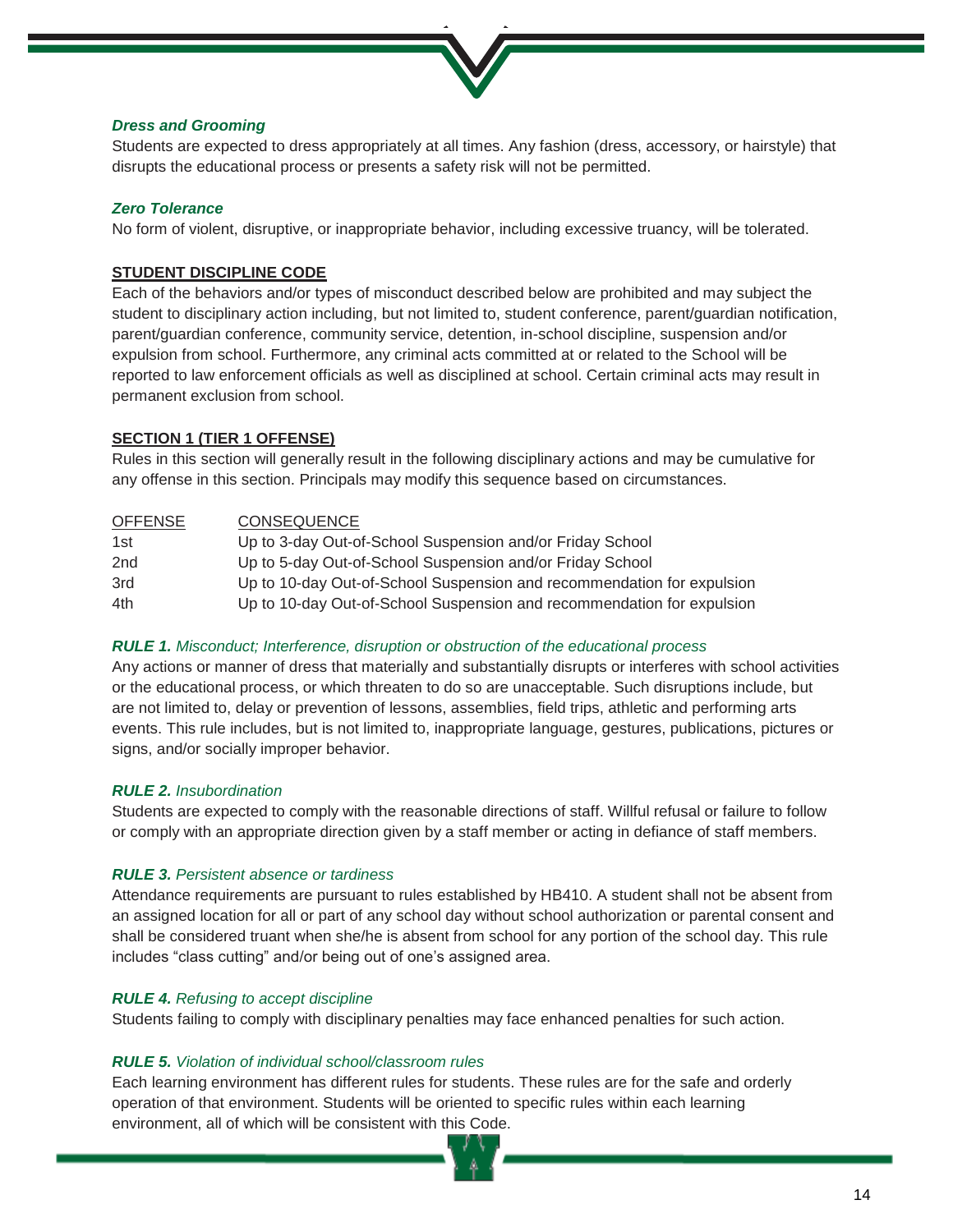

# *RULE 6. Falsification of school work, identification, forgery, academic dishonesty*

Falsifying signatures or data or refusing to give proper identification or giving false information to a staff member. This prohibition includes, but is not limited to, forgery of hall/bus/parking passes and excuses, as well as use of false I.D.'s. Plagiarism and cheating are also forms of falsification and will subject the student to academic penalties as well as disciplinary action. No student shall fraudulently, dishonestly or deceptively obtain and use the work of another, or otherwise violate a teacher's reasonable requirements with respect to proper test taking or the completion of work assignments. Neither shall any student assist another student in the pursuit of academic dishonesty by providing information or by any other means. For purposes of this Policy, work is broadly construed and includes without limitation, ideas, writings, works in progress, completed work product, examination questions and examination answers.

# *RULE 7. Aiding or abetting violation of school rules*

Assisting other students in the violation of any school rule. Students are expected to resist peer pressure and exercise sound decision-making regarding their behavior.

# *RULE 8. Knowledge of dangerous weapons or threats of violence*

Because the Board believes that students, staff members, and visitors are entitled to function in a safe school environment, students are required to report knowledge of dangerous weapons or threats of violence to the Principal. Failure to report such knowledge may subject the student to discipline.

# *RULE 9. Improper Dress*

Clothing may not include words or visuals that are lewd, obscene, disruptive, abusive, or discriminatory, or that advertise drugs, alcohol or tobacco. Dress or grooming that is disruptive of the classroom or school atmosphere is not allowed. Shoes must be worn at all times for health and safety reasons. Please see the appearance code in the handbook. The school administration will make the final decision regarding dress code violations.

#### *RULE 10. Displays of affection/sexual activities*

Affection between students is personal and not meant for public display. This includes touching, petting, or any other contact that may be considered sexual in nature. Sexual activity of any nature is prohibited and will result in disciplinary action.

#### *RULE 11. Possession of Pornography*

Possessing sexually explicit material.

# *RULE 12. Incendiary Devices*

Unauthorized possession or igniting of matches, lighters and other devices that produce flames.

# *RULE 13. Possession of electronic equipment*

The School will supply any electronic equipment or devices necessary for participation in the educational program. Students shall not use or possess any electronic equipment on school property or at any school sponsored activity without the permission of a building principal. Examples of prohibited devices include but are not limited to radios, MP3 players, iPods, iPads, portable TV's, electronic games/toys, cell phones or other electronic communication devices, and the like. Unauthorized electronic equipment will be confiscated from the student by school personnel and disciplinary action will be taken.

The District will allow students to bring their own non-disruptive technology devices to use for educational purposes at specified times during the school day. The use of approved non-disruptive devices to

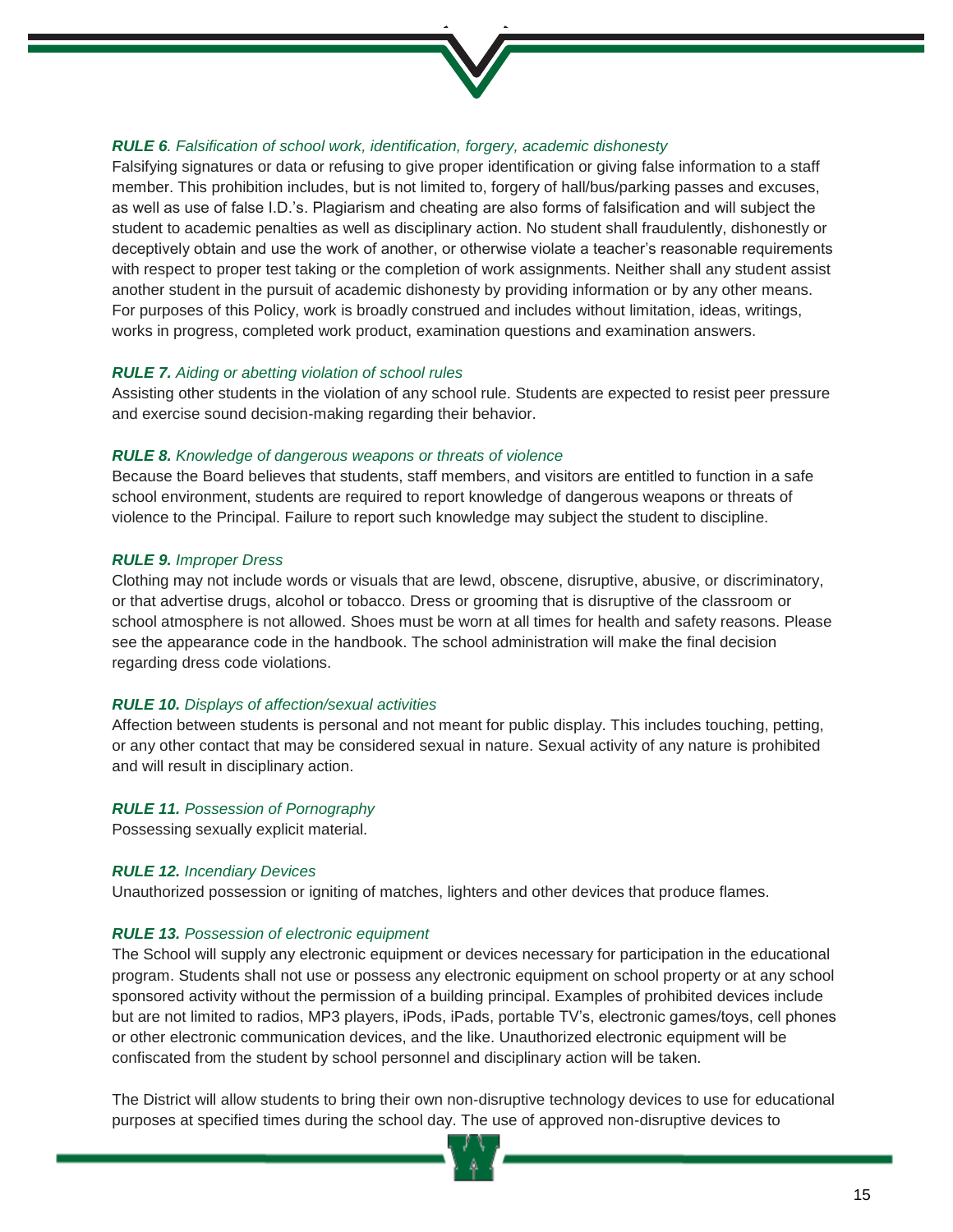

enhance learning in the classroom will be pursued when deemed appropriate at each individual teacher's discretion. Students should be aware that these devices are to be used for educational purposes. Each teacher will have the discretion to limit or forbid the use of students' non-disruptive personal electronic devices in their classroom. A student's use of their non-disruptive personal electronic device on school property is a privilege, not a right. Students may be denied access at any time.

- A. The Westlake City Schools Digital Driver's License Agreement (BYOD electronic device policy) will be distributed the first day of school and will be provided to transfer students when they receive their Handbook. Students are granted the limited right to use their personally owned technology resources at Westlake City School District upon the return of this signed Digital Driver's License Agreement.
- B. Consequences for Inappropriate Use of ECD

Any user who does not comply with these guidelines will be subject to the Student Handbook and related disciplinary measures and may lose the privilege of bringing their device to school for a period of time, that period of time to be set at the discretion of the Principal or his/her designee. Students who have repeated or severe infractions of the policy will be subject to disciplinary action by the Principal. Violations of federal and state regulations, such as sending threatening email and accessing or distributing obscene material, will be reported to and dealt with by the local Police Department and any other governing law enforcement agency.

"Sexting" is prohibited at any time on school property or at school functions. Sexting is the electronic transmission of sexual messages or pictures, usually through cell phone text messaging. Such conduct not only is potentially dangerous for the involved students, but can lead to unwanted exposure of the messages and images to others, and could result in criminal violations related to the transmission or possession of child pornography. Such conduct will be subject to discipline and possible confiscation of the personal communication device.

# *RULE 14. Unauthorized sale or distribution*

Distribution or selling unauthorized materials on school property, or attempting to distribute or sell such items, is not permitted.

#### *RULE 15. Gambling*

Gambling (i.e., playing a game of chance for stakes) includes casual betting, betting pools, organizedsports betting, and any other form of wagering. Students who bet on any school activity in which they are involved may also be banned from that school activity.

#### *RULE 16. Harassment and/or Aggressive Behavior (including Bullying/Cyberbullying)*

The Board encourages the promotion of positive interpersonal relations between members of the school community. Harassment and/or aggressive behavior (including bullying/cyberbullying) toward a student, whether by other students, staff, or third parties is strictly prohibited and will not be tolerated. This prohibition includes physical, verbal, and psychological abuse, and any speech or action that creates a hostile, intimidating, or offensive learning environment. The Board will not tolerate any gestures, comments, threats, or actions which cause or threaten to cause bodily harm or personal degradation. Individuals engaging in such conduct will be subject to disciplinary action.

Conduct constituting sexual harassment, may include, but is not limited to:

- A. verbal harassment or abuse;
- B. pressure for sexual activity;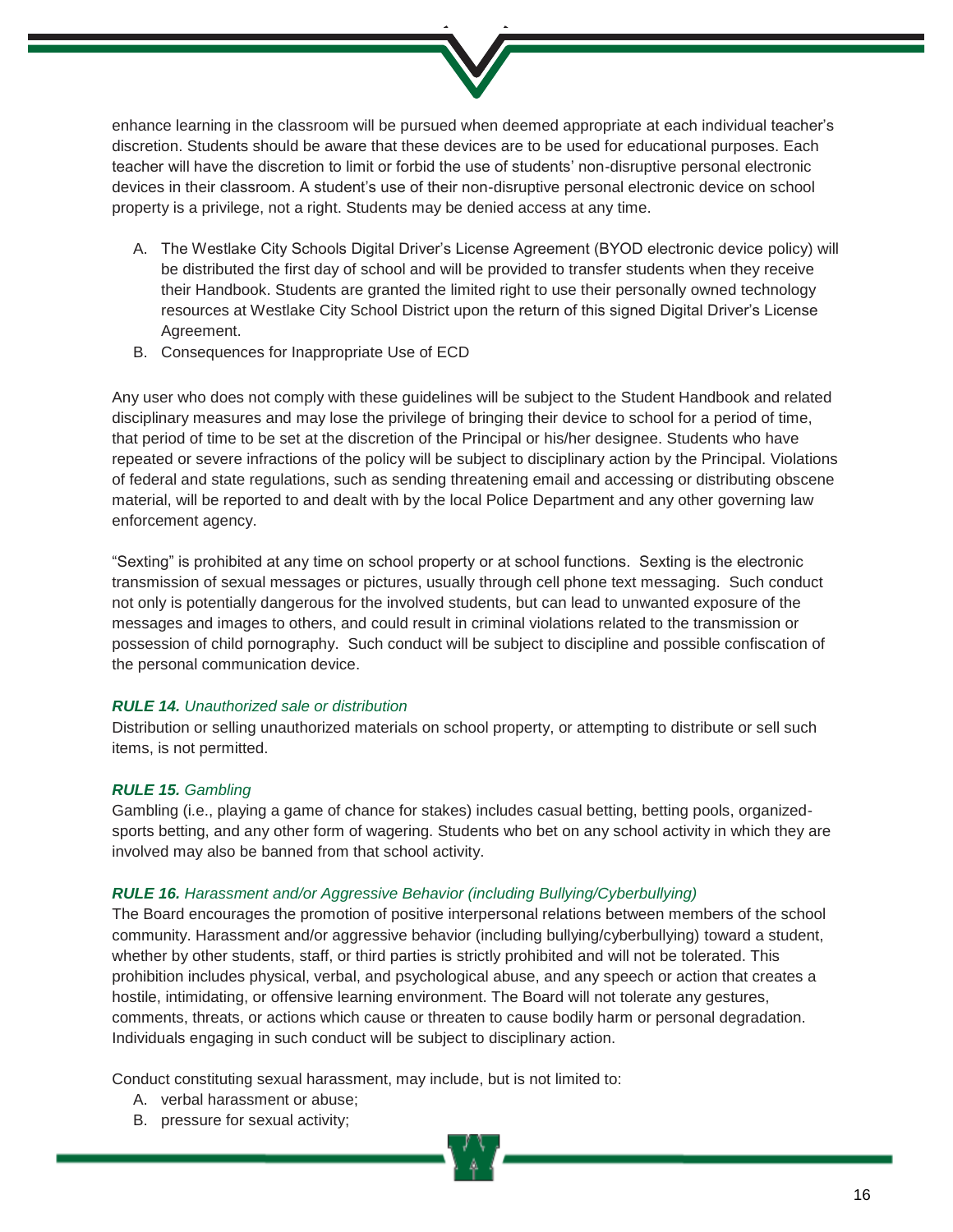- C. repeated remarks with sexual or demeaning implications;
- D. unwelcome touching;
- E. sexual jokes, posters, cartoons, graphic pictures, drawn or on an electronic device, etc.;
- F. suggesting or demanding sexual involvement, accompanied by implied or explicit threats concerning one's grades or safety;
- G. a pattern of conduct, which can be subtle in nature, that has sexual overtones and is intended to create or has the effect of creating discomfort and/or humiliation to another;
- H. remarks speculating about a person's sexual activities or sexual history, or remarks about one's own sexual activities or sexual history.

Note: An inappropriate boundary invasion by a District employee or other adult member of the School District community into a student's personal space and personal life is sexual harassment. Further, any administrator, teacher, coach, other school authority who engages in sexual or other inappropriate physical contact with a student may be guilty of criminal "child abuse" as defined in State law. Conduct constituting harassment on the basis of race, color, national origin, religion, or disability may take different forms, including, but not limited to, the following:

- A. Verbal: The making of offensive written or oral innuendos, comments, jokes, insults, threats, or disparaging remarks concerning a person's race, color, national origin, religious beliefs, or disability.
- B. Nonverbal: Placing offensive objects, pictures, or graphic commentaries in the school environment or making insulting or threatening gestures based upon a person's race, color, national origin, religious beliefs, or disability.
- C. Physical: Any intimidating or disparaging action such as hitting, pushing, shoving, hissing, or spitting, on or by a fellow staff member, students, or other person associated with the District, or third parties, based upon the person's race, color, national origin, religious beliefs, or disability.

Aggressive behavior is defined as inappropriate conduct that is repeated enough, or serious enough, to negatively impact a student's educational, physical, or emotional well-being. This type of behavior is a form of intimidation and harassment, although it need not be based on any of the legally protected characteristics, such as sex, race, color, marital status, or disability. It would include, but not be limited to, such behaviors as stalking, bullying/cyberbullying, intimidating, menacing, coercion, name-calling, taunting, making threats, and hazing.

Any student who believes that s/he is the victim of any of the above actions or has observed such actions by another student, staff member, or other person associated with the District, or by third parties should contact the District's Anti-Harassment Complaint Coordinators.

The Complaint Coordinators are available during regular school hours to discuss a student's concerns related to harassment and/or bullying/cyberbullying, to assist a student who seeks support or advice when informing another individual about "unwelcome" conduct, or to intercede informally on behalf of the student.

The student may report his/her concerns to the Anti-Harassment Complaint Coordinators either by a written report, telephone, or personal visit. In reporting his/her concerns, the student should provide the name of the person(s) who s/he believes to be responsible for the harassment and or bullying/cyberbullying and the nature of the harassing and/or bullying/cyberbullying incident(s). The Anti-Harassment Complaint Coordinators will promptly compile a written summary of each such report that will be forwarded to the Principal.

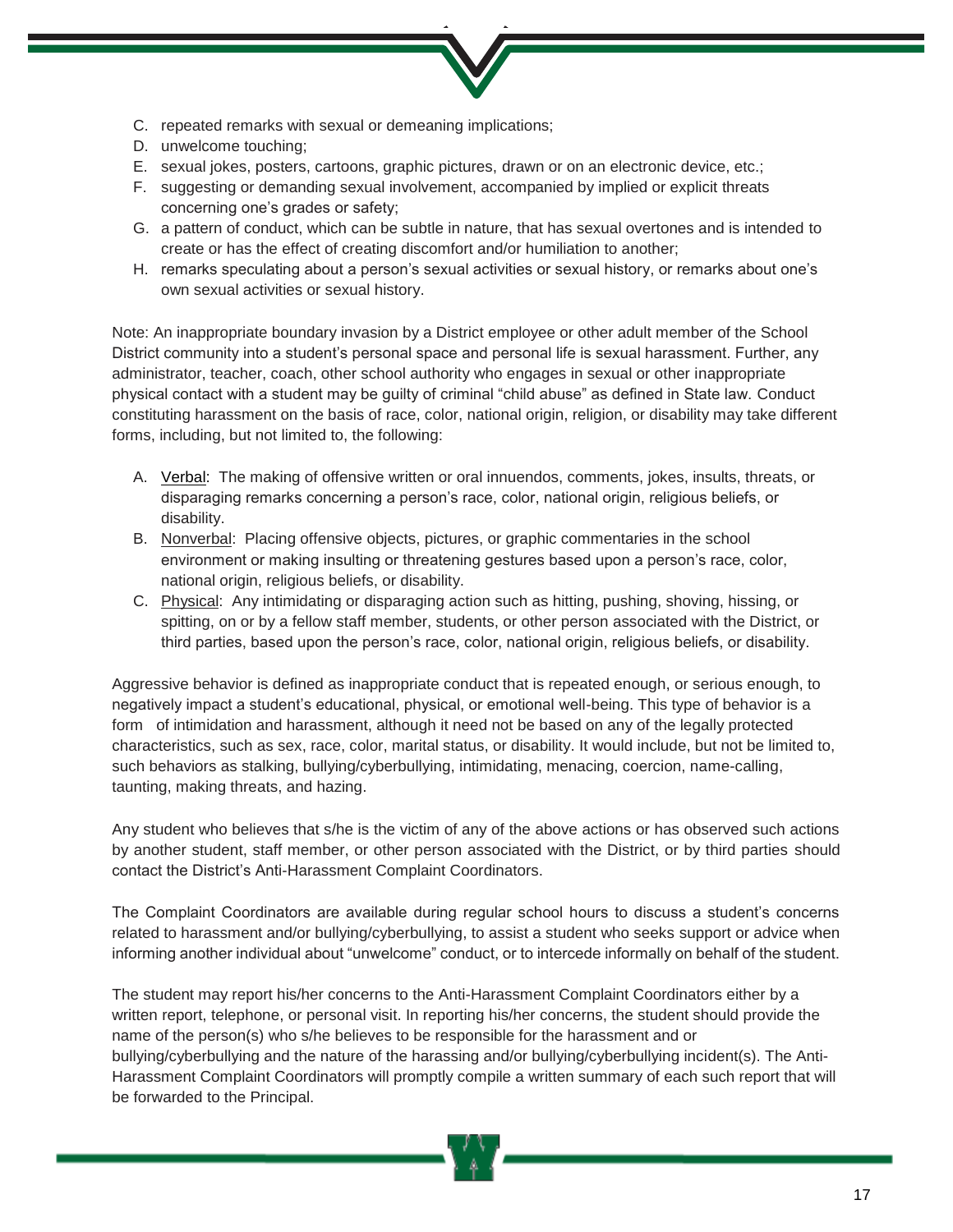

Each report will be investigated in a timely manner and as confidentially as possible. The District will respect the privacy of the complainant, the individual(s) against whom the complaint is filed, and the witnesses as much as possible, consistent with the Board's legal obligations to investigate, to take appropriate action, and to conform to any discovery or disclosure obligations. While a charge is under investigation, no information will be released to anyone who is not involved with the investigation, except as may be required by law or in the context of a legal or administrative proceeding. All records generated under the terms of this policy and its related administrative guidelines shall be maintained as confidential to the extent permitted by law. All individuals involved in an investigation as either a witness, victim or alleged harasser and/or bully/cyberbully will be instructed not to discuss the subject outside of the investigation.

If an investigation reveals that a harassment and/or bullying/cyberbullying complaint is valid, appropriate remedial and or disciplinary action will be taken promptly to prevent the continuance of the harassment and/or bullying/cyberbullying or its recurrence.

Given the nature of harassing and/or bullying/cyberbullying behavior, the School recognizes that false accusations can have serious effects on innocent individuals. Therefore, all students are expected to act responsibly, honestly, and with the utmost candor whenever they present harassment and/or bullying/ cyberbullying allegations or charges.

Some forms of sexual harassment of a student may reasonably be considered child abuse that must be reported to the proper authorities.

These guidelines shall not be interpreted to infringe upon the First Amendment rights of students (i.e., to prohibit a reasoned and civil exchange of opinions, or debate, that is conducted at appropriate times and places during the school day and is protected by State or Federal law). Retaliation against any person who reports, is thought to have reported, files a complaint, or otherwise participates in an investigation or inquiry concerning allegations of harassment and/or aggressive behavior is prohibited and will not be tolerated.

Such retaliation shall be considered a serious violation and independent of whether a complaint is substantiated. Suspected retaliation should be reported in the same manner as harassment and aggressive behavior. Making intentionally false reports about harassment or aggressive behavior for the purpose of getting someone in trouble is similarly prohibited and will not be tolerated. Retaliation and intentionally false reports may result in disciplinary action as indicated above.

The Board is committed to promptly and equitably resolving student complaints alleging Sexual Harassment. The District's response to allegations of Sexual Harassment will treat Complainants and Respondents equitably, including providing supportive measures to the Complainant and Respondent, as appropriate, and following this Grievance Process before imposition of any disciplinary sanctions or other actions, other than supportive measures, against the Respondent.

Any person may report sex discrimination, including Sexual Harassment (whether or not the person reporting is the person alleged to be the victim of conduct that could constitute sex discrimination or Sexual Harassment), in person, by mail, by telephone, or by electronic mail, using the Title IX Coordinator's(s') contact information listed above, or by any other means that results in the Title IX Coordinator receiving the person's oral or written report. Reports may be made at any time (including during non-business hours), by using the telephone number(s) or electronic mail address(es), or by mail to the office address(es), listed for the Title IX Coordinator(s). Reports should be made to the Director of

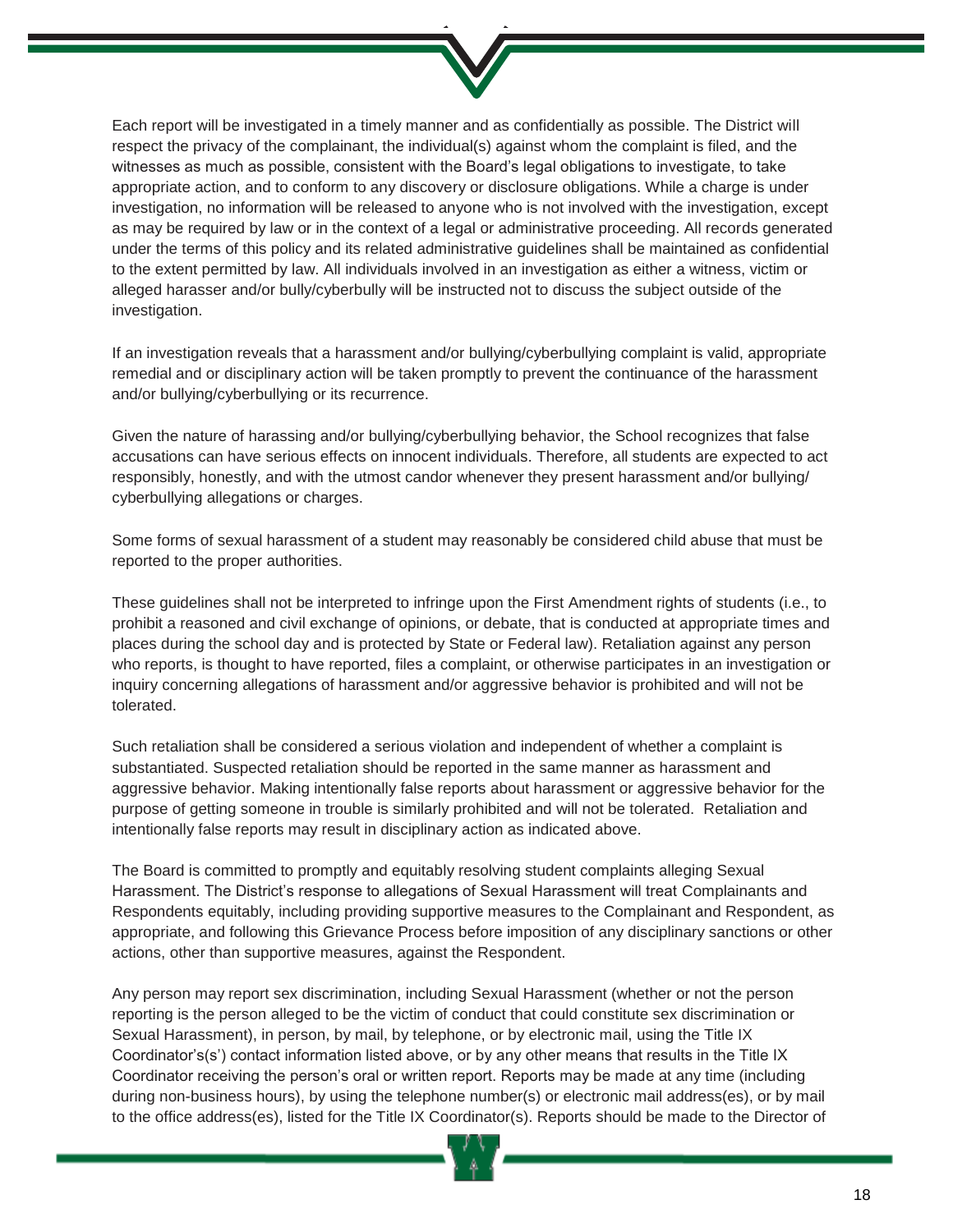

Student Services at 440-871-7300 or via email at TitleIXCoordinator@wlake.org or mailed to Title IX Coordinator at 24365 Hilliard, Blvd., Westlake, Ohio 44145.

Anyone having further questions concerning prohibited behaviors and/or the complaint process should request a copy of Board policies and administrative guidelines.

#### *RULE 17. Hazing*

Performing any act, or coercing another, including the victim, to perform any act of initiation into any class, team, or organization, that causes or creates a substantial risk of causing mental or physical harm. Permission, consent, or assumption or risk by an individual subjected to hazing shall not lessen the prohibitions contained in this rule.

Hazing by any individual, school group, club, or team is not permitted. This includes any form of initiation that causes or creates a risk of causing mental or physical harm, no matter how willing the participant may be.

Hazing activities are prohibited at any time in school facilities, on school property, and/or off school property but connected to activities or incidents that have occurred on school property.

All incidents of hazing must be reported immediately to any of the following individuals: the building principal or other administrator; teacher; coach; student club advisor/supervisor, and/or Superintendent. Students who engage in hazing may also be liable for civil and criminal penalties.

#### *RULE 18. Trespassing*

Although schools are public facilities, the law allows the Board to restrict access to school property. Being present in any Board-owned facility or portion of a Board-owned facility when it is closed to the public or when the student does not have the authorization to be there, or unauthorized presence in a Boardowned vehicle; or unauthorized access or activity in a Board-owned computer, into district, school or staff computer files, into a school or district file server, or into the Network. When a student has been removed, suspended, expelled, or permanently excluded from school, the student is prohibited from being present on school property without authorization of the principal.

#### *RULE 19. Unauthorized use of school or private property*

Students must obtain permission to use any school property or any private property located on school premises. Any unauthorized use of school property, or private property located on school premises, shall be subject to disciplinary action.

# *RULE 20. Violation of bus rules*

No student, while under the authority of a school bus driver, may interfere with the safe operation of the bus through destructive actions or words either to other students, the bus driver or passing motorists. For further clarification see the Transportation section in the student handbook.

#### *RULE 21. Driving/Parking (applicable to high school students only)*

Any student driving to school must keep his/her vehicle under control at all times, follow established safety procedures, and comply with school parking regulations. Failure to follow these guidelines may result in the student's driving privileges being withdrawn. While parked on school property, student vehicles are subject to routine patrols and exterior inspections that may be conducted without the student's consent, and without a search warrant. The inside of student vehicles may also be searched when school officials have reasonable suspicion to believe that illegal or unauthorized materials are

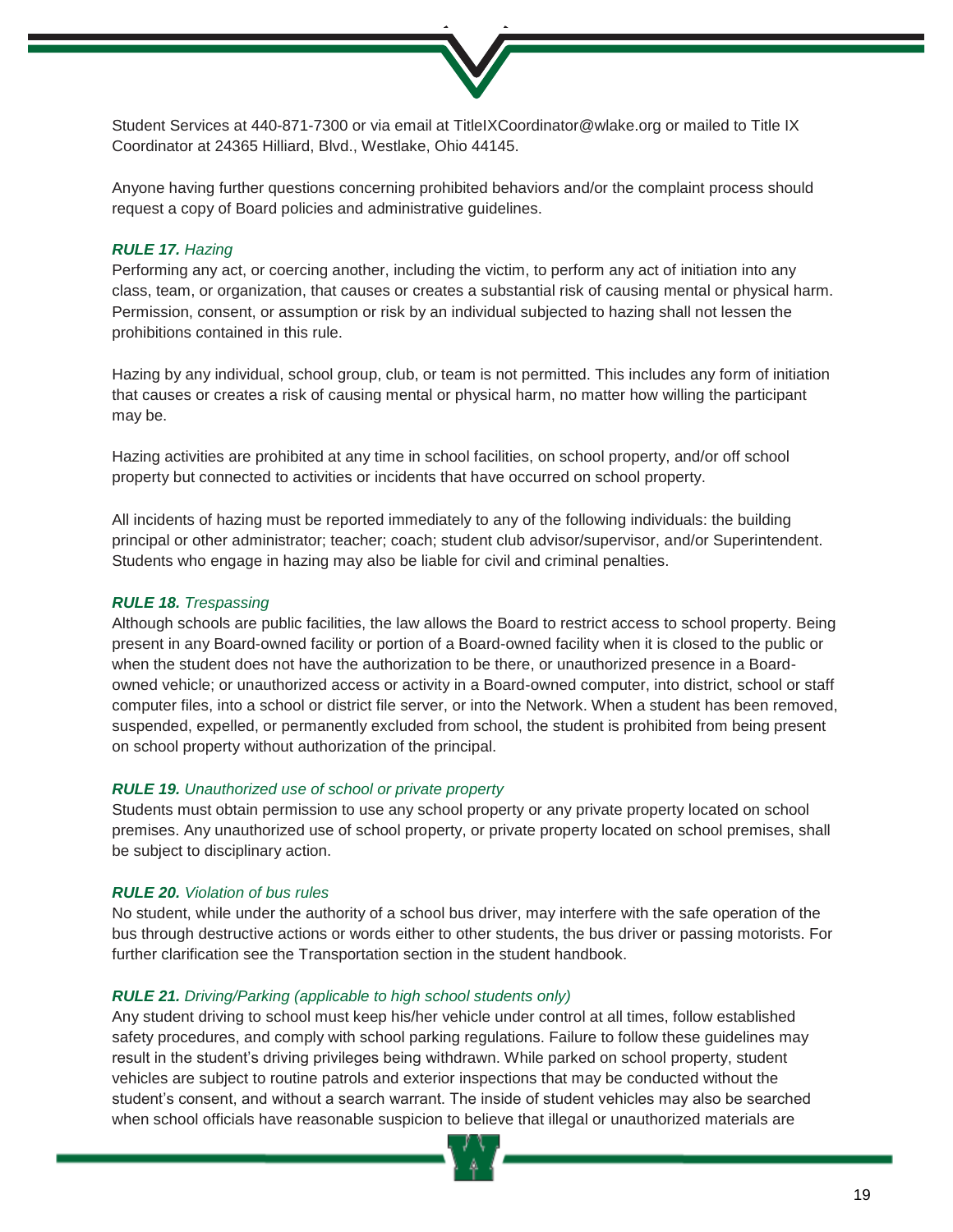

contained therein.

# *RULE 22. Unauthorized use of vehicles (applicable to high school students only)*

Occupying or using vehicles during school hours without parental permission and/or school authorization.

# *RULE 23. Misconduct off school grounds*

Students may be subject to discipline for their misconduct even when it occurs off school property when the misconduct is connected to activities or incidents that occurred on property owned or controlled by the District. Misconduct is defined as any violation of the Student Discipline Code.

# *RULE 24. Gang Related Activity*

Subject to any applicable legal and constitutional limitations, no student's dress, apparel, activities, acts of behavior or manner of grooming will be condoned: a.) cause school officials to have reasonable suspicion that such behavior, apparel, activity, acts or other attributes are gang-related and would disrupt or interfere with the school environment or activity and/or educational objectives; b.) present a physical safety hazard to the student in question, other students, staff members or other employees; c.) create an atmosphere in which a student's, staff member or other person's well-being is hindered by undue pressure, behavior, intimidation, overt gesture or threat of violence; or d.) imply gang membership or affiliation by written communication, marks, drawing, painting, design or emblem whether on school or personal property or one's person.

# *RULE 25. Repeated Violation of School Rules*

No student shall fail to comply with school rules and regulations or with the directions of the teacher or any adult school personnel.

# **SECTION 2 (TIER 2 OFFENSE)**

These examples of misconduct, which are cumulative, will generally result in a 10-day suspension and a possible recommendation for expulsion and/or police/court referral due to the serious nature of these offenses. The principal may modify this sequence based on circumstances.

# *RULE 26. Fighting*

Engaging in adversarial physical contact (differentiated from poking, pushing, shoving or scuffling) in which one or the other party (ies) or both contributed to the situation by verbally instigating a fight and/or physical action. Promoting or instigating a fight (i.e., contributing to a fight verbally or through behavior).

| <b>OFFENSE</b>  | <b>CONSEQUENCE</b>                                                                |
|-----------------|-----------------------------------------------------------------------------------|
| 1st             | Up to 10-day Out-of-School Suspension.                                            |
| 2 <sub>nd</sub> | Up to 10-day Out-of-School Suspension with possible recommendation for expulsion. |
| 3rd             | 10-day Out-of-School Suspension and recommendation for expulsion.                 |

#### *RULE 27. Possession/use of tobacco*

Possession, consumption, distribution, purchase or attempt to purchase, and/or use of tobacco products or electronic cigarettes or similar devices in school, on school grounds, on school buses, and at any Inter-scholastic competition, extra-curricular event, or other school-sponsored event. Tobacco products include, but are not limited to cigarettes, cigars, pipe tobacco, chewing tobacco, snuff or any other matter or substance that contains tobacco. Smoking of electronic, "vapor", other substitute forms of cigarettes, or clove cigarettes is also prohibited.

Electronic cigarettes and vaping continue to present challenges for schools and raise significant health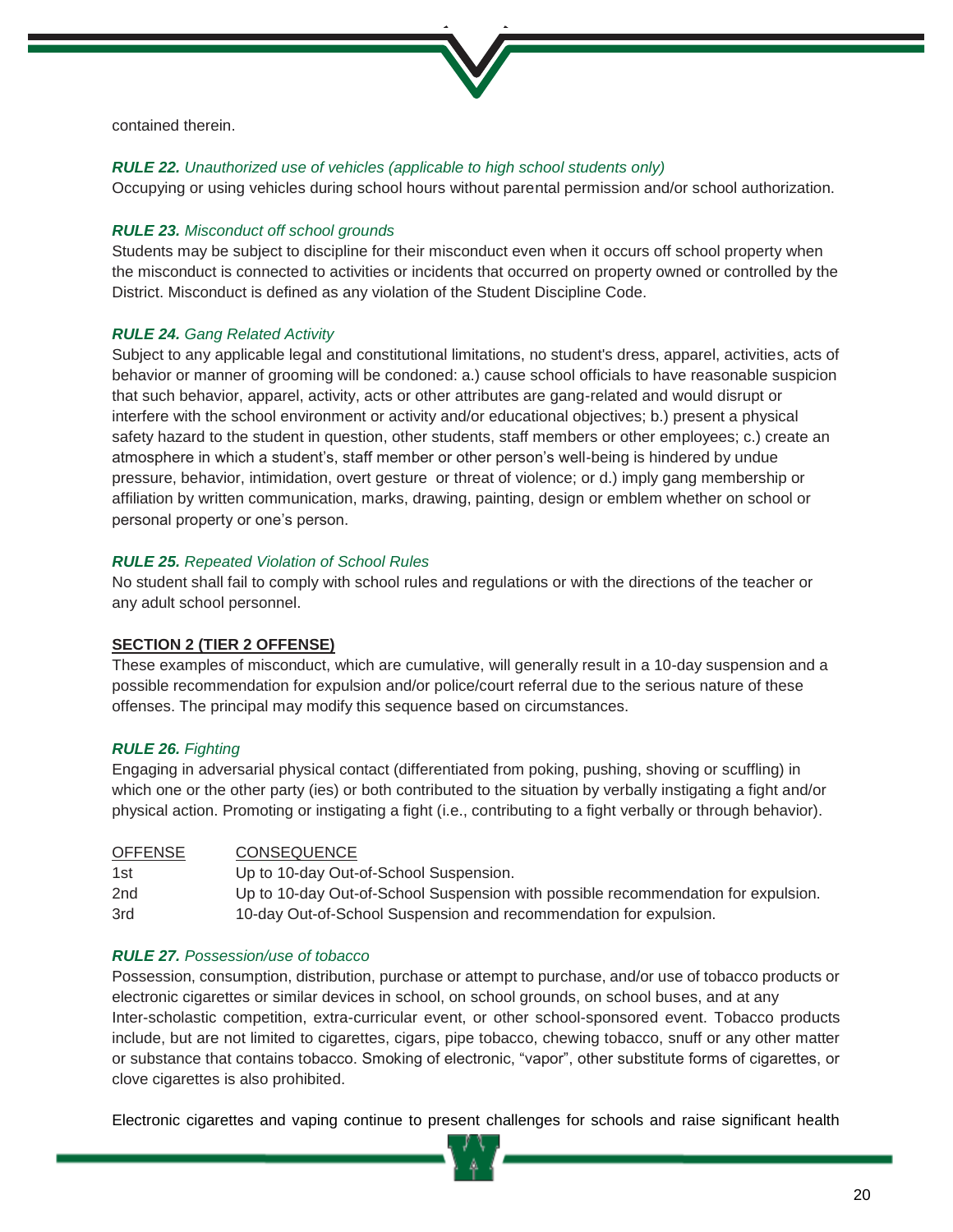concerns, especially related to the use of these devices by youth. House Bill (HB) 166, the state biennial budget legislation, increased the age at which individuals can purchase tobacco or tobacco products to 21. These changes, including the various definitions for tobacco and electronic cigarettes, took effect upon the governor's signing. Although electronic cigarettes were added to Ohio's juvenile tobacco laws in 2014, the definition of what constitutes an e-cigarette was revised under HB 166.

Under the revised definitions of Ohio Revised Code (RC) 2927.02, for purposes of Ohio's juvenile tobacco laws (now for individuals under age 21), a "tobacco product" now means any product that is made or derived from tobacco or that contains any form of nicotine, if it is intended for human consumption or is likely to be consumed, whether smoked, heated, chewed, absorbed, dissolved, inhaled, or ingested by any other means, including, but not limited to, a cigarette, electronic smoking device, cigar, pipe tobacco, chewing tobacco, snuff or snus. Tobacco product also means any component or accessory used in the consumption of a tobacco product, such as filters, rolling papers, pipes, blunt or hemp wraps, and liquids used in electronic smoking devices, whether or not they contain nicotine.

Alternative nicotine products are now defined as "an electronic smoking device (previously electronic cigarette), vapor product or any other product or device that consists of or contains nicotine that can be ingested into the body any means, including, but not limited to chewing, smoking, absorbing, dissolving or inhaling." The definition of "electronic cigarettes" is replaced with a definition for "electronic smoking device" that is defined as any device that can be used to deliver aerosolized or vaporized nicotine.

# OFFENSE CONSEQUENCE

| 1st | 3-Day Out-of-School Suspension or 3-Day In-School Assignment and mandatory         |
|-----|------------------------------------------------------------------------------------|
|     | attendance at an educational seminar sponsored by the American Lung Association,   |
|     | American Cancer Society, or another health organization approved by the Board of   |
|     | Education. Students may be issued a ticket by the Westlake Police Department under |
|     | O.R.C. 2151.87                                                                     |
| 2nd | Up to 5-day Out-of-School Suspension, and issued a ticket under O.R.C. 2151.87.    |
| 3rd | 10-day Out-of-School Suspension and/or recommendation for expulsion, and issued a  |
|     | ticket under O.R.C. 2151.87.                                                       |

# *RULE 28. Possession/use of drugs and/or alcohol*

Possessing, using, transmitting or concealing, or being under the influence of any alcoholic beverage, controlled substance including, but not limited to, narcotics, mood altering drugs, counterfeit controlled substances, look-alikes, over the counter stimulants or depressants, anabolic steroids, or drug-related paraphernalia.

If a building principal has a reasonable individualized suspicion of drug or alcohol use, s/he may request the student in question to submit to any appropriate testing, including but not limited to, a breathalyzer test or urinalysis. In such circumstances, the student will be taken to a private administrative or instructional area on school property for such testing with at least one other member of the teaching or administrative staff present as a witness to the test. If a student refuses to take the test, s/he will be advised that such denial leaves the observed evidence of alcohol or drug use unrefuted thus leading to possible disciplinary action. The student will then be given a second opportunity to take the test.

# OFFENSE CONSEQUENCE

1st 5/10 Option\* and/or referral to an assessment with the recommendation being followed. 5 days of Out-of-School Suspension are in effect with the remainder held. If not the 5/10 Option, then a 10-day Out-of-School Suspension and/or police contact and/or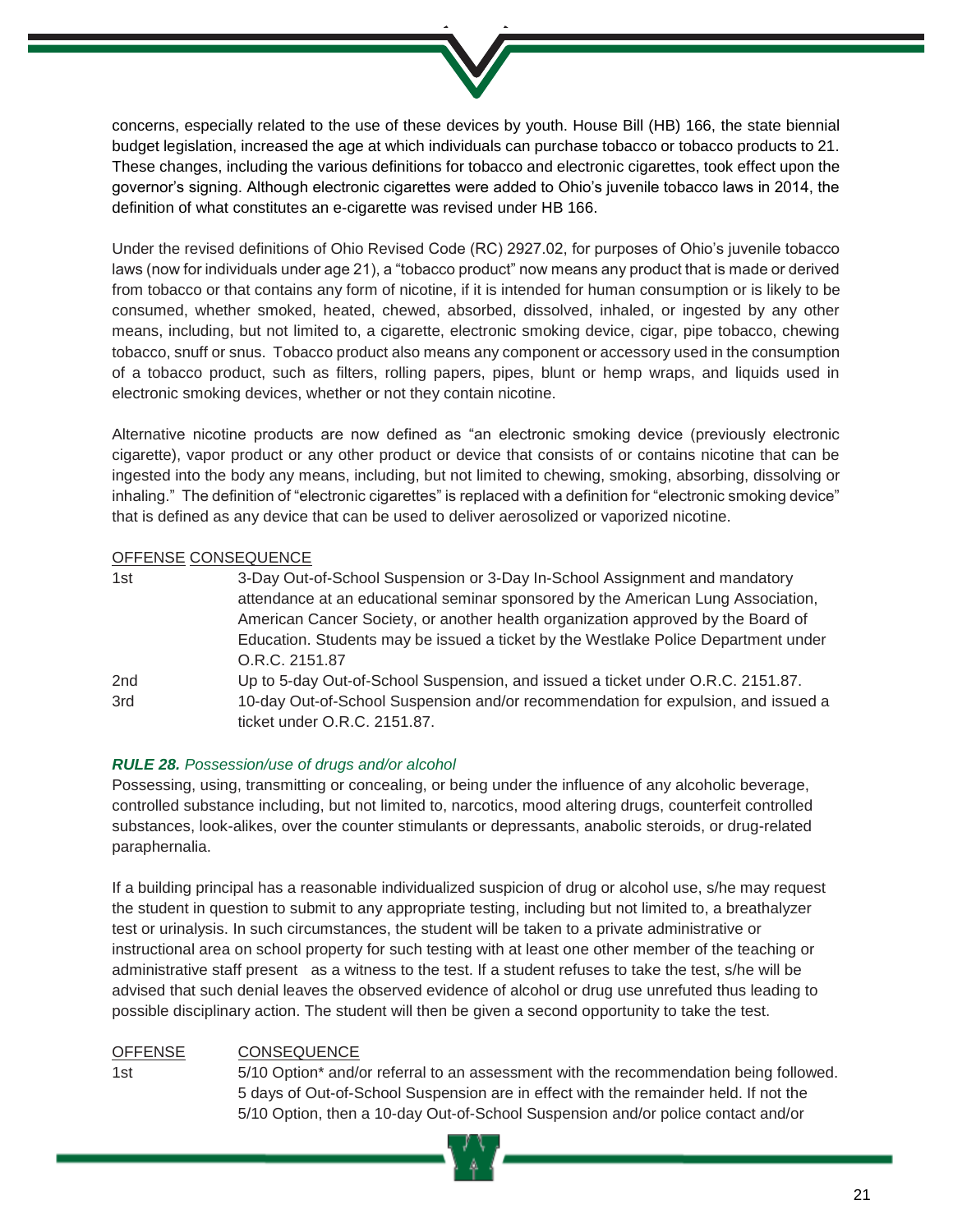

court referral and/or recommendation for expulsion.

2nd 10-day Out-of-School Suspension and a police contact, and/or a recommendation for expulsion.

\*5/10 Option: If made available, the student and family will sign a 5/10 Option Agreement Form that will include, but is not limited to, the following stipulations:

- Participation in a comprehensive substance abuse assessment from a qualified professional
- Completion of a two-way release and returned to a designated school counselor so that the counselor may confirm that an assessment has taken place or is scheduled
- If applicable, the student and family will follow any professional recommendations made as a result of the assessment, which may include periodic drug testing, and the student will meet regularly with a designated school counselor
- Failure to comply with any 5/10 Option requirement will result in the remaining 5 days of Out-of-School Suspension being enforced and/or a recommendation for expulsion being reinstated.

# *RULE 29. Use and/or possession of a firearm*

Bringing a firearm (as defined in the Federal Gun-Free Schools Act of 1994) onto school property or to any school-sponsored activity, competition, program, or event, regardless of where it occurs, will result in a mandatory one (1) year expulsion under Ohio law. This expulsion may be reduced on a case-by-case basis by the Superintendent using the guidelines set forth in Board Policy 5772 and 5610.

- Firearm is defined as any weapon (including a starter gun) that will or is designed to or may readily be converted to expel a projectile by the action of an explosive; the frame or receiver of any such weapon; any firearm muffler or firearm silencer; or any destructive device (as defined in the Federal Gun-Free Schools Act of 1994). Firearms include any unloaded firearm and any firearm that is inoperable but that can be readily operated.
- Students are prohibited from knowingly possessing an object on school premises, in a school or a school building, at a school activity or on a school bus that is indistinguishable from a firearm, whether or not the object is capable of being fired, and indicating they are in possession of such an object and that it is a firearm or knowingly displaying or brandishing the object and indicating it is a firearm.

# OFFENSE CONSEQUENCE

1st Up to a 10-day Out-of-School Suspension with possible recommendation for one-year expulsion from school.

2nd 10-day Out-of-School Suspension and recommendation for one-year expulsion from school.

# *RULE 30. Use and/or possession of a weapon*

A weapon is any device that may be used for offensive or defensive purposes, including but not limited to conventional objects such as guns, pellet guns, knives, or club type implements. It may also include any toy that is presented as a real weapon or reacted to as a real weapon. Possession and/or use of a weapon may subject a student to expulsion and possible permanent exclusion.

A knife is defined as any cutting instrument consisting of a sharp blade fastened to a handle, a razor blade or any similar device that is used for, or is readily capable of causing death or serious bodily injury.

OFFENSE CONSEQUENCE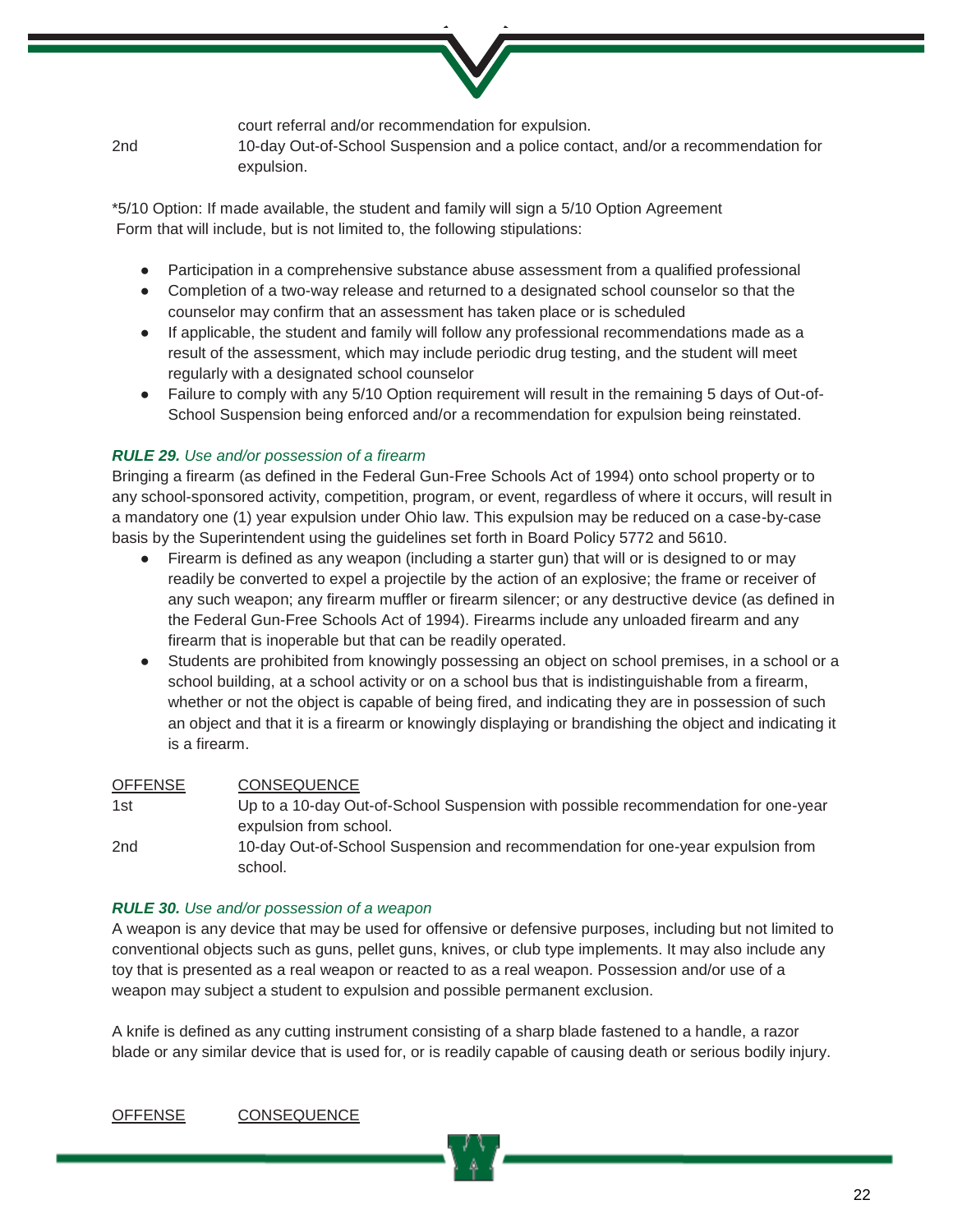

2nd 10-day Out-of-School Suspension and recommendation for one-year expulsion from school.

# *RULE 31. Use of an object as a weapon*

Any object that is used to threaten, harm, or harass another may be considered a weapon. This includes but is not limited to padlocks, pens, pencils, laser pointers, and jewelry.

| <b>OFFENSE</b>  | <b>CONSEQUENCE</b>                                                                |
|-----------------|-----------------------------------------------------------------------------------|
| 1st             | Up to a 10-day Out-of-School Suspension with possible recommendation for one-year |
|                 | expulsion from school.                                                            |
| 2 <sub>nd</sub> | 10-day Out-of-School Suspension and recommendation for one-year expulsion from    |
|                 | school.                                                                           |

# *RULE 32. Arson*

Intentional or purposeful destruction or damage to school or district buildings or property by means of fire. Anything, such as fire, that endangers school property and its occupants will not be tolerated. Arson is a felony.

OFFENSE CONSEQUENCE 1st 10-day Out-of-School Suspension, police contact, court referral, recommendation for expulsion.

# *RULE 33. Physically assaulting a staff member/student/person associated with the District.*

Acting with intent to cause fear in another person of immediate bodily harm or death, or intentionally bullying, inflicting or attempting to inflict bodily harm upon another person. Physical assault of a staff member, student, or other person associated with the District, regardless of whether it causes injury, will not be tolerated. Any intentional, harmful or potentially harmful physical contact or bullying initiated by a student against a staff member will be considered to be assault. Assault may result in criminal charges and may subject the student to expulsion.

OFFENSE CONSEQUENCE 1st Up to 10-day Out-of-School Suspension and/or court referral and/or recommendation for expulsion. 2nd 10-day Out-of-School Suspension and recommendation for expulsion.

# *RULE 34. Verbally threatening (either orally, in writing or otherwise expressed) a staff member/student/ person associated with the District.*

Any oral or written statement or otherwise expressed action that a staff member, student, or other person associated with the District reasonably feels to be a threat will be considered a verbal assault. Profanity directed toward a staff member in a threatening tone may also be considered a verbal assault. Confrontation with a student or staff member that bullies, intimidates, or causes fear of bodily harm or death is also prohibited.

# OFFENSE CONSEQUENCE

1st Up to 10-day Out-of-School Suspension with possible recommendation for expulsion. 2nd 10-day Out-of-School Suspension and recommendation for expulsion. *RULE 35. Misconduct against a school official or employee, or the property of such a person, regardless*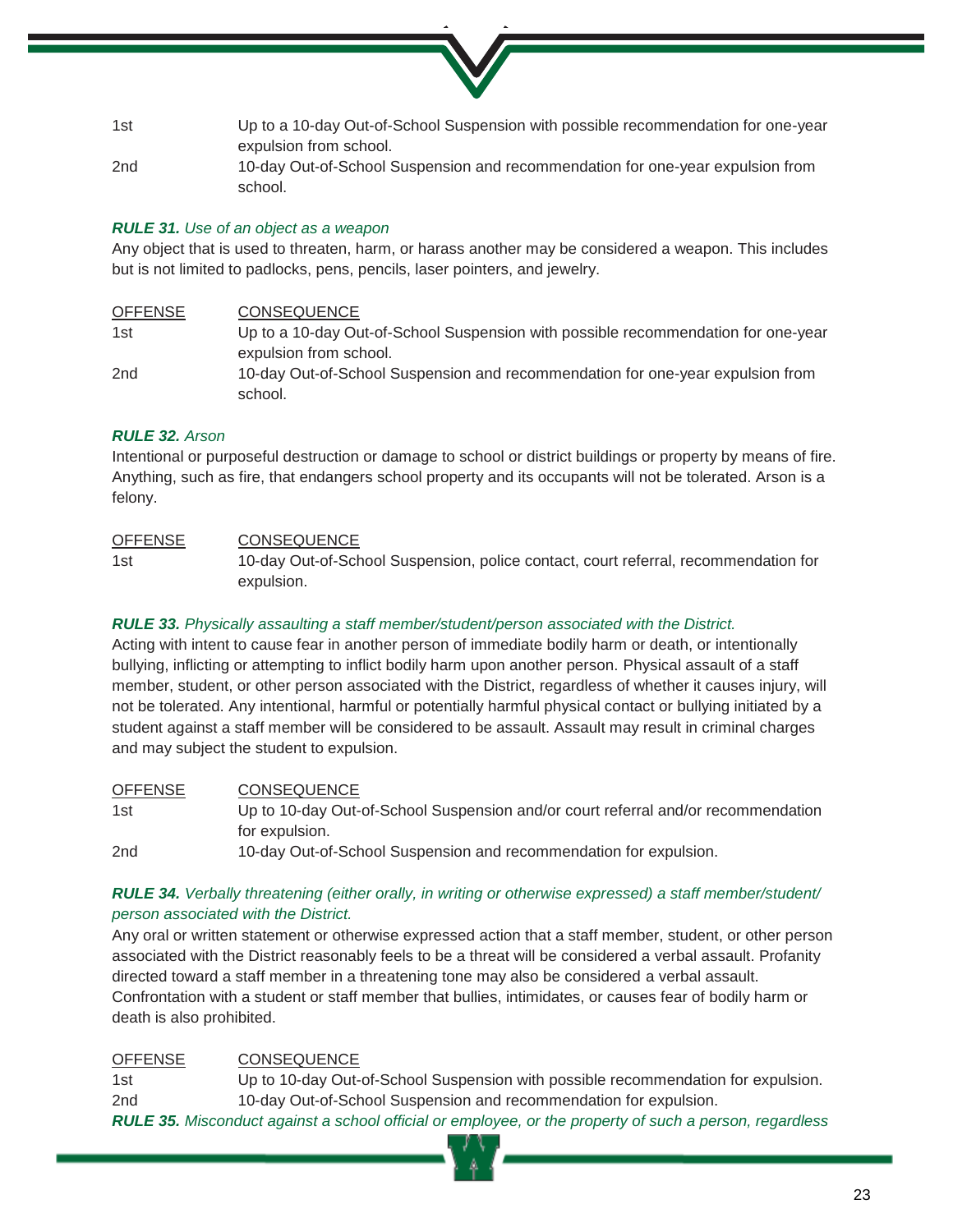

# *of where it occurs.*

The Board prohibits misconduct committed by a student against a school official or employee, including, but not limited to, harassment (of any type), vandalism, assault (verbal and/or physical), and destruction of property.

OFFENSE CONSEQUENCE 1st Up to 10-day Out-of-School Suspension and/or court referral and/or recommendation for expulsion. 2nd 10-day Out-of-School Suspension and recommendation for expulsion.

# *RULE 36. Extortion*

Extortion is the use of threat, intimidation, force, or deception to take, or receive something from someone else. Extortion is against the law.

| <b>OFFENSE</b>  | <b>CONSEQUENCE</b>                                                                |
|-----------------|-----------------------------------------------------------------------------------|
| 1st             | Up to 10-day Out-of-School Suspension and/or court referral and/or recommendation |
| for expulsion.  |                                                                                   |
| 2 <sub>nd</sub> | 10-day Out-of-School Suspension and recommendation for expulsion.                 |

# *RULE 37. Bomb Threats, and other false alarms and reports*

Making a bomb threat (i.e., intentionally giving a false alarm of a bomb) against a school building or any premises at which a school activity is being held at the time the threat is made may result in expulsion for a period of up to one (1) school year. Additionally, intentionally giving a false alarm of a fire, or tampering or interfering with any fire alarm is prohibited. It should be remembered that false emergency alarms or reports endanger the safety forces that are responding to the alarm/report, the citizens of the community, and the persons in the building. What may seem like a prank, is a dangerous stunt that is against the law and will subject the student to disciplinary action.

# OFFENSE CONSEQUENCE

1st Up to 10-day Out-of-School Suspension, police contact, court referral, and recommendation for expulsion of up to one year. 2nd 10-day Out-of-School Suspension and recommendation for expulsion.

# *RULE 38. Terroristic Threat*

Threatening, directly or indirectly, to commit a crime of violence with the purpose to terrorize another or with reckless disregard of the risk of causing terror in another.

# OFFENSE CONSEQUENCE 1st 10-day Out-of-School Suspension and/or court referral and/or recommendation for expulsion.

# *RULE 39. Possession and/or use of explosives and/or fireworks*

Possessing or using any compound or mixture, the primary or common purpose of which is to function by explosion, with substantially instantaneous release of gas and heat (including, but not limited to explosives and chemical-reaction objects such as smoke bombs and poppers). Additionally, possessing or offering for sale any substance, combination of substances or article prepared to produce a visible and/or audible effect by combustion, explosion, deflagration or detonation.

OFFENSE CONSEQUENCE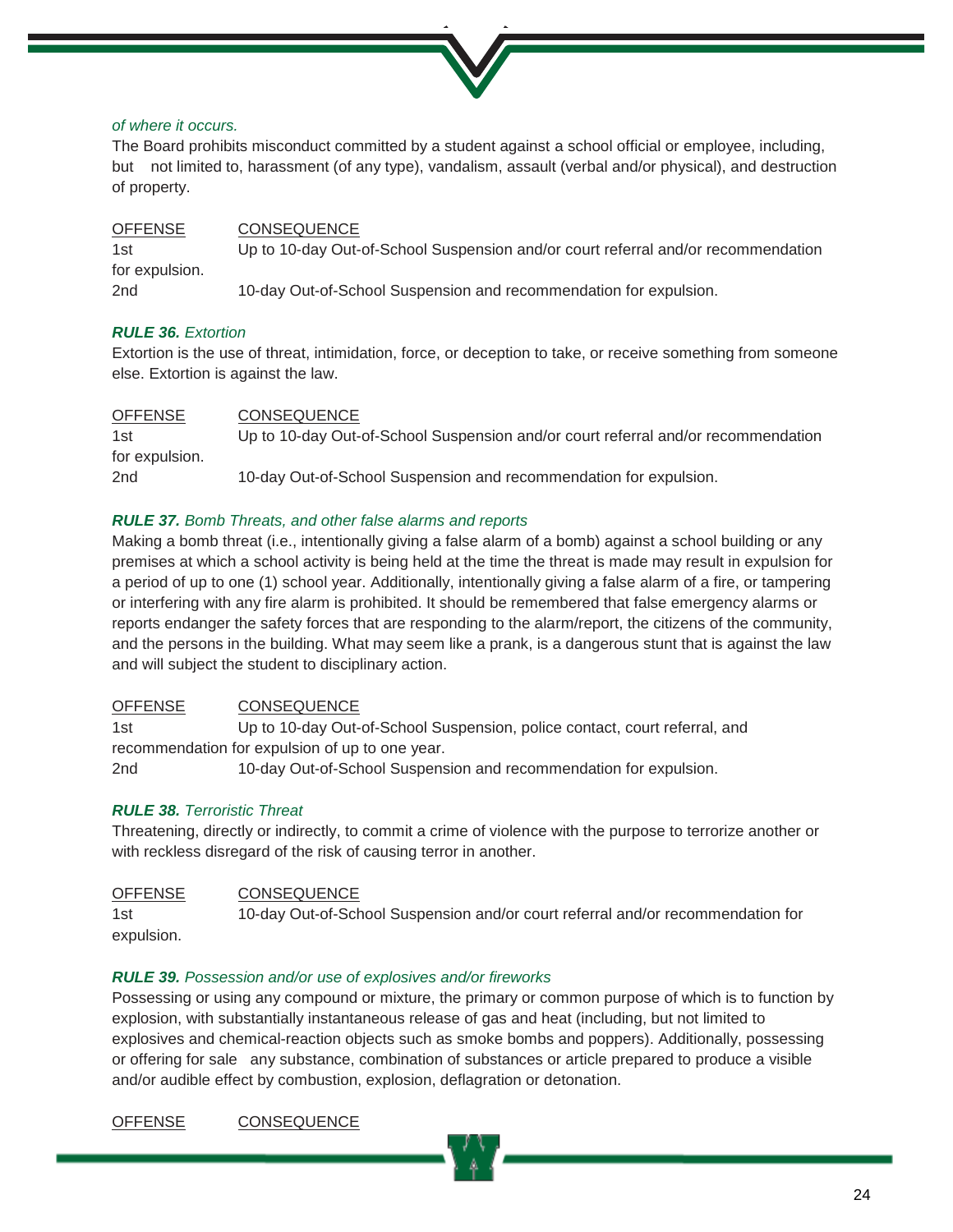- 1st Up to 10-day Out-of-School Suspension with possible recommendation for one-year expulsion from school.
- 2nd 10-day Out-of-School Suspension and recommendation for one-year expulsion from school.

# *RULE 40. Theft, or knowingly receiving or possessing stolen property*

Unauthorized taking of property of another person or receiving or possessing such property. Students caught stealing will be disciplined and may be reported to law enforcement officials. Students should not bring anything of value to school without prior authorization from the building principal. The School is not responsible for personal property.

#### OFFENSE CONSEQUENCE

| 1st | Up to 10-day Out-of-School Suspension and/or court referral with possible |
|-----|---------------------------------------------------------------------------|
|     | recommendation for expulsion.                                             |
| 2nd | 10-day Out-of-School Suspension and recommendation for expulsion.         |

# *RULE 41. Damaging property (Vandalism)*

Defacing, cutting, or otherwise damaging property that belongs to the school, district, other students, employees or others and disregard for school property.

| <b>OFFENSE</b> | <b>CONSEQUENCE</b>                                                        |
|----------------|---------------------------------------------------------------------------|
| 1st            | Up to 10-day Out-of-School Suspension and/or court referral with possible |
|                | recommendation for expulsion.                                             |
| 2nd            | 10-day Out-of-School Suspension and recommendation for expulsion.         |

# *RULE 42. Violent Conduct*

Students may be expelled for up to one school year for committing an act at school, on other school property, at an interscholastic competition, extracurricular event, or any other school program, or directing an act at a Board official or employee, regardless of where or when that act may occur, or their property that would be a criminal offense if committed by an adult and results in serious physical harm to person(s) or property.

# OFFENSE CONSEQUENCE

1st Up to 10-day Out-of-School Suspension and/or court referral and/or recommendation for possible one-year expulsion from school. 2nd 10-day Out-of-School Suspension and recommendation for expulsion.

# *RULE 43. Burglary*

Entering a building or a specific area of a building without consent and with intent to commit a crime, or entering a building without consent and committing a crime.

| <b>OFFENSE</b> | <b>CONSEQUENCE</b>                                                                |
|----------------|-----------------------------------------------------------------------------------|
| 1st            | Up to 10-day Out-of-School Suspension and/or court referral and/or recommendation |
|                | for expulsion.                                                                    |
| 2nd            | 10-day Out-of-School Suspension and recommendation for expulsion.                 |

# **DISCIPLINE**

It is important to remember that the School's rules apply going to and from school, at school, on school property at school-sponsored events, on school transportation, and on property not owned or controlled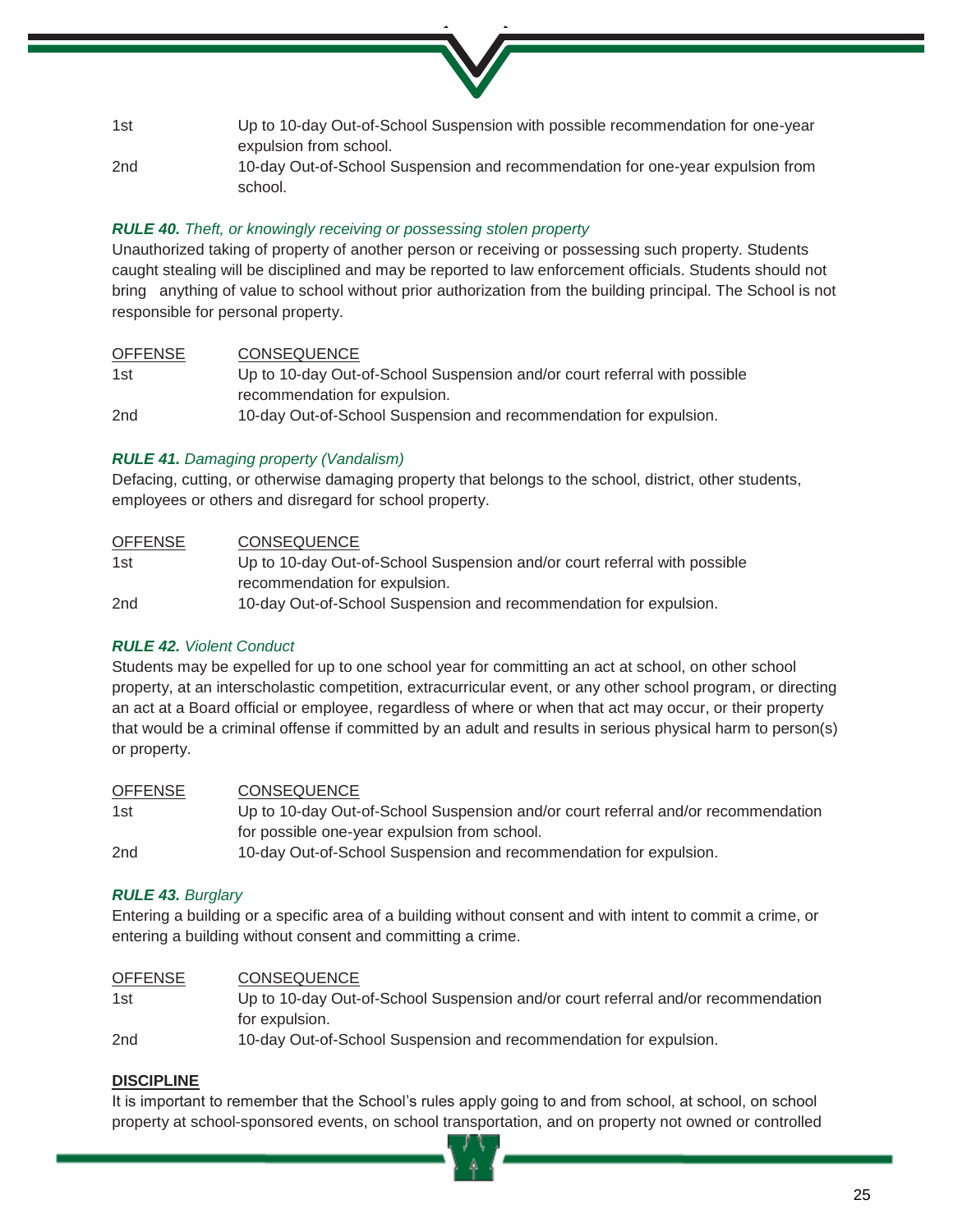by the Board but that is connected to activities or incidents that have occurred on property owned or controlled by the Board. Furthermore, students may be disciplined for conduct that, regardless of where or when it occurs, is directed at a Board official or employee, or the property of such official or employee. In some cases, a student can be suspended from school transportation for infractions of school bus rules.

The School is committed to providing prompt, reasonable discipline consistent with the severity of the incident. The consequences for misbehavior are designed to be fair, firm and consistent for all students in the School.

Because it is not possible to list every misbehavior that occurs, misbehaviors not listed above will be responded to as necessary by staff.

#### *Detention Procedures at DIS*

Students assigned a morning detention must report to the main office at 7:20 am. Morning detentions will be assigned as needed. Transportation is the parent's responsibility. Students failing to comply with disciplinary penalties may face enhanced penalties for such action.

#### *Academic and Major Detentions*

Academic and Major detentions will be assigned as needed. Transportation is the parent's responsibility. Students assigned detentions must report to the designated area and will serve after school from 2:45 - 4:45 p.m.

#### *In-School Assignment as an Alternative to Out-of-School Suspension*

This step in the Progressive Discipline Program is issued at the discretion of the administration, upon infractions of the Code of Conduct, behavior referral from a teacher or continual violation of school rules. In-school suspensions are served in the main office.

#### *Suspension*

Formal discipline involves removal of the student from school. It includes emergency removal for up to three (3) school days, suspension for up to ten (10) school days, expulsion for up to eighty (80) school days or the number of days remaining in a semester, whichever is greater, and permanent exclusion. Suspensions and expulsions may carry over into the next school year. Any student who is expelled from school for more than twenty (20) days or for any period of time if the expulsion will extend into the following semester or school year will be provided with information about services or programs offered by public and private agencies that work toward improving those aspects of the student's attitude and behavior that contributed to the incident that gave rise to the student's expulsion. The Superintendent at his/her discretion may require/allow a student to perform community service in conjunction with or in place of an expulsion. The Superintendent may impose a community service requirement beyond the end of the school year in lieu of applying the expulsion to the following school year. Removal for less than one (1) school day without the possibility of suspension or expulsion may not be appealed. Suspension, expulsion, and permanent exclusion may be appealed.

Students being considered for suspension are entitled to an informal meeting with the building administrator prior to removal. Also, students being considered for expulsion are entitled to an informal meeting with the Superintendent or designee prior to removal. During the informal meeting, the student will be notified of the charges and given the opportunity to respond.

Students involved in co-curricular and extracurricular activities such as band and athletics can lose their eligibility for violation of the School rules.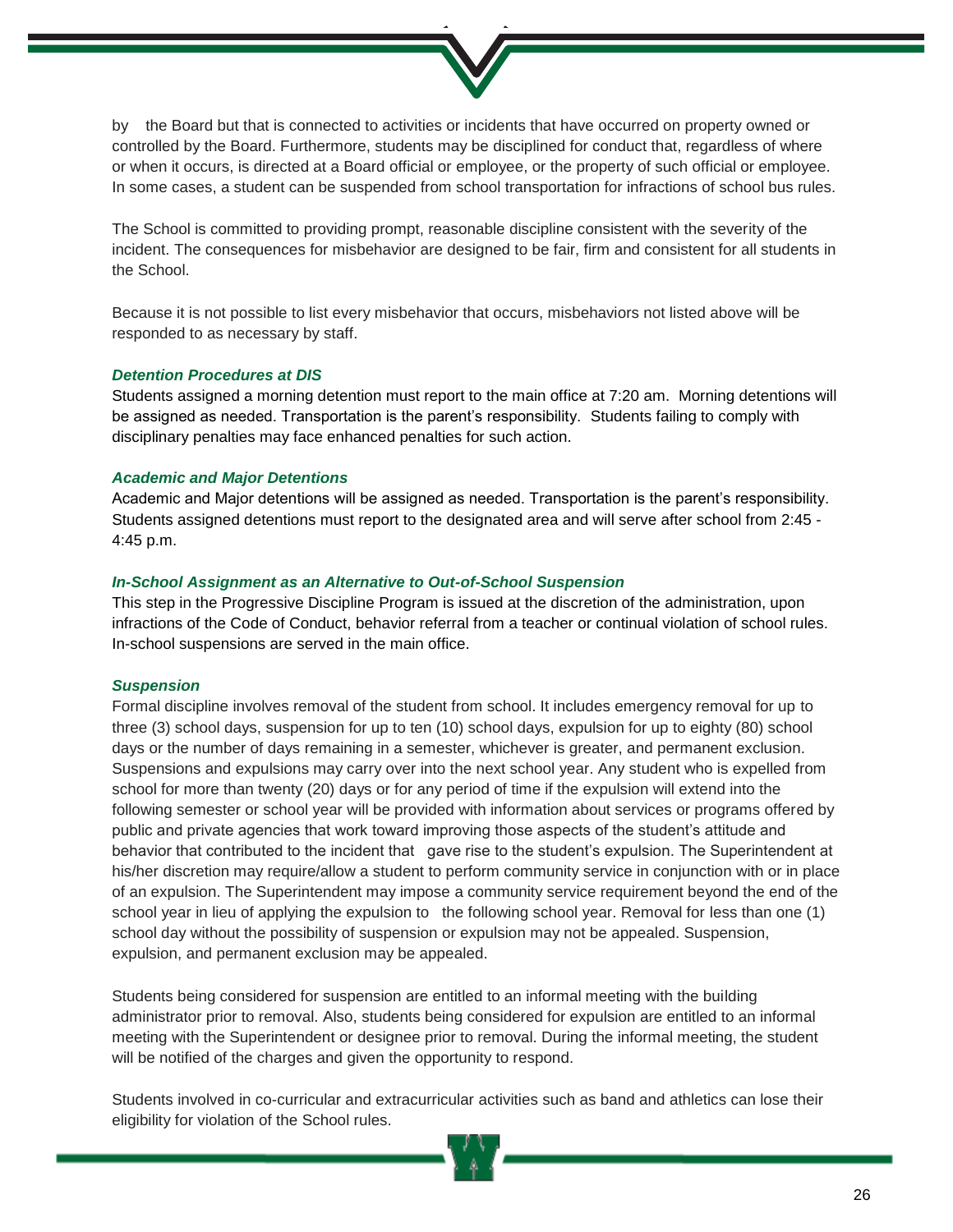

If a student commits a crime while under the School's jurisdiction, s/he may be subject to school disciplinary action as well as action through local law enforcement.

### **DUE PROCESS RIGHTS**

Before a student is suspended, expelled, or permanently excluded from school, there are specific procedures that must be followed.

As long as the in-school discipline is served entirely in the school setting, it will not require any notice or meeting, or be subject to appeal.

#### *Suspension from School*

When a student is being considered for a suspension, the administrator in charge will notify the student of the basis for the proposed suspension. The student will be given an opportunity to explain his/her view of the underlying facts. After that informal hearing, the Principal (or assistant principal or other administrator) will determine whether or not to suspend the student. If the decision is made to suspend the student, s/he and his/ her parents will be given written notification of the suspension within one (1) school day setting forth the reason for the suspension, the length of the suspension and the process for appeal. The suspension may be appealed within 14 calendar days after receipt of the suspension notice to the Treasurer or Superintendent of the Board of Education. The request for an appeal must be in writing. If the appeal is heard by the Board's designee, the appeal shall be conducted in a private hearing. If the appeal is heard by the Board of Education, the appeal shall be conducted in executive session unless the student or his/her representative requests otherwise. A verbatim transcript will be made and witnesses will be sworn in prior to giving testimony. If the appeal decision is to uphold the suspension, the next step in the appeal process is to the Court of Common Pleas.

#### *Emergency Removal*

If a student's presence poses a continuing danger to persons or property, or an ongoing threat of disrupting the academic process taking place either in a classroom or elsewhere on the school premises, the Superintendent, principal or assistant principal may remove the student from any curricular or extracurricular activity or from the school premises. A teacher may remove the student from any curricular or extracurricular activity under the teacher's supervision but not from the premises.

If a teacher makes an emergency removal, the teacher will notify a building administrator of the circumstances surrounding the removal in writing within one (1) school day. No prior notice or hearing is required for any removal under this procedure. In all cases of normal disciplinary procedures where a student is removed from curricular or extracurricular activity for less than one school day, and is not subject to further suspension for expulsion, the following due process requirements do not apply. If the emergency removal exceeds one (1) school day, then a hearing will be held within one (1) school day after the removal is ordered. Written notice of the hearing and the reasons for removal and any intended disciplinary action will be provided to the student as soon as practical prior to the hearing. If the student is subject to an out of school suspension, the student will have the opportunity to appear at an informal hearing before the principal, assistant principal, Superintendent or a designee, and may challenge the reasons for the removal or otherwise explain his/her actions.

Within one (1) school day of the decision to suspend, written notification will be given to the parent(s)/ guardian(s) or custodian(s) of the student. This notice will include the reasons for the suspension, the right of the student or his/her parent(s)/guardian(s) or custodian(s) to appeal to the Board or its designee and the student's right to be represented in all appeal proceedings. If it is likely that the student may be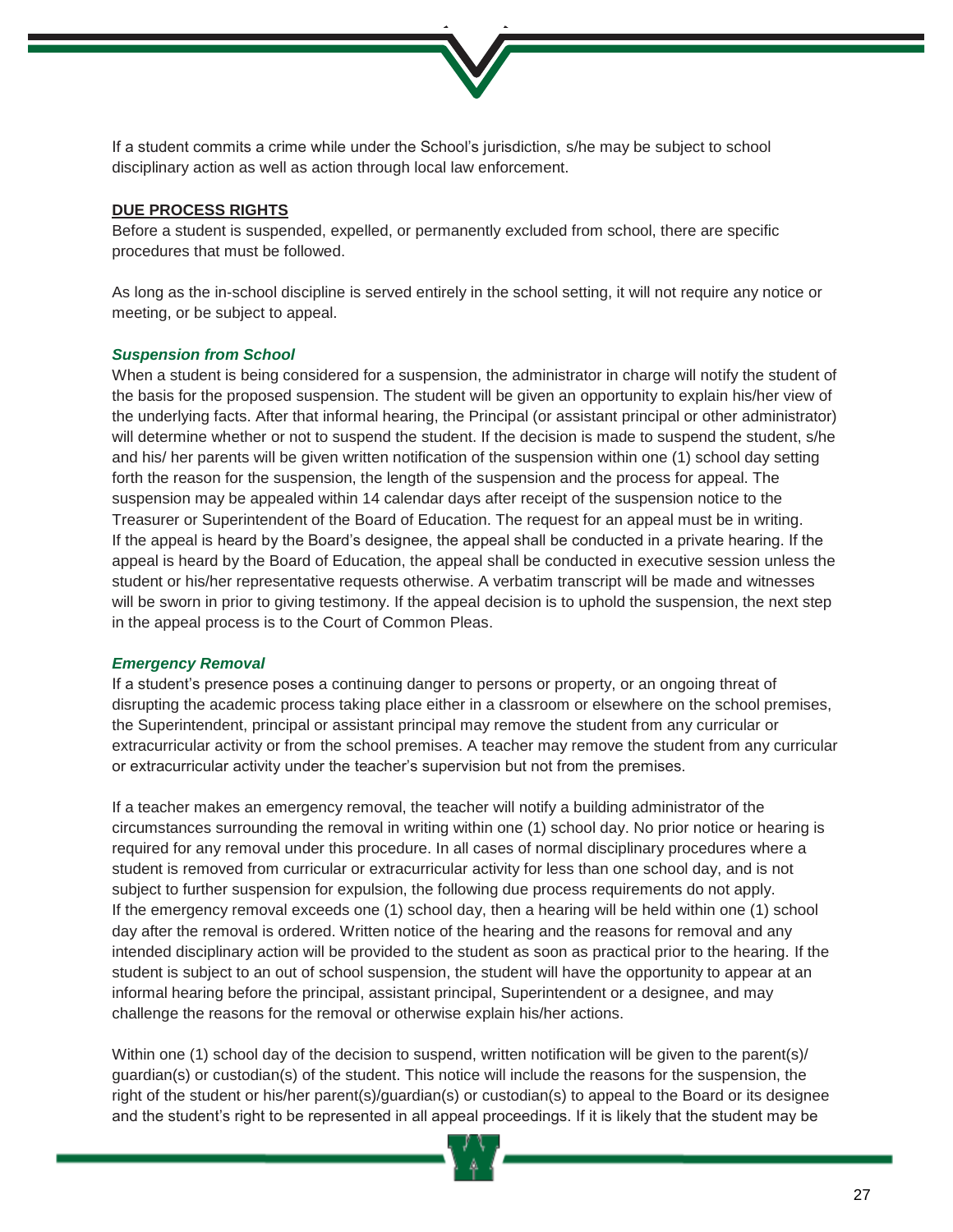

subject to expulsion, the hearing will take place within three (3) school days and will be held in accordance with the procedures outlined in the Student Expulsion Policy. The person who ordered or requested the removal will be present at the hearing. In an emergency removal, a student may be kept from class until the matter of the alleged misconduct is resolved either by reinstatement, suspension or expulsion.

# *Expulsion from School*

When a student is being considered for expulsion, the student and parent will be provided with a formal notice of the proposed expulsion. This written notice will include the reasons for the intended expulsion, notification of the opportunity to appear in person before the Superintendent or the Superintendent's designee to challenge the reasons for the expulsion and/or explain the student's action and notification of the time and place to appear. Students being considered for expulsion may be removed immediately. A hearing will be scheduled no earlier than three (3), nor no later than five (5) school days after the notice is given. Parents may request an extension of time for the hearing. The student may be represented by his/her parents, legal counsel, and/or by a person of his/her choice at the hearing.

In accordance with Board Policy 5610, the Superintendent shall initiate expulsion proceedings against a student who has committed an act that warrants expulsion under Board policy even if the student withdraws from school prior to the hearing or decision to impose the expulsion. The expulsion will be imposed for the same duration that it would have been had the student remained enrolled.

If a student is expelled, the student and the student's parents will be provided with written notice within one (1) school day of the imposed expulsion. The notice will include the reasons for the expulsion, the right of the student or the student's parent(s)/guardian(s) or custodian(s) to appeal the expulsion to the Board or its designee, the right to be represented in all appeal proceedings, the right to be granted a hearing before the Board or its designee and the right to request that the hearing be held in executive session.

Within 14 calendar days after the Superintendent notifies the parents of the expulsion. The expulsion may be appealed in writing to the Board of Education or its designee. A hearing on the requested appeal will be formal with an opportunity for sworn testimony. If the expulsion is upheld on appeal, a student's parents may pursue further appeal to the Court of Common Pleas.

Students serving expulsions will not be awarded grades or credit during the period of expulsion. Expulsion for certain violations including use or possession of alcohol or drugs may result in revocation of a student's driver's license. When a student is expelled, the Superintendent will notify any college in which the expelled student is enrolled under the Postsecondary Enrollment Option at the time the expulsion is imposed.

#### *Permanent Exclusion*

State law provides for the permanent exclusion of a student 16 years of age or older who engages in certain criminal activity. Permanently excluded students may never be permitted to return to school anywhere in the State of Ohio. A permanent exclusion may be considered if the student is convicted or adjudicated delinquent for committing one or more of the following crimes while on the property of any Ohio school:

- A. conveying deadly weapons onto school property or to a school function;
- B. possessing deadly weapons onto school property or at a school function;
- C. carrying a concealed weapon onto school property or at a school function;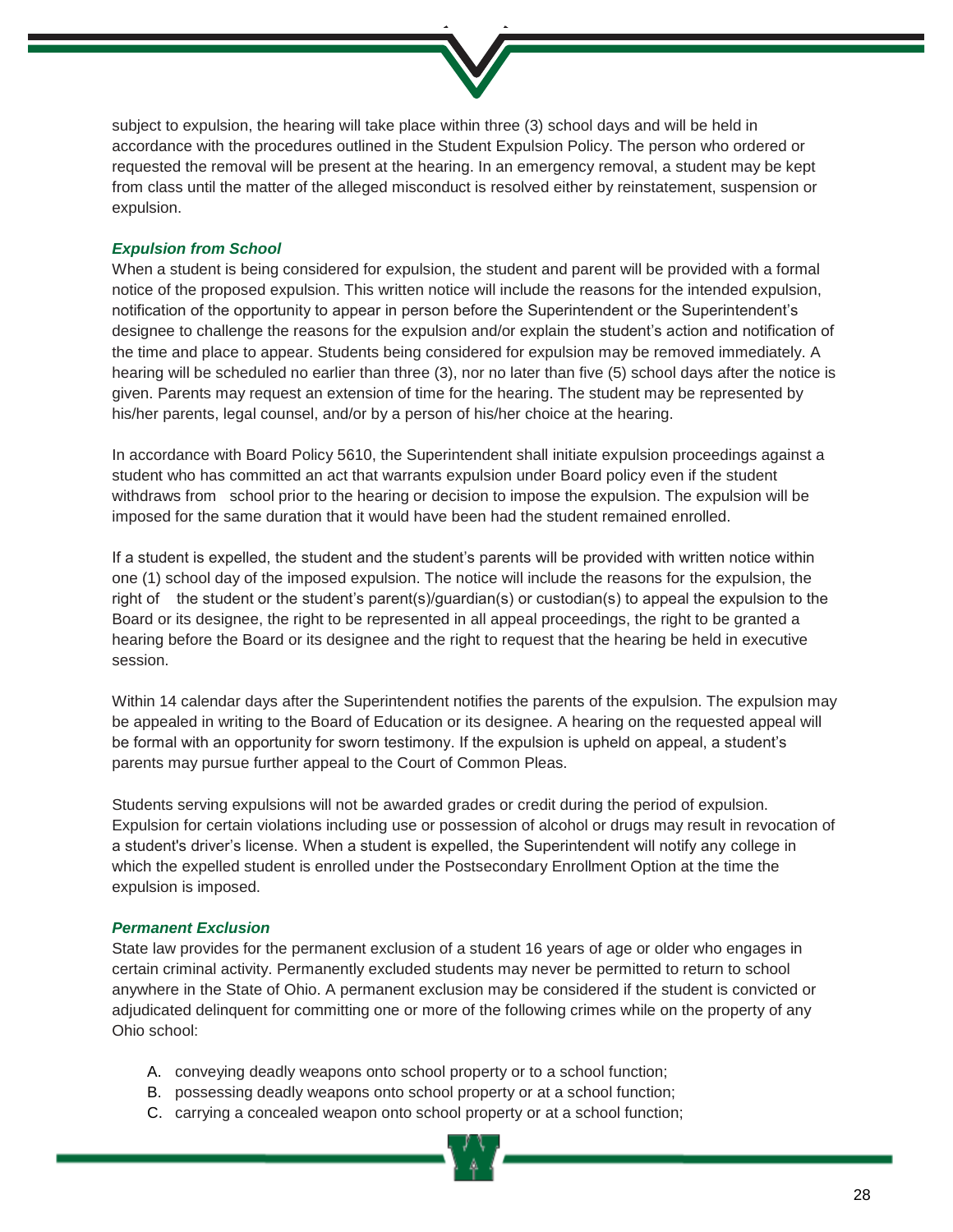- D. trafficking in drugs onto school property or at a school function;
- E. murder, aggravated murder on school property or at a school function;
- F. voluntary or involuntary manslaughter on school grounds or at a school function;
- G. assault or aggravated assault on school property or at a school function;
- H. rape, gross sexual imposition or felonious sexual penetration on school grounds, or at a school function, when the victim is a school employee;
- I. complicity in any of the above offenses, regardless of the location.

This process is formal and may follow an expulsion with the proper notification to the parents.

# *Discipline of Students with Disabilities*

Students with disabilities are entitled to the rights and procedures afforded by the Individuals with Disabilities Education Improvement Act (I.D.E.I.A.), and, where applicable, the Americans with Disabilities Act (A.D.A.), and/ or Section 504 of the Rehabilitation Act of 1973.

# *Suspension of Bus Riding/Transportation Privileges*

When a student is being considered for suspension of bus riding/transportation privileges, the administrator in charge will notify the student of the reason. The student will be given an opportunity to address the basis for the proposed suspension at an informal hearing. After that informal hearing, the principal [or assistant principal or other administrator] will decide whether or not to suspend his/her bus riding/transportation privileges for all or part of the school year.

If a student's bus riding/transportation privileges are suspended, s/he and his/her parents will be notified, in writing within one day, of the reason for and the length of the suspension.

#### *Search and Seizure*

Administrators may search a student or his/her property (including vehicles, purses, knapsacks, gym bags, etc.) with or without the student's consent, whenever they reasonably suspect that a search will lead to the discovery of evidence of a violation of law or school rules. The extent of the search will be governed by the seriousness of the alleged infraction and the student's age. General housekeeping inspection of school property may be conducted with reasonable notice. Student lockers are the property of the District and students have no reasonable expectation of privacy in their contents or in the contents of any other District property including desks or other containers. School authorities may conduct random searches of the lockers and their contents at any time without announcement. Unannounced and random canine searches may also be conducted. Additionally, students have no reasonable expectation of privacy in their actions in public areas including but not limited to, common areas, hallways, cafeterias, classrooms and gymnasiums. The District may use video cameras in such areas and on all school vehicles transporting students to and from regular and extracurricular activities.

Anything that is found in the course of a search may be used as evidence of a violation of school rules or the law, and may be taken, held or turned over to the police. The School reserves the right not to return items that have been confiscated.

# *Interrogation of Students*

The School is committed to protecting students from harm that may be connected with the school environment and also recognizes its responsibility to cooperate with law enforcement and public child welfare agencies.

While the School believes these agencies should conduct their investigations off school property if

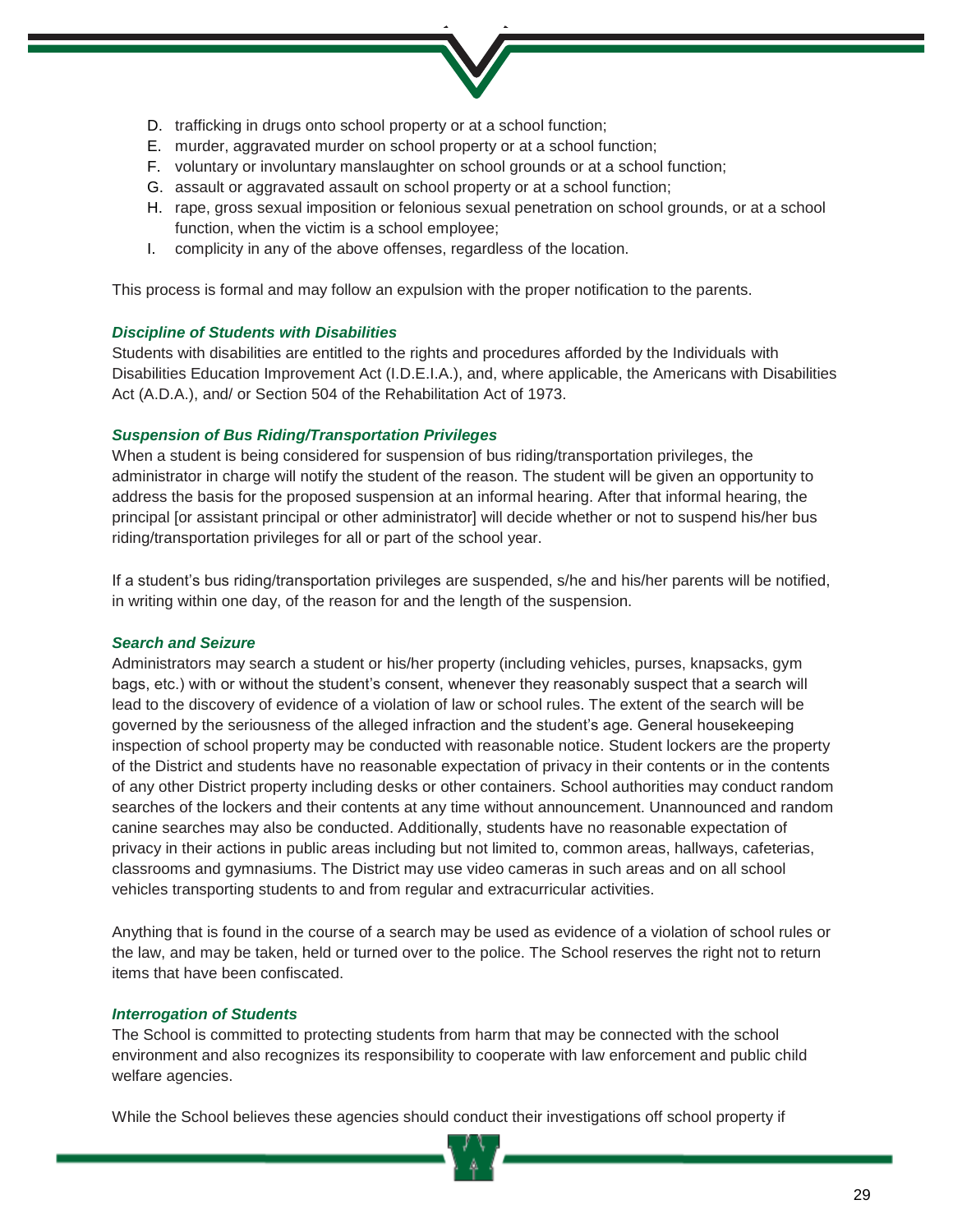possible, investigations can take place at school in emergency situations or if the violation being investigated occurred on school property.

Before students are questioned as witnesses or suspects in an alleged criminal violation, the building administrator will attempt to contact a parent prior to questioning and shall remain in the room during questioning.

If a student is questioned as the subject of alleged child abuse or neglect, the building administrator will attempt to contact a parent prior to questioning, and s/he (or a designated guidance counselor) will remain in the room during questioning. If the agency investigating the alleged child abuse or neglect suspects the parent is the perpetrator, neither parent will be contacted prior to questioning, but the building administrator (or a designated guidance counselor) will remain in the room during questioning.

If law enforcement or children's services agency removes a student from school, the building administrator will notify a parent.

# **STUDENT RIGHTS OF EXPRESSION**

The School recognizes the right of students to express themselves. With the right of expression comes the responsibility to do so appropriately. Students may distribute or display, at appropriate times, nonsponsored, noncommercial written material and petitions; buttons, badges, or other insignia; clothing, insignia, and banners; and audio and video materials. All items must meet school guidelines.

- A. Material cannot be displayed if it:
	- a. is obscene to minors, libelous, or pervasively indecent or vulgar;
	- b. advertises any product or service not permitted to minors by law;
	- c. intends to be insulting or harassing;
	- d. intends to incite fighting; or
	- e. presents a clear and present likelihood that, either because of its content or manner of distribution or display, it will cause or is likely to cause a material and substantial disruption of school or school activities, a violation of school regulations, or the commission of an unlawful act.
- B. Material may not be displayed or distributed during class periods, or between classes. Permission may be granted for display or distribution during lunch periods, and/or before or after school in designated locations, as long as exits are not blocked and there is proper access and egress to the building. Students who are unsure whether materials they wish to display meet school guidelines may present them to the building principal(s) twenty-four (24) hours prior to display.

#### **APPEARANCE CODE**

The Westlake Board of Education realizes that the dress and appearance of students is the joint responsibility of the schools and the home. While it is not the intent of the Westlake Board of Education to dictate styles of dress, it does accept its responsibility in the areas of appearance by providing the following standard of appearance for students in Westlake Schools. Dover Intermediate School is not the forum for inappropriate expressions of appearance. Students' appearance shall be appropriate to education, activities and the environment of the school. Attire or appearance that is considered unsafe, unclean, immodest, vulgar, and/or gang-related will not be permitted. In general, dress and grooming should be appropriate and be governed by good sense, good taste and cleanliness. Violations of the appearance code may result in progressive discipline.

- 1. Any type of dress, appearance, or hairstyle constituting a safety issue are not permitted.
- 2. Any type of dress, appearance, or hairstyle constituting a disruption of the educational process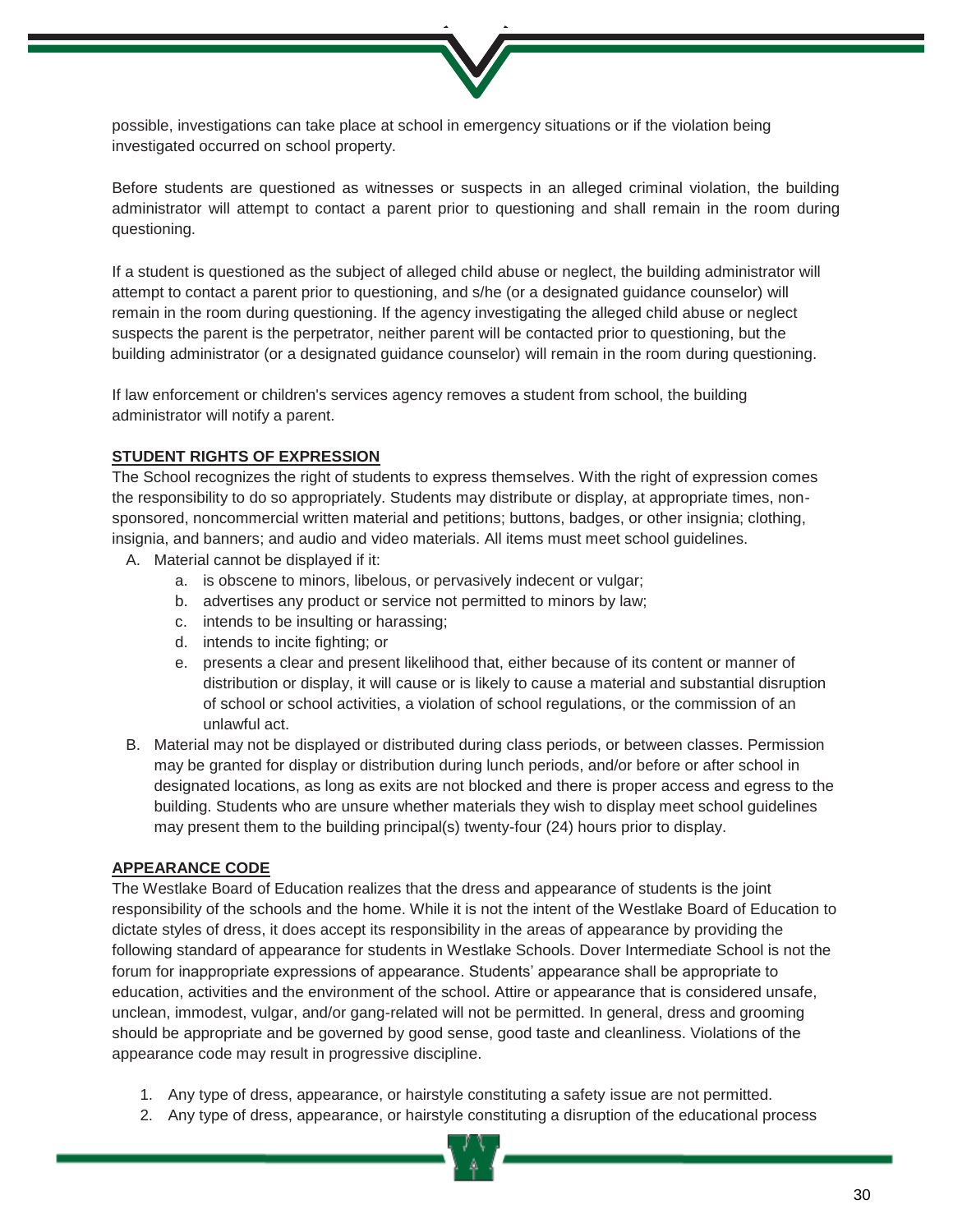are not permitted.

- 3. Any type of clothing that reveals undergarments are not permitted.
- 4. Any type of clothing with excessive or distracting rips or holes are not permitted. Pants that are excessively baggy and do not stay above the student's waist are not permitted.
- 5. Shirts/tops with shoulder straps measuring less than one inch across the top of the shoulder are not permitted. Shirts that expose the midriff, underarm area, or are see-through are not permitted.
- 6. Shorts and skirts that do not sufficiently cover the buttocks and upper thigh while students are standing, seated, and performing normal school activities (e.g., retrieving items from his/her locker) are not permitted.
- 7. Clothing that depicts or advocates violence, or exhibits obscene statements, pictures, or gestures are not permitted.
- 8. Hats, hoods, bandanas or other types of headwear are not permitted (except as a genuine religious observance).
- 9. Appropriate footwear must be worn at all times, including close toed shoes for physical education class.
- 10. In situations where a disagreement exists as to whether or not attire is appropriate, the administration shall make the final decision.

Teachers may prescribe proper dress in any given laboratory, gymnasium or special situations for the purposes of safety and/or participation requirements.

Any student representing Dover Intermediate School in any co-curricular activities may be required to adhere to a more rigid and specific appearance pattern. Therefore, it is the student's choice as to whether he/she wants to participate under these circumstances. The advisor, teacher or coach, in conjunction with the building principal, may establish these appearance guidelines.

# *Cafeteria Regulations*

The use of the DIS cafeteria is a privilege: All students are expected to adhere to the following:

- A. All students using the cafeteria are encouraged to use a tray.
- B. Keep the cafeteria clean and free of litter.
- C. Return the empty trays when your table is released to do so by the lunch monitors. Students should not walk around or be out of their seats to dispose of trash/trays until allowed to do so.
- D. Be considerate of others and clean/bus your table and the surrounding area.
- E. During a student's lunch period, food and beverage items are to be consumed in the cafeteria only.
- F. Possession of any food or beverage item is prohibited in the classroom unless given permission by the classroom teacher.
- G. No glass containers are permitted.
- H. One table is designated-free table. This table is made available for students who have a medical history of an allergic reaction to nut products. While sitting at this table is voluntary, it is required that no nuts or products containing nuts be brought to or consumed while seated at the nut free table.
- I. Outside food source or ordering food to be delivered or not permitted.

During the lunch periods, all students will remain in the cafeteria for the entire period. Only specified restrooms can be used during lunch periods. All other areas are restricted unless special authorization is granted by administration and/or teacher.

# *Food Guidelines*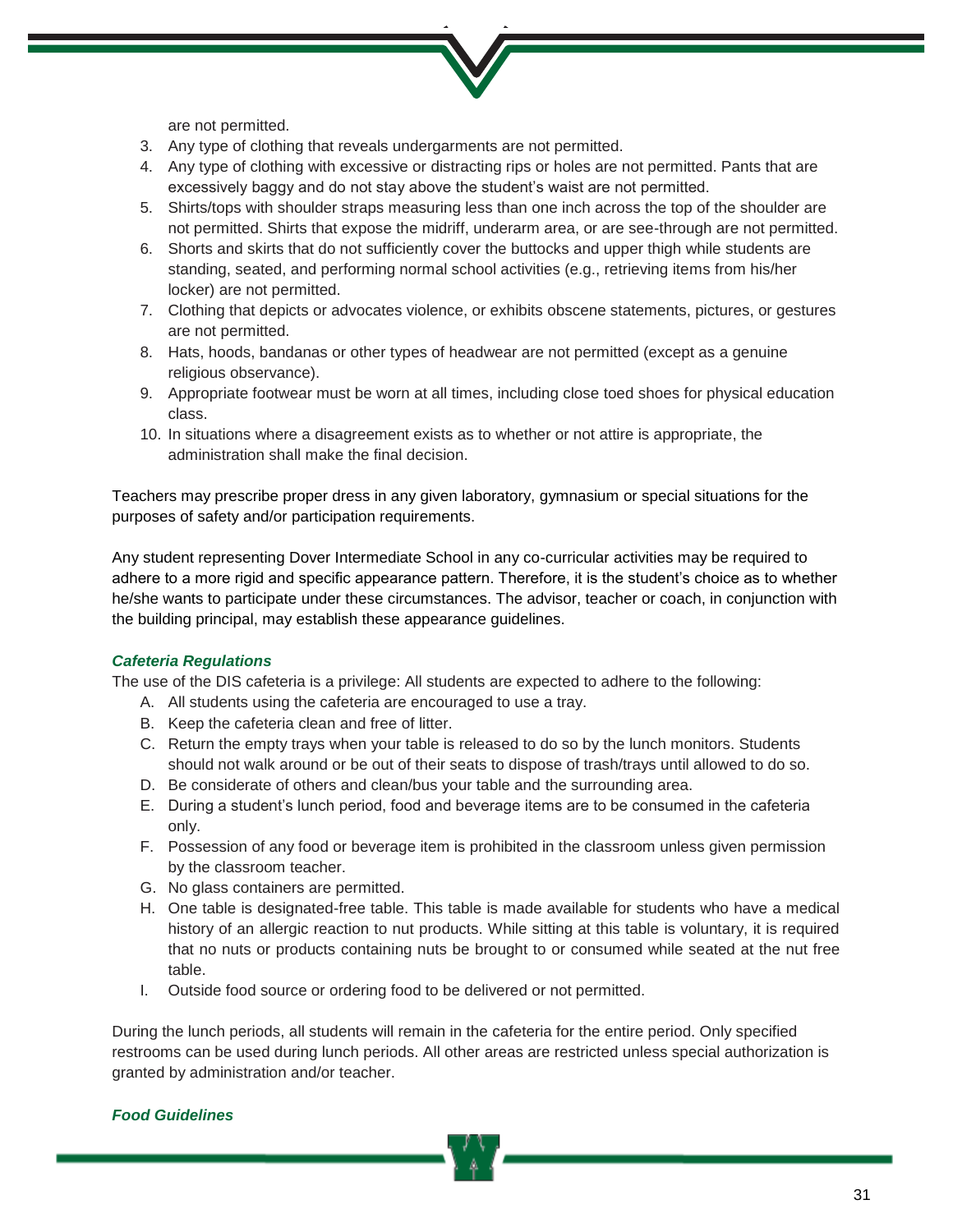NO FOOD shall be outside of the school cafeteria without consulting with School Food Service Professional, School Nurse, *and* School Administrator first for pre-approval.

### **General Guidelines**

- **All classroom staff members will be made aware of food allergies and special dietary needs by the school nurse.** Parents/guardians should inform school nurses and school food service professionals of any allergies and/or special dietary needs at the beginning of the school year or when newly identified. Peanuts and tree nuts are not to be in any classroom. Other lifethreatening food allergens will be restricted on a class by class basis as deemed necessary by the school nurse**.** Tree nuts and peanuts must be consumed only in the cafeteria during lunchtime. (Nut-free table in cafeteria)
- Clearly marked, peanut/tree nut-free tables will be available in the cafeteria for students with allergies. Any additional student is permitted to sit at the peanut/tree nut free table as long as they purchase their lunch at the cafeteria.
- Only district-provided *and* administrator pre-approved food is permitted to be in classrooms\* (\*unless as otherwise indicated in an IEP or 504). Approved food will be consumed in pre-approved designated areas.
- *According to Board Policy, any* food sold during the school day (the period from the midnight before, to thirty (30) minutes after the end of the official school day), shall comply with the current USDA Dietary Guidelines for Americans and the USDA Smart Snacks in School nutrition standards *and* be administrator pre-approved.
- All food needs to be factory sealed or made in a commercial kitchen, with the ingredient label visible on the original packaging (no homemade treats permitted).
- All food items must be served in the cafeteria or administrator pre-approved designated area.
- It is recommended that all food items selected be communicated to parent/guardians at least 24 hours in advance. Communication includes the name of the item and ingredients. (Suggestion: Photo of product ingredients can be emailed out).
- Suggestion: Snack Safely [\(https://snacksafely.com\)](https://snacksafely.com/) is a good resource for finding allergen free options to identify the district-provided, administrator-approved foods if and when provided. Consider culturally-sensitive options.
- No food is allowed for birthday parties or used as student rewards (with the exception of food rewards designated in an individual student's IEP or 504. This reward must be tree nut and peanut free and eaten in the designated area).
- No food, gum, or treat bags with food will be sent home with any students (this includes birthdays, celebrations, holiday parties, etc...). Valentine cards (without candy) are permitted.
- Field trips or special events off-site involving food will require at least one week of advanced planning and communication with all parties *and* pre-approval from the school nurse, school food service professional, and school administrator to develop a plan based on individual needs and circumstances.
- Food may be used as instructional material in science labs, and classes where course lesson plans contain a food-specific educational component. All food used as instructional material must be administrator pre-approved based upon current student needs and instructional objectives.
- All events, including holiday parties, PTA events, and classroom teacher-led activities, held during the school day for PreK-8 are subject to these same guidelines.
- No food may be consumed on K-12 school buses (with the exception of students with diabetes) without pre-approval from a school nurse and/or administrator.
- Westlake City Schools has Epi-Pens in every building and has provided and/or provides training for all staff on food allergies and special dietary needs.
- Reference Board Policy 5335, 5830, 8500, and 8550 for more information.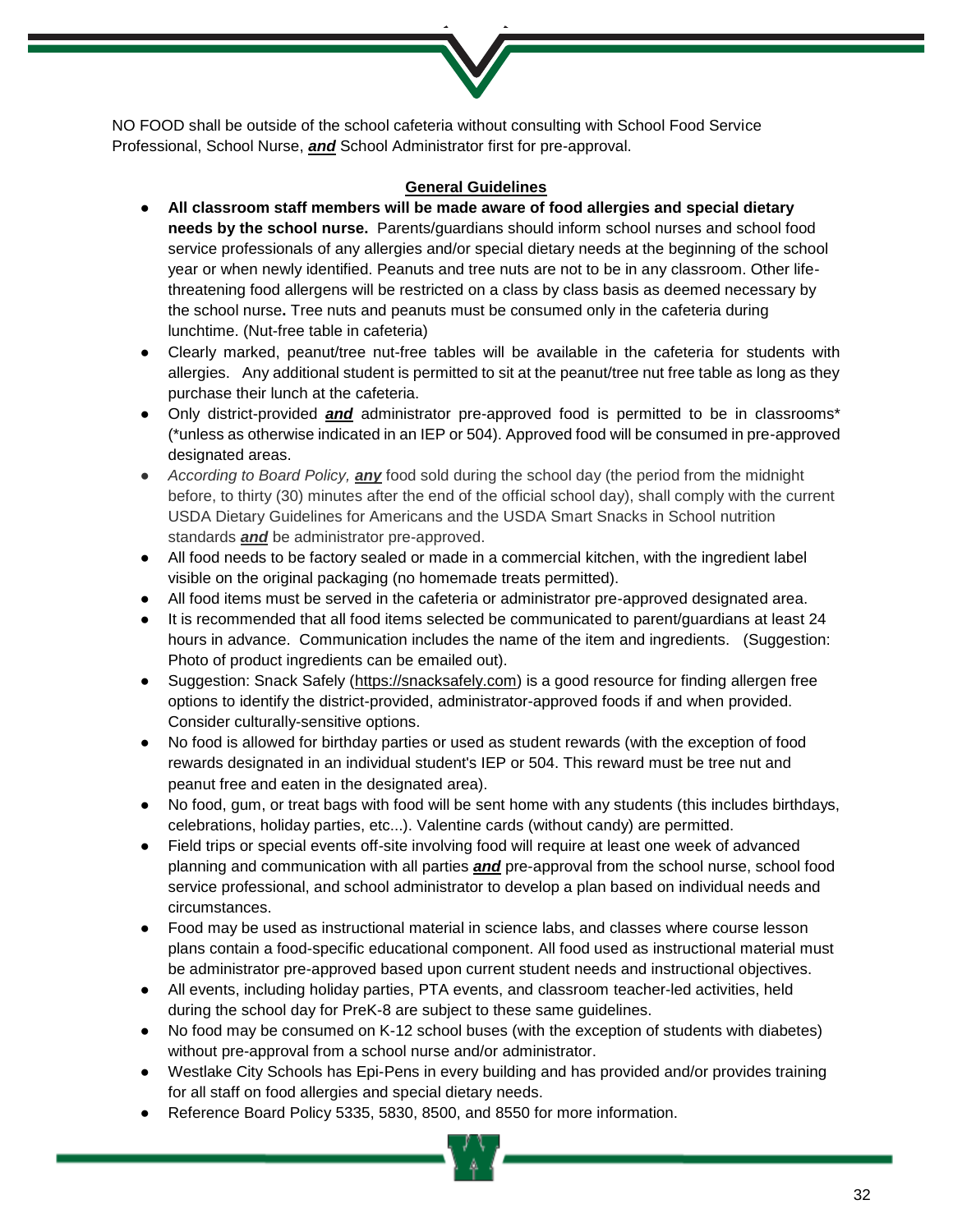

# **Dover Intermediate, Lee Burneson Middle, Westlake High School General Guidelines:**

The general guidelines for all Westlake City Schools still apply at the Intermediate, Middle, and High School. We also recognize, however, that students in Grades 5-12 are generally more equipped to manage their known food allergies and dietary restrictions and recognize an allergic reaction. Food labels need to be ready for students to read and make informed decisions, and those serving the food should honor a student's decision unless there is a documented reason.

# *Gangs*

Gangs that initiate, advocate or promote activities that threaten the safety or well-being of persons or that are disruptive to the school environment will not be tolerated.

Incidents involving initiations, hazing, intimidations or related activities that are likely to cause harm or personal degradation are prohibited.

Students wearing, carrying or displaying gang paraphernalia or exhibiting behaviors or gestures that symbolize gang membership or causing and/or participating in activities that are designed to intimidate another student will be disciplined. Prohibited gang paraphernalia will be specifically identified and posted by the principal.

#### *Care of Property*

Students are responsible for the care of their own personal property. The School is not responsible for personal property. Valuables such as jewelry or irreplaceable items should not be brought to school. Damage to or loss of school equipment and facilities wastes taxpayers' money and undermines the school program. Therefore, if a student damages or loses school property, the student and/or his/her parents will be required to pay for the replacement or repair. If the damage or loss was intentional, the student will be subject to discipline according to the Student Discipline Code.

#### *Bullying, Harassment, and Intimidation*

#### *BOE Policy 5517.01 - Bullying and Other Forms of Aggressive Behavior*

The Board of Education is committed to providing a safe, positive, productive, and nurturing educational environment for all of its students. The Board encourages the promotion of positive interpersonal relations between members of the school community.

Harassment, intimidation, or bullying toward a student, whether by other students, staff, or third parties is strictly prohibited and will not be tolerated. This prohibition includes aggressive behavior, physical, verbal, and psychological abuse, and violence within a dating relationship. The Board will not tolerate any gestures, comments, threats, or actions which cause or threaten to cause bodily harm or personal degradation. This policy applies to all activities in the District, including activities on school property, on a school bus, or while en route to or from school, and those occurring off school property if the student or employee is at any school- sponsored, school-approved or school-related activity or function, such as field trips or athletic events where students are under the school's control, in a school vehicle, or where an employee is engaged in school business.

This policy has been developed in consultation with parents, District employees, volunteers, students, and community members as prescribed in R.C. 3313.666 and the State Board of Education's Model Policy.

Harassment, intimidation, or bullying means: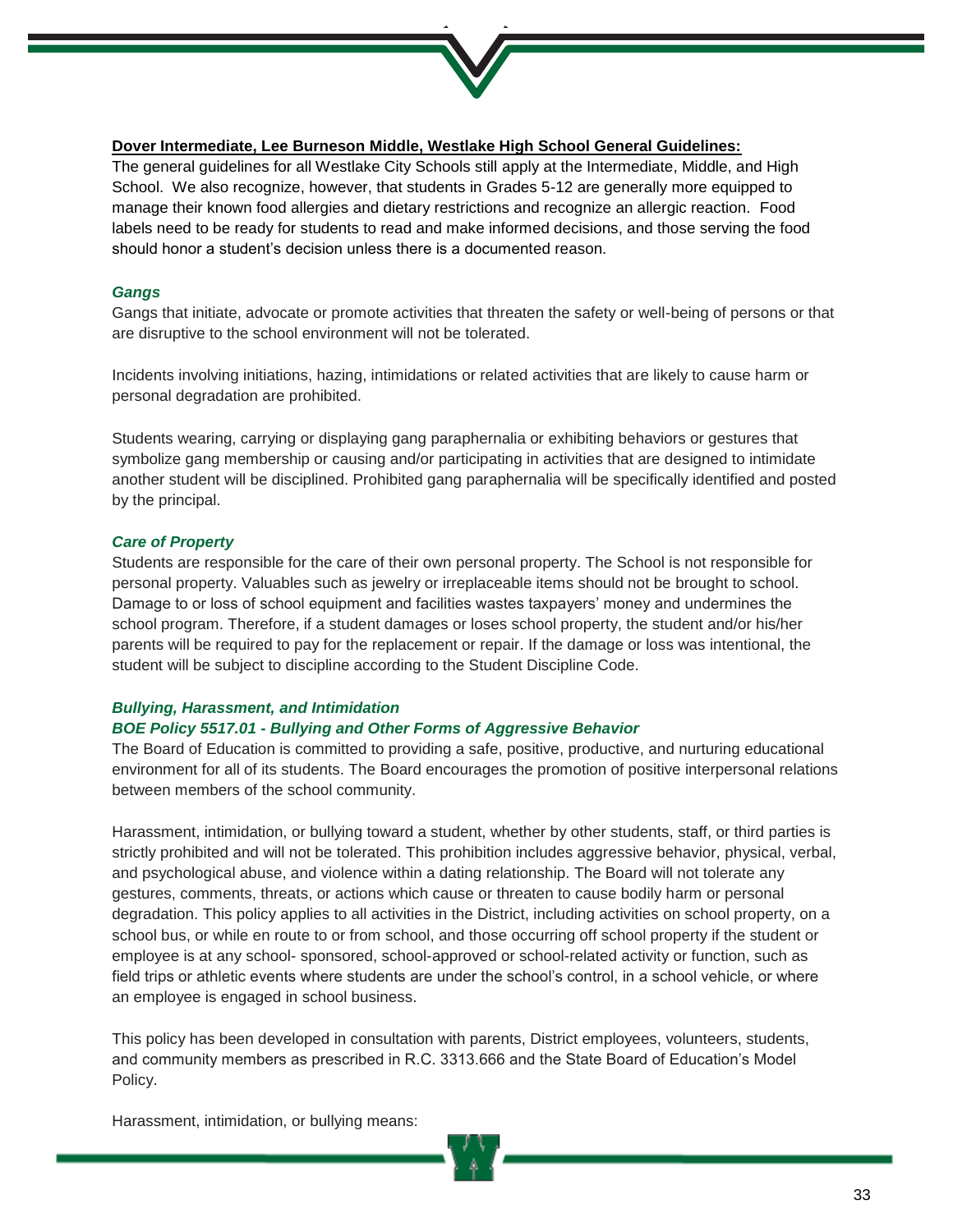

- A. any intentional written, verbal, electronic or physical act that a student or group of students exhibits toward another particular student(s) more than once and the behavior both causes mental or physical harm to the other student(s) and is sufficiently severe, persistent or pervasive that it creates an intimidating, threatening or abusive education environment for the other student(s); or
- B. violence within a dating relationship.

"Electronic act" means an act committed through the use of a cellular telephone, computer, pager, personal communication device, or other electronic communication device.

Aggressive behavior is defined as inappropriate conduct that is repeated enough, or serious enough, to negatively impact a student's educational, physical, or emotional well-being. This type of behavior is a form of intimidation and harassment, although it need not be based on any of the legally protected characteristics, such as sex, race, color, national origin, marital status, or disability. It would include, but not be limited to, such behaviors as stalking, bullying/cyberbullying, intimidating, menacing, coercion, name calling, taunting, making threats, and hazing.

Harassment, intimidation, or bullying also means cyberbullying through electronically transmitted acts (i.e., internet, e-mail, cellular telephone, personal digital assistant (PDA), or wireless hand-held device) that a student(s) or a group of students exhibits toward another particular student(s) more than once and the behavior both causes mental and physical harm to the other student and is sufficiently severe, persistent, or pervasive that it creates an intimidating, threatening, or abusive educational environment for the other student(s).

Any student or student's parent/guardian who believes s/he has been or is the victim of aggressive behavior should immediately report the situation to the Building Principal or assistant principal, or the Superintendent. The student may also report concerns to teachers and other school staff who will be responsible for notifying the appropriate administrator or Board official. Complaints against the Building Principal should be filed with the Superintendent. Complaints against the Superintendent should be filed with the Board President

Every student is encouraged, and every staff member is required, to report any situation that they believe to be aggressive behavior directed toward a student. Reports may be made to those identified above.

All complaints about aggressive behavior that may violate this policy shall be promptly investigated. The Building Principal or appropriate administrator shall prepare a written report of the investigation upon completion. Such a report shall include findings of fact, a determination of whether acts of harassment, intimidation, and/or bullying were verified, and, when prohibited acts are verified, a recommendation for intervention, including disciplinary action shall be included in the report. Where appropriate, written witness statements shall be attached to the report.

If the investigation finds an instance of harassment, intimidation, and/or bullying/cyberbullying by an electronic act or otherwise, has occurred, it will result in prompt and appropriate remedial and/or disciplinary action. This may include suspension or up to expulsion for students, up to discharge for employees, exclusion for parents, guests, volunteers, and contractors, and removal from any official position and/or a request to resign for Board members. Individuals may also be referred to law enforcement officials.

If, during an investigation of a reported act of harassment, intimidation and/or bullying/cyber bullying, the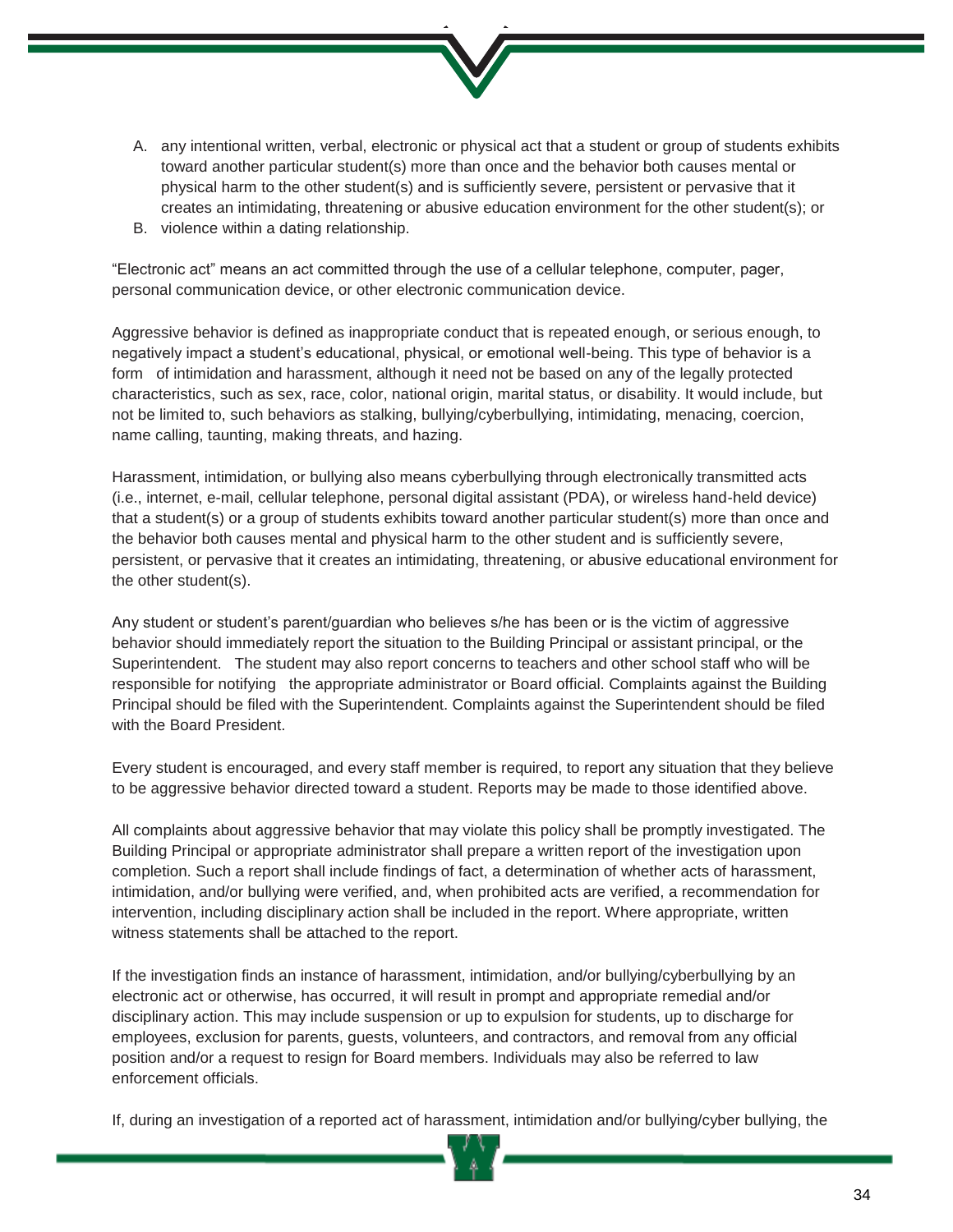

Principal or appropriate administrator believes that the reported misconduct may have created a hostile learning environment and may have constituted unlawful discriminatory harassment based on a Protected Class, the Principal will report the act of bullying and/or harassment to one of the Anti-Harassment Compliance Officers so that it may be investigated in accordance with the procedures set forth in Policy 5517 - Anti-Harassment.

Retaliation against any person who reports, is thought to have reported, files a complaint, or otherwise participates in an investigation or inquiry concerning allegations of aggressive behavior is prohibited and will not be tolerated. Such retaliation shall be considered a serious violation of Board policy and independent of whether a complaint is substantiated. Suspected retaliation should be reported in the same manner as aggressive behavior. Retaliation may result in disciplinary action as indicated above. Deliberately making false reports about harassment, intimidation, bullying, and/or other aggressive behavior for the purpose of getting someone in trouble is similarly prohibited and will not be tolerated. Deliberately making false reports may result in disciplinary action as indicated above.

If a student or other individual believes there has been aggressive behavior, regardless of whether it fits a particular definition, s/he should report it and allow the administration to determine the appropriate course of action.

The District shall implement intervention strategies to protect a victim or other person from new or additional harassment, intimidation, or bullying and from retaliation following such a report.

This policy shall not be interpreted to infringe upon the First Amendment rights of students (i.e., to prohibit a reasoned and civil exchange of opinions, or debate, that is conducted at appropriate times and places during the school day and is protected by State or Federal law).

The complainant shall be notified of the findings of the investigation, and as appropriate, that remedial action has been taken. If after investigation, acts of bullying against a specific student are verified, the Building Director or appropriate administrator shall notify the custodial parent/guardian of the victim of such finding. In providing such notification care shall be taken to respect the statutory privacy rights of the perpetrator of such harassment, intimidation, and/or bullying.

If after investigation, acts of harassment, intimidation, and/or bullying by a specific student are verified, the Building Director or appropriate administrator shall notify in writing the custodial parent/guardian of the perpetrator of that finding. If disciplinary consequences are imposed against such a student, a description of such discipline shall be included in the notification.

#### *Complaints*

Students and/or their parents/guardians may file reports regarding suspected harassment, intimidation, or bullying. Such reports shall be reasonably specific including person(s) involved, number of times and places of the alleged conduct, the target of suspected harassment, intimidation, and/or bullying, and the names of any potential student or staff witnesses. Such reports may be filed with any school staff member or administrator, and they shall be promptly forwarded to the principal or Superintendent Designee for review, investigation, and action.

Students, parents/guardians, and school personnel may make informal or anonymous complaints of conduct that they consider to be harassment, intimidation, and/or bullying by verbal report to a teacher, school administrator, or other school personnel. Such complaints shall be reasonably specific including person(s) involved, number of times and places of the alleged conduct, the target of suspected

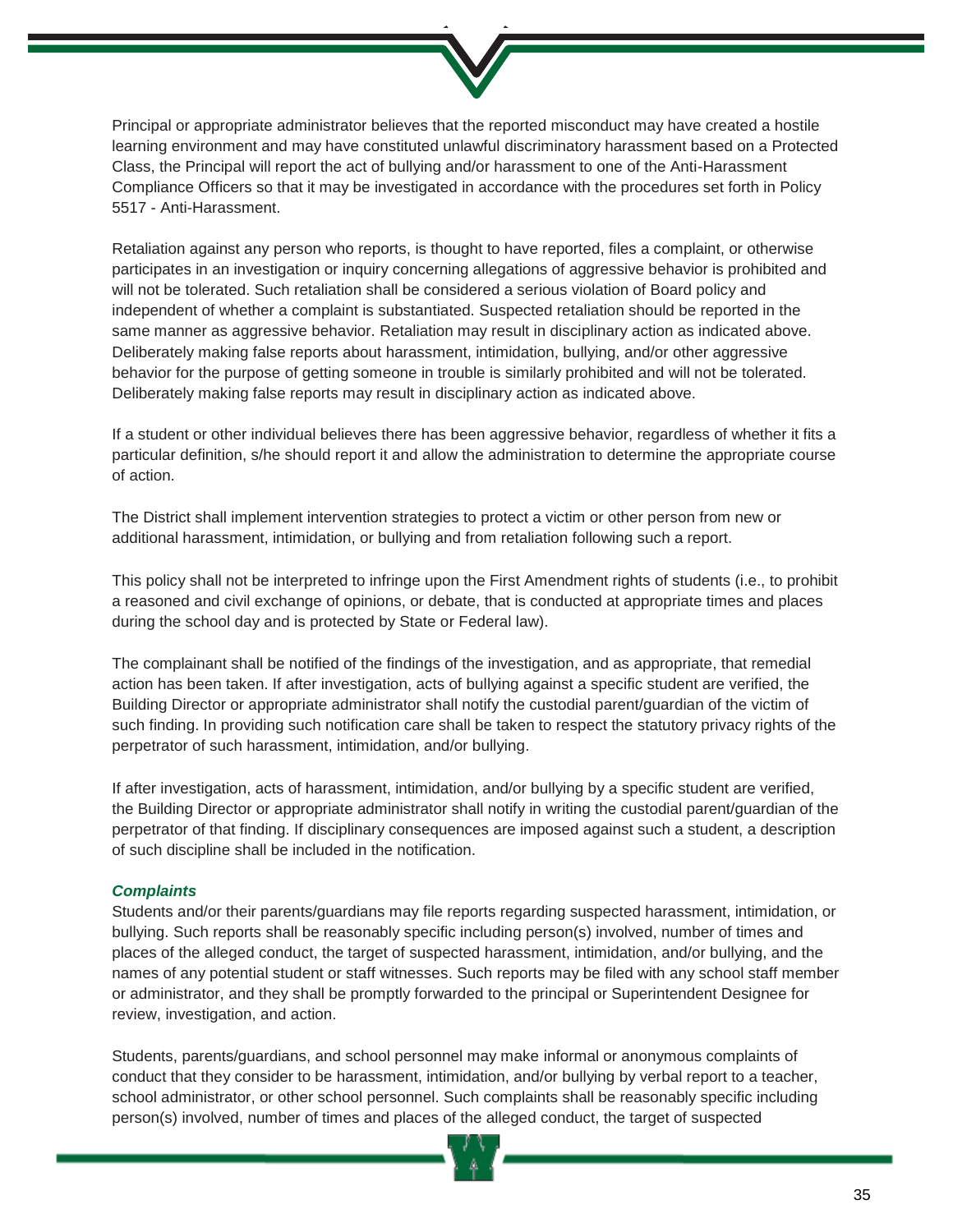

harassment, intimidation, and/or bullying, and the names of any potential student or staff witnesses. A school staff member or administrator who receives an informal or anonymous complaint shall promptly document the complaint in writing, including the information provided. This written report shall be promptly forwarded by the school staff member and/or administrator to the Building Director for review, investigation, and appropriate action.

Individuals who make informal complaints as provided above may request that their name be maintained in confidence by the school staff member(s) and administrator(s) who receive the complaint. Anonymous complaints shall be reviewed and reasonable action shall be taken to address the situation, to the extent such action may be taken that (1) does not disclose the source of the complaint, and (2) is consistent with the due process rights of the student(s) alleged to have committed acts of harassment, intimidation, and/or bullying.

When an individual making an informal complaint has requested anonymity, the investigation of such complaint shall be limited as is appropriate in view of the anonymity of the complaint. Such limitation of investigation may include restricting action to a simple review of the complaint subject to receipt of further information and/or the withdrawal by the complaining student of the condition that his/her report be anonymous.

#### *Privacy/Confidentiality*

The School District will respect the privacy of the complainant, the individual(s) against whom the complaint is filed, and the witnesses as much as possible, consistent with the Board's legal obligations to investigate, to take appropriate action, and to conform to any discovery or disclosure obligations. All records generated under this policy and its related administrative guidelines shall be maintained as confidential to the extent permitted by law.

#### *Reporting Requirement*

At least semi-annually, the Superintendent shall provide to the President of the Board a written summary of all reported incidents and post the summary on the District website (if one exists). The list shall be limited to the number of verified acts of harassment, intimidation, and/or bullying, whether in the classroom, on school property, to and from school, or at school-sponsored events.

Allegations of criminal misconduct and suspected child abuse will be reported to the appropriate law enforcement agency and/or to Child Protective Services in accordance with statute. District personnel shall cooperate with investigations by such agencies.

#### *Immunity*

A School District employee, student, or volunteer shall be individually immune from liability in a civil action for damages arising from reporting an incident in accordance with this policy and R.C. 3313.666 if that person reports an incident of harassment, intimidation, and/or bullying promptly, in good faith, and in compliance with the procedures specified in this policy. Such immunity from liability shall not apply to an employee, student, or volunteer determined to have made an intentionally false report about harassment, intimidation, and/or bullying.

#### *Notification*

Notice of this policy will be annually circulated to and posted in conspicuous locations in all school buildings and departments within the District and discussed with students, as well as incorporated into the teacher, student, and parent/guardian handbooks. At least once each school year a written statement describing

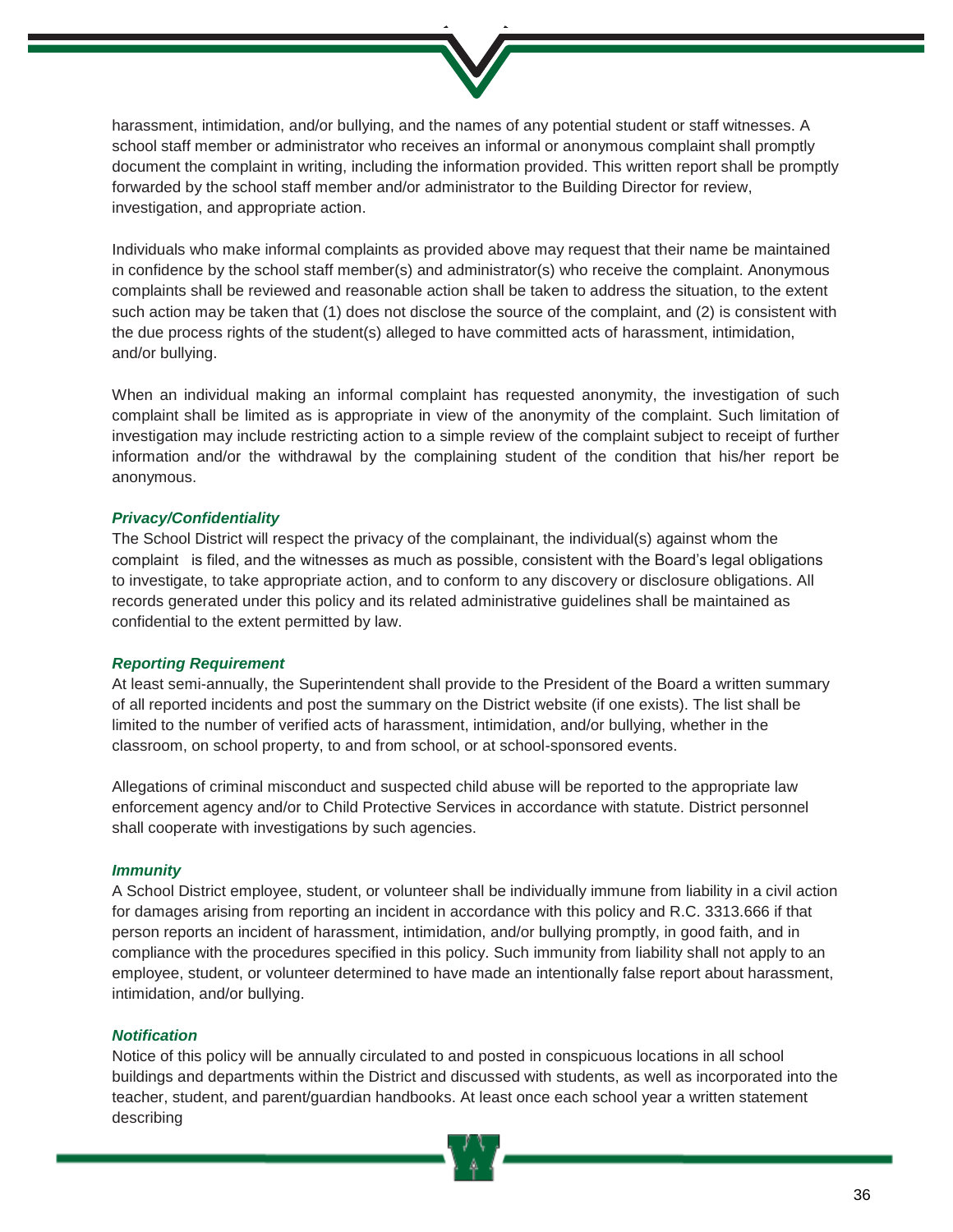

the policy and consequences for violations of the policy shall be sent to each student's custodial parent or guardian.

The statement may be sent with regular student report cards or may be delivered electronically. The policy and an explanation of the seriousness of bullying by electronic means shall be made available to students in the District and to their custodial parents or guardians.

State and Federal rights posters on discrimination and harassment shall also be posted at each building. All new hires will be required to review and sign off on this policy and the related complaint procedures.

# *Education and Training*

In support of this policy, the Board promotes preventative educational measures to create greater awareness of aggressive behavior, including bullying and violence within a dating relationship. The Superintendent or designee shall provide appropriate training to all members of the School District community related to the implementation of this policy and its accompanying administrative guidelines. All training regarding the Board's policy and administrative guidelines about aggressive behavior and bullying in general, will be age and content appropriate.

Annually, the District shall provide all students enrolled in the District with age-appropriate instruction regarding the Board's policy, including a written or verbal discussion of the consequences for violations of the policy to the extent that State or Federal funds are appropriated for this purpose.

Students in grades seven (7) through twelve (12) shall receive age-appropriate instruction in dating violence prevention education, including instruction in recognizing dating violence warning signs and characteristics of healthy relationships. Parents, who submit a written request to the Building Director to examine the dating violence prevention instruction materials used in the school, will be afforded an opportunity to review the materials within a reasonable period of time.

The District shall provide training, workshops, and/or courses on this policy for school employees and volunteers who have direct contact with students, to the extent that State or Federal funds are appropriated for these purposes. Time spent by school staff in these training programs shall apply toward mandated continuing education requirements.

In accordance with Board Policy 8462, the Superintendent shall include a review of this policy on bullying and other forms of harassment in the required training in the prevention of child abuse, violence, and substance abuse and the promotion of positive youth development.

The Superintendent shall develop guidelines to implement this policy. Guidelines shall include reporting and investigative procedures, as needed. The complaint procedure established by the Superintendent shall be followed.

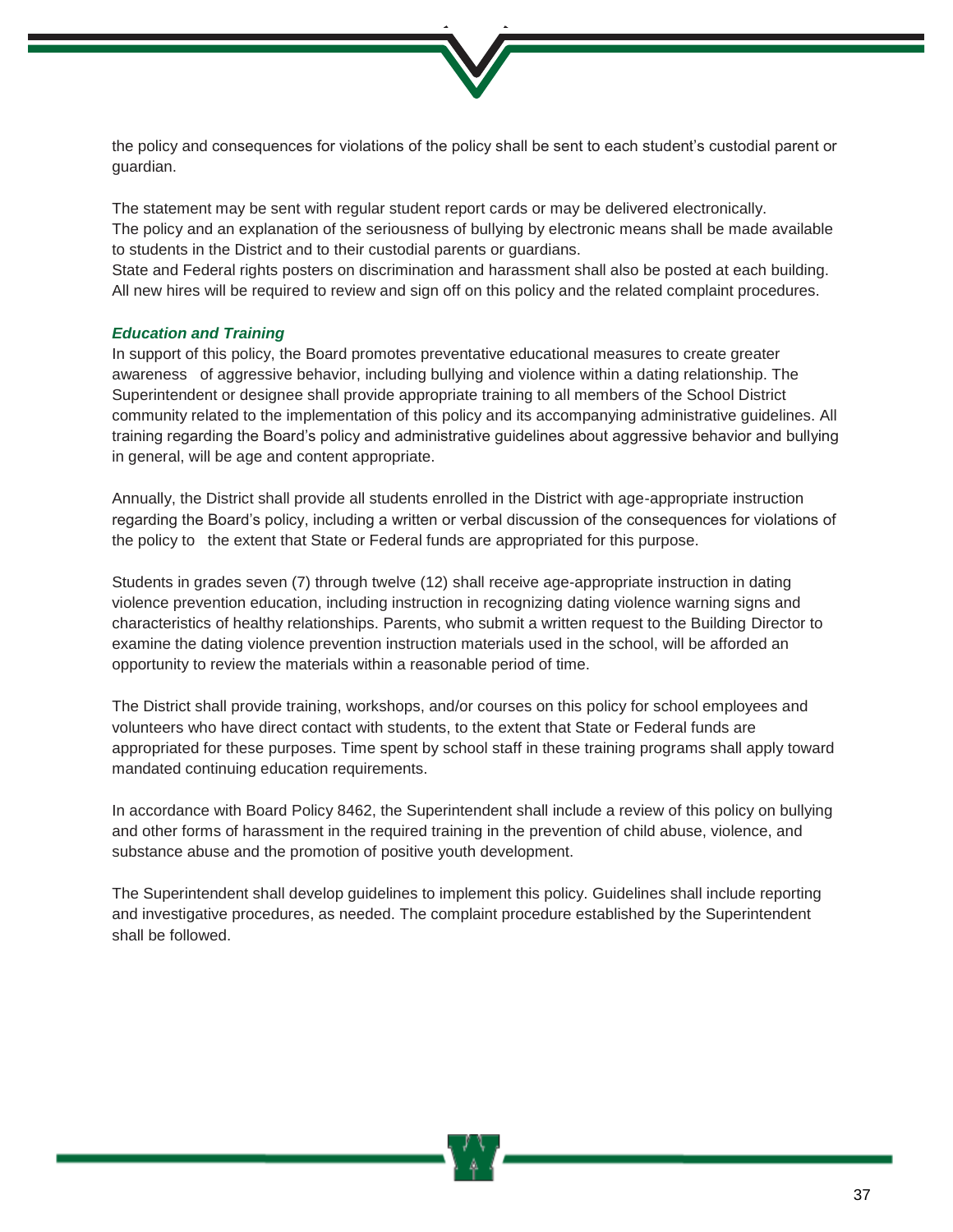# SECTION V – **STUDENT ACTIVITIES**

# *School-Sponsored Clubs and Activities*

The Westlake City School District provides students the opportunity to broaden their learning through curricular- related activities. A curricular-related activity may be taken for credit, required for a particular course, and/or contain school subject matter.

Extra-curricular activities do not reflect the School curriculum but are made available to students to allow them to pursue additional worthwhile activities such as recreational sports, drama, and the like.

All students are permitted to participate in the activities of their choosing, as long as they meet the eligibility requirements. Participation in these activities is a privilege and not a right, and students may be prohibited from all or part of their participation in such activities by authorized school personnel without further notice, hearing and/or appeal rights in accordance with Board Policy 5610.05.

The Board authorizes the following student groups that are sponsored by a staff member.

# *Clubs and Organizations*

Dover Intermediate School provides students the opportunity to broaden their learning through curricularrelated activities. A curricular-related activity may be taken for credit, required for a particular course, and/or contain school subject matter.

Greensleeves Strings Group

Drama Club Demon Leaders

The Board authorizes the following student groups that are sponsored by a staff member.

- Ski Club (6th Grade Only)
- **Student Council**
- **Math Club**
- Environmental Club

# *Non-School-Sponsored Clubs and Activities*

Non-school-sponsored student groups may meet in the school building during non-instructional hours. The application for permission to use school facilities can be obtained from the Principal. The applicant must verify that the activity is being initiated by students, that attendance is voluntary, that no school staff person is actively involved in the event, that the event will not interfere with school activities, and that nonschool persons do not play a regular role in the meeting. All school rules relating to student conduct and equal opportunity to participate apply to such activities.

Membership in any fraternity, sorority, or other secret society as prescribed by law is not permitted. All groups must comply with School rules and must provide equal opportunity to participate.

No non-district-sponsored organization may use the name of the school or school mascot on any materials or information.

The Westlake City Schools welcomes our community to utilize school district facilities. We utilize a calendar-based system, called [WCSD Community Use System,](https://www.communityuse.com/SOA.NET/Controllers/PageController.aspx?productid=MC&pageid=CalendarMonth) for facility rental requests. Please note there is a minimum 2 weeks' notice required for any facility request. All school rules relating to student conduct and equal opportunity to participate apply to such activities. Visit the "Business Affairs" section of the district website for additional information.

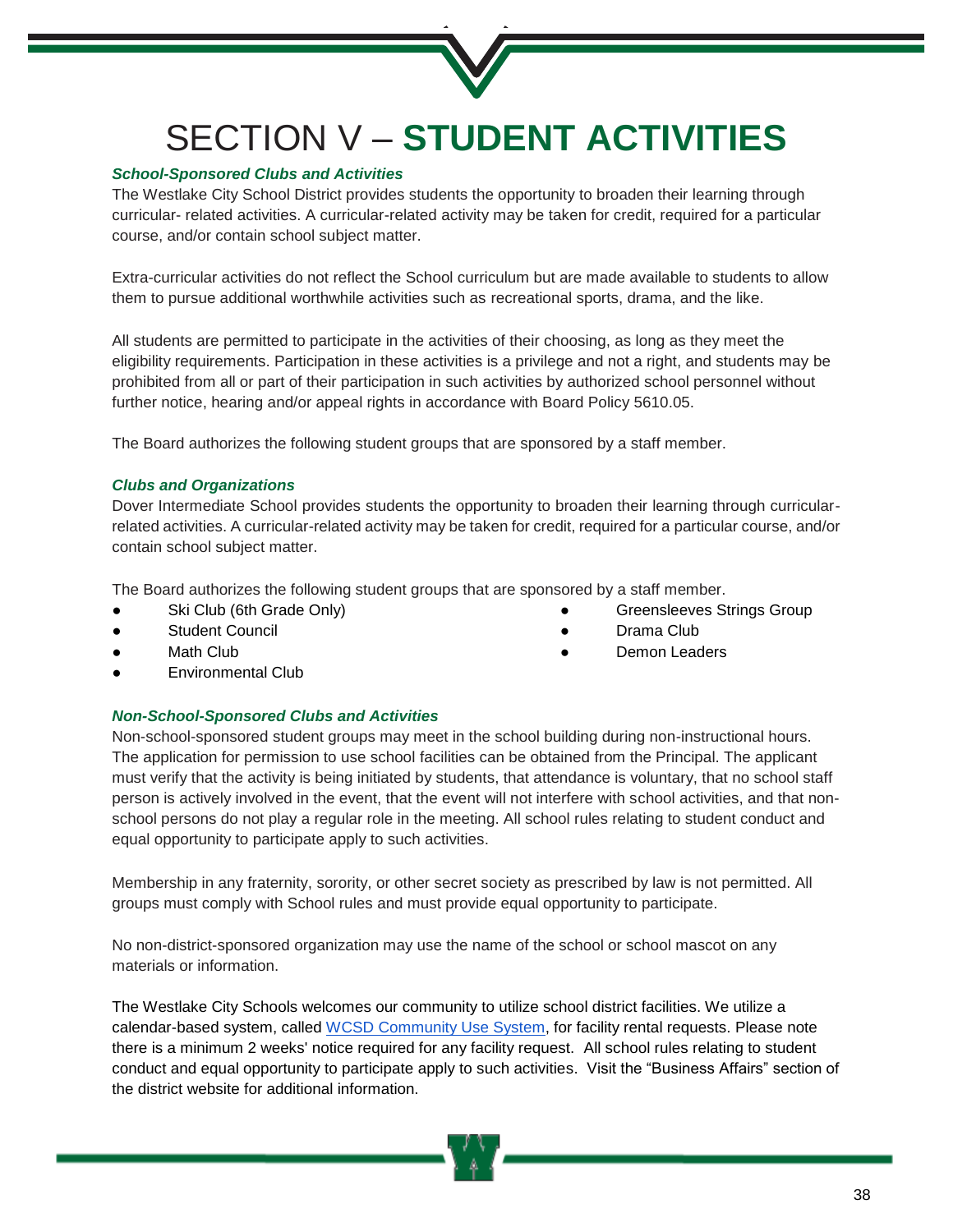

# *Pay to Participate Fees*

#### **Checks made payable to WESTLAKE BOARD OF EDUCATION mailed to:**

Mrs. Joanna Oestringen, Secretary at DIS 2240 Dover Center Road Westlake, Ohio 44145

| <b>Sport/Club or Activity</b> | Fee  |
|-------------------------------|------|
| <b>Academic Contest</b>       | \$15 |
| Greensleeves                  | \$15 |
| <b>Student Council</b>        | \$15 |

# SECTION VI - **TRANSPORTATION**

The School provides transportation for all students, in Kindergarten through Eighth grade, who live farther than 1 mile from school. The transportation schedule and routes are available by contacting the Transportation Office.

Students may only ride assigned buses and must board and depart from the bus at assigned bus stops. Students will not be permitted to ride unassigned buses for any reason other than an emergency, except as approved by the Principal.

The principal may approve a change in a student's regular assigned bus stop to address a special need. Parents should send a note to the principal stating the reason for the request and the duration of the requested change.

# *Bus Conduct*

Students who are riding to and from school on District-provided transportation must follow all basic safety rules. This applies to school-owned buses as well as any contracted transportation.

The driver may assign seating or direct students in any reasonable manner to maintain transportation safety. Students must comply with the following basic safety rules:

# **PRIOR TO LOADING (ON THE ROAD AND AT SCHOOL). EACH STUDENT SHALL:**

- 1. Be on time at the designated loading zone.
- 2. Stay off the road at all times while walking to and waiting for school transportation.
- 3. Line up single file off the roadway to enter
- 4. Wait until the bus is completely stopped before entering.
- 5. Properly board and depart the bus or school vehicle.
- 6. Once on board, sit in the assigned seat.

It is the parent's responsibility to inform the bus driver when their child will not be aboard school transportation. Drivers will not wait for students who are not at their designated stops on time.

# **DURING THE TRIP – EACH STUDENT SHALL:**

- 1. remain seated while the school transportation is in motion;
- 2. keep head, hands, arms, and legs inside the school transportation at all times;

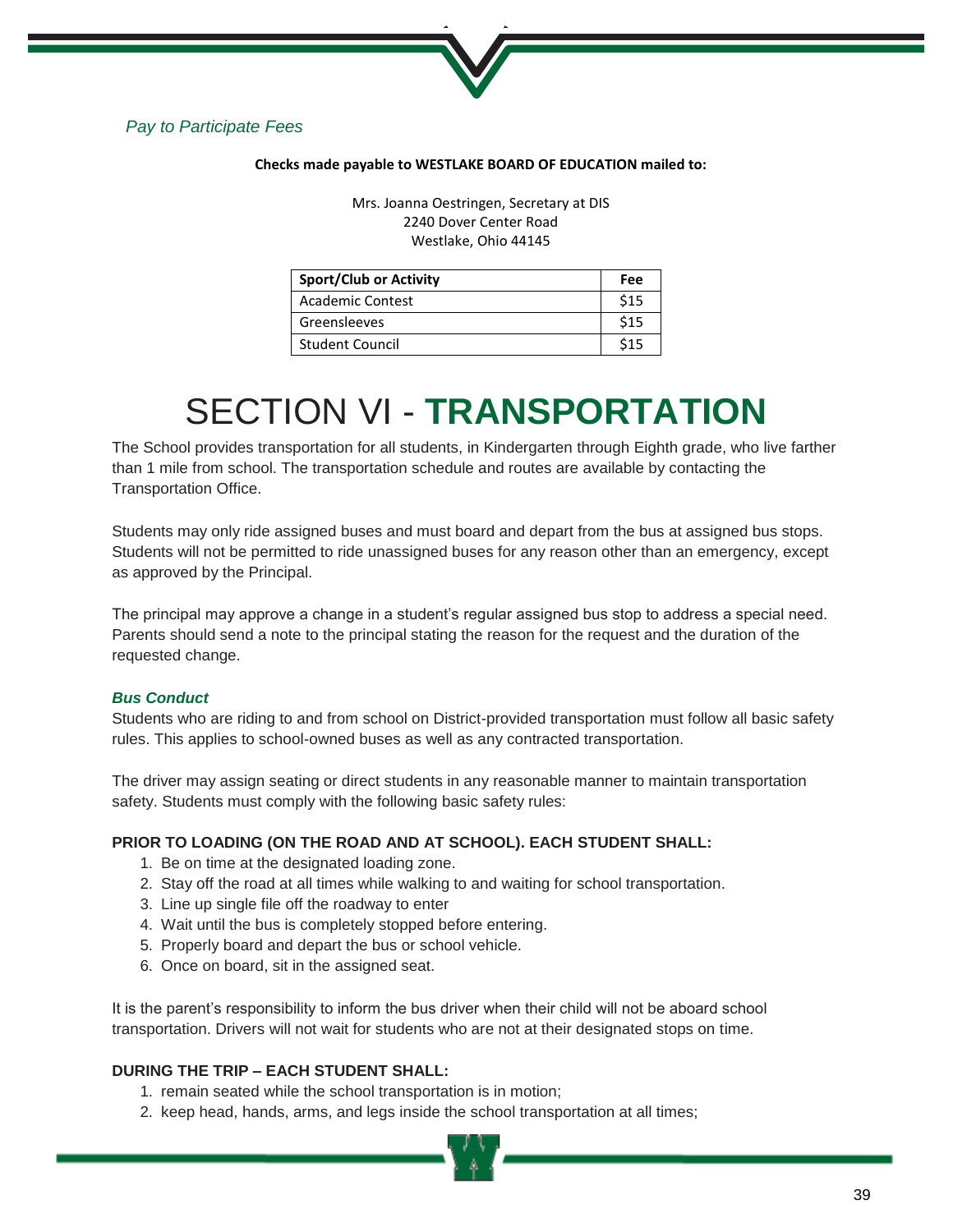- 
- 3. not push, shove or engage in scuffling;
- 4. not litter in the school vehicle or throw anything in, into, or from the vehicle;
- 5. keep books, packages, coats, and all other objects out of the aisle;
- 6. be courteous to the driver and to other riders;
- 7. not eat or play games, cards, etc.;
- 8. not use nuisance devices (e.g., laser pointers) on the bus in a way that disrupts the safe transportation of students and/or endangers students or employees;
- 9. do not tamper with the school vehicle or any of its equipment (including, but not limited to emergency and/ or safety equipment).

# **EXITING THE SCHOOL VEHICLE - EACH STUDENT SHALL:**

- 1. remain seated until the vehicle has stopped;
- 2. cross the road, when necessary, at least 10 feet in front of the vehicle, but only after the driver signals that it is safe;
- 3. be alert to a possible danger signal from the driver.

The driver will not discharge students at places other than their regular stop at home or at school unless s/he has proper authorization from school officials.

The Board of Education has installed video cameras on school buses to monitor student behavior.

If a student misbehaves on a bus and his/her actions are recorded on a videotape, the tape will be submitted to the Principal and may be used as evidence of misbehavior.

# *Penalties for Infractions*

A student who misbehaves on the bus shall be disciplined in accordance with the Student Discipline Code and may lose the privilege of riding on the bus.

# SECTION VII – **GENERAL INFORMATION**

# **ENROLLMENT AND WITHDRAWAL**

# *Enrolling in the School*

In general, State law requires students to enroll in the school district in which their parent or legal guardian resides. The Board of Education shall not allow students from other school districts to enroll in programs of this District on a non-tuition basis under an open-enrollment plan.

New students under the age of 18 must be enrolled by their parents or legal guardian. When enrolling, parents must provide copies of the following:

- a birth certificate or similar document
- court papers allocating parental rights and responsibilities, or custody (if appropriate)
- proof of residency
- proof of immunizations

Under certain circumstances, temporary enrollment may be permitted. In such cases, parents will be notified about documentation required to establish permanent enrollment.

Students enrolling from another school must have an official transcript from their previous school in order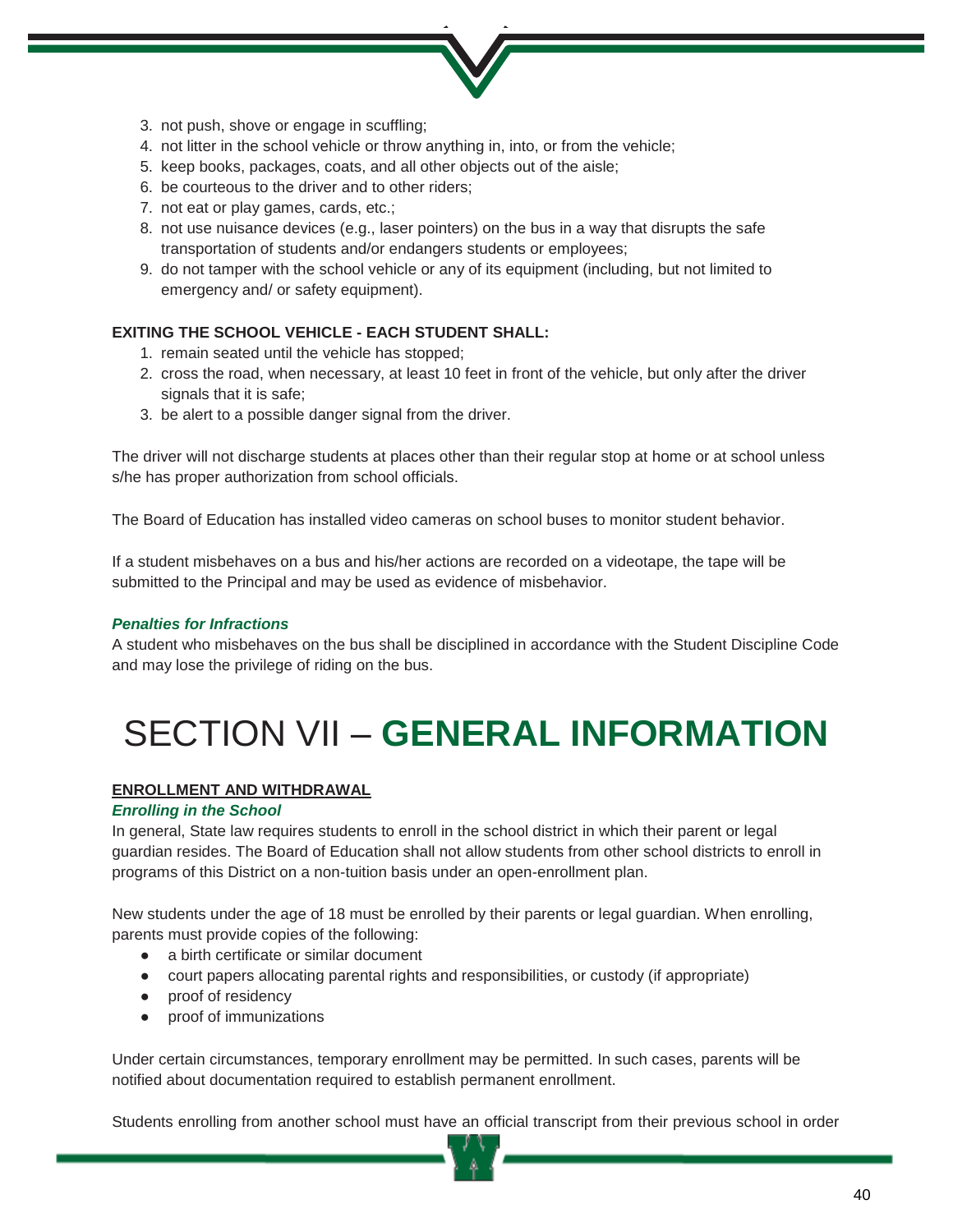

to have credits transferred. School officials will assist in obtaining the transcript, if not presented at the time of enrollment.

Homeless students who meet the Federal definition of homeless may enroll and will be under the District Liaison Homeless Children with regard to enrollment procedures.

New students 18 years of age or older are not required to be accompanied by a parent when enrolling. When residing with a parent, these students are encouraged to include the parents in the enrollment process. When conducting themselves in school, adult students have the responsibilities of both student and parent.

In addition, if a new student resides in the District with a grandparent and is the subject of a: (1) power of attorney designating the grandparent as the attorney-if-fact; or (2) a caretaker authorization affidavit executed by the grandparent that provides the grandparent with authority over the care, physical custody, and control of the child, including the ability to enroll the child in school, consent in all school related matters, and discuss with the District the child's educational progress, the student's grandparent may enroll the child in school on

a tuition-free basis. However, in addition to the above-referenced documents that are typically required for enrollment, the grandparent must provide the District with a duly executed and notarized copy of a power of attorney or caretaker authorization affidavit.

A student suspended or expelled by another public school in Ohio may be temporarily denied admission to the District's schools during the period of suspension or expulsion even if that student would otherwise be entitled to attend school in the District. Likewise, a student expelled or otherwise removed for disciplinary purposes from a public school in another state and the period of expulsion or removal has not expired may be temporarily denied admission to the District's schools during the period of expulsion or removal or until the expiration of the period of expulsion or removal which the student would have received in the District had the student committed the offense while enrolled in the District. Prior to denying admission, however, the Superintendent shall offer the student an opportunity for a hearing to review the circumstances of the suspension or expulsion and any other factors the Superintendent determines to be relevant.

If a student has been recently discharged or released from the custody of the Department of Youth Services (DYS) and is seeking admittance or re-admittance into the District, the student will not be admitted until the following records, which are required to be released by DYS to the Superintendent, have been received:

- A. an updated copy of the student's transcript;
- B. a report of the student's behavior while in DYS custody;
- C. the student's current IEP, if one has been developed for the child; and
- D. a summary of the instructional record of the child's behavior.

Foreign students and foreign-exchange students (from recognized and approved student programs) are eligible for admission on the same basis as other non-resident students.

#### *Withdrawal/ Transfer from School*

No student under the age of eighteen (18) is allowed to withdraw from school without the written consent of his/ her parents and in compliance with State law. A student who otherwise withdraws from school shall be reported to the juvenile judge of the county and to the Bureau of Motor Vehicles for suspension of their driver's license, if s/he is under the age of 18.

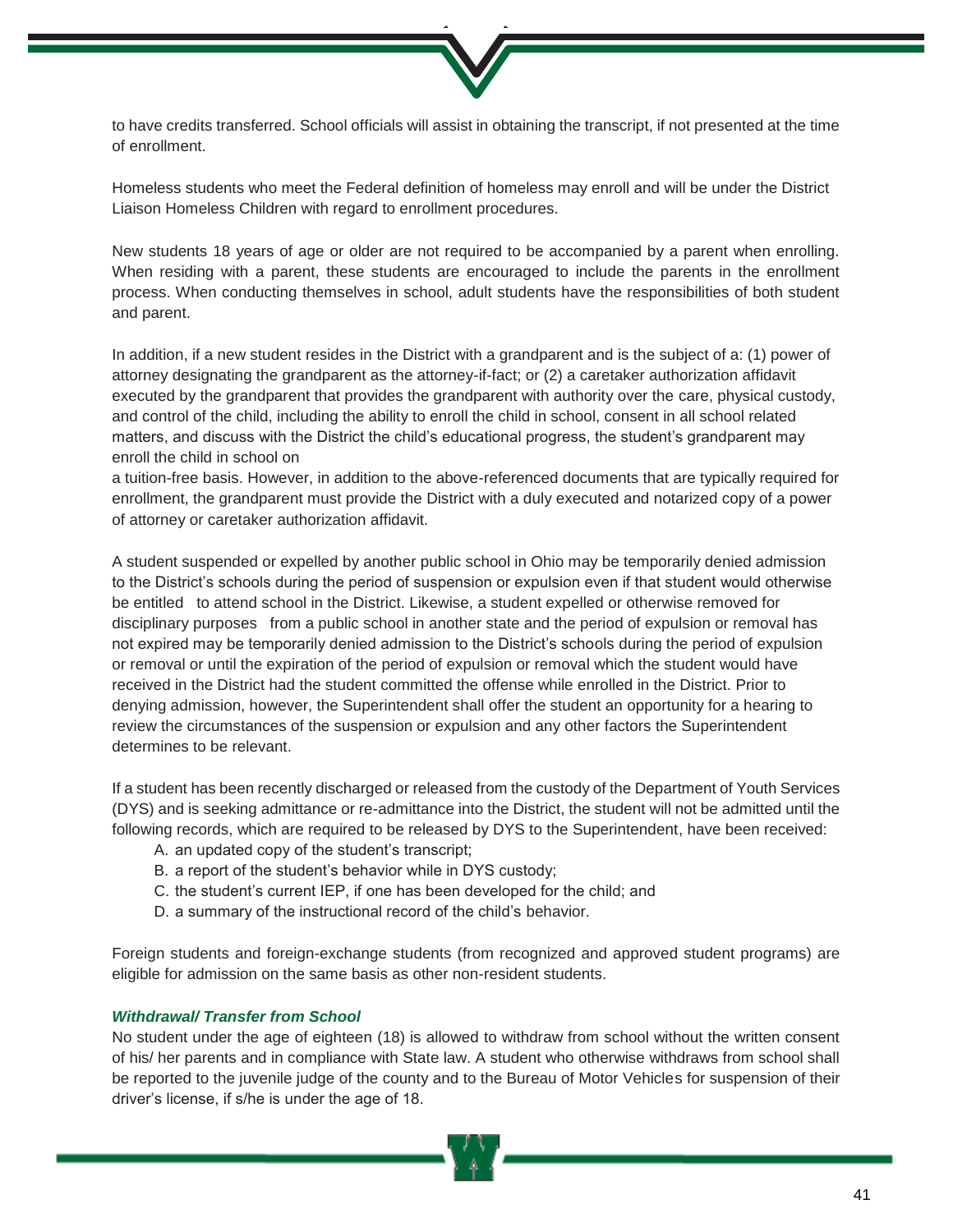Parents must notify the Principal about plans to transfer their child to another school. School records, including disciplinary records of suspension and expulsion, will be transferred to the new school within 14 days of the parents' notice or request.

#### *Withdrawal of Students*

The Westlake City School System strives to be accurate and thorough in tracking student residency, attendance and enrollment status. As such, students will be withdrawn from the school system upon meeting any of the following circumstances:

- A. political affiliations or beliefs of the student or the student's parents; Receipt of signed, written notification from the student's parent/guardian requesting a records transfer to a designated school for the purpose of enrolling in that school
- B. Receipt of a written request for records from another school district indicating the student is seeking enrollment or has enrolled in another school district
- C. Inability to substantiate continued residency within Westlake, despite District attempts to verify residency, excluding exceptions outlined in ORC 3313.64 as permitted by current BOE policy.
- D. Withdrawal of any students that are truant as per the schools attendance policy.

#### *Homeless Students*

Homeless students will be provided with a free and appropriate public education in the same manner as other students served by the District. Homeless students are eligible to receive transportation services (K-8 only), participate in education programs for students with disabilities or limited English proficiency, participate in gifted and talented programs, and receive meals under school nutrition programs. Homeless students will not be denied enrollment based on lack of proof of residency. For additional information contact the liaison for Homeless Students. Westlake City School District's Homeless Liaison is the Director of Student Services. Please contact the Director of Student Services at 440-871-7300.

# *Children and Youth in Foster Care*

Students who meet the Federal definition of "in foster care", including those who are awaiting foster care placement, will be provided a free appropriate public education (FAPE) in the same manner as all other students of the District. For additional information see Policy 5111.03.

#### **HEALTH AND SAFETY**

#### *Student Well- Being*

Student safety is the responsibility of both students and staff. Staff members are familiar with emergency procedures such as evacuation procedures, fire and tornado drills, safety drills in the event of a terrorist or other violent attack, and accident reporting procedures. If a student is aware of any dangerous situation or accident, s/he must notify a staff person immediately.

State law requires that all students have an emergency medical authorization completed and signed by a parent or guardian on file in the School office.

Students with specific health care needs should deliver written notice about such needs, along with physician documentation, to the School office.

#### *Injury and Illness*

All injuries must be reported to a teacher or the office. If the injuries are minor, the student will be treated and may return to class. If medical attention is required, the office will follow the School's emergency procedures and attempt to make contact with the student's parents. A student who becomes ill during the

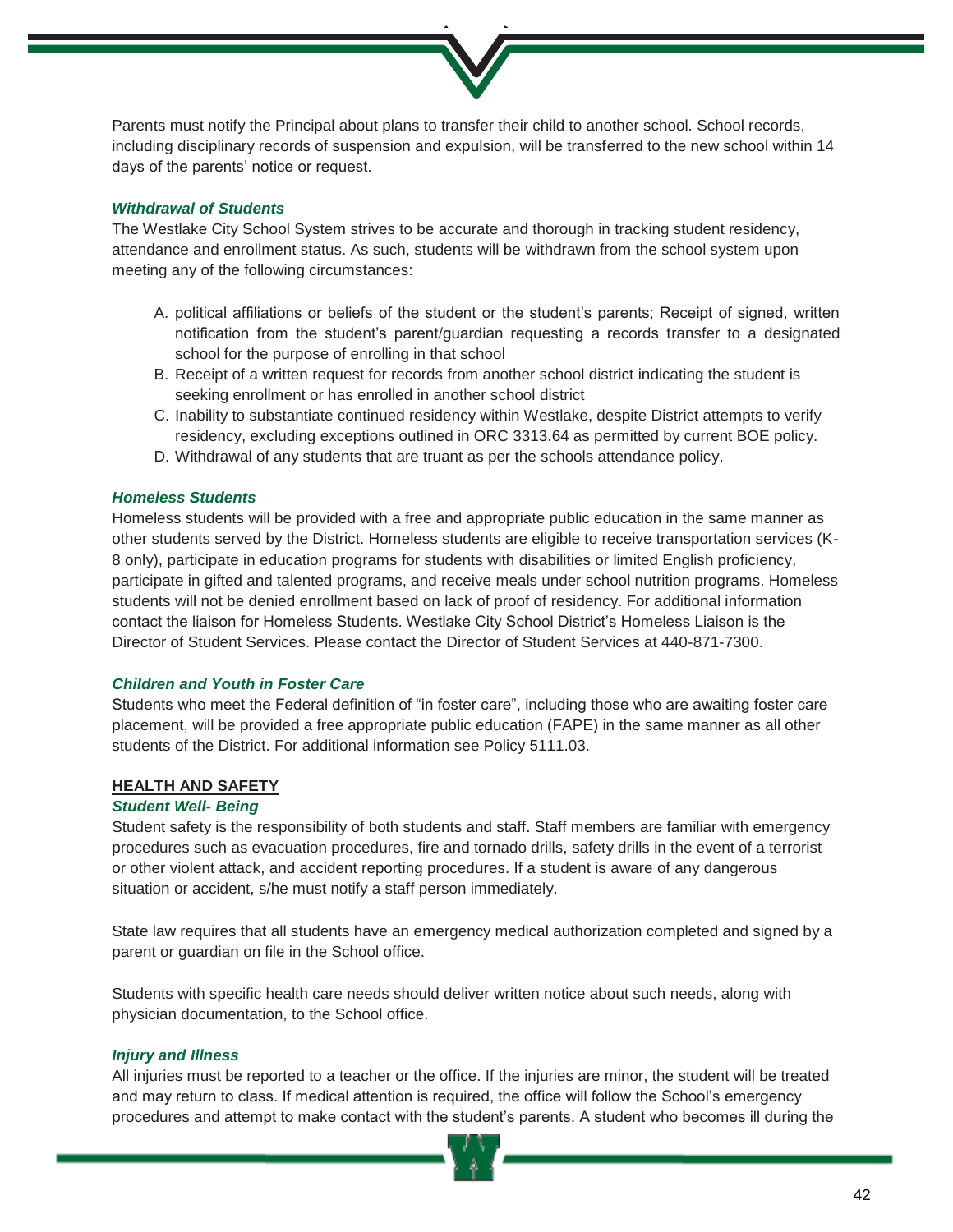

school day should request permission to go to the office. An appropriate adult in the office will determine whether the student should remain in school or go home. No student will be released from school without proper parental permission.

#### **FIRE, SAFETY AND DRILLS**

The School complies with all fire safety laws and will conduct fire drills in accordance with State law. The School conducts tornado drills during the tornado season following procedures prescribed by the State. Teachers will provide specific instructions on how to proceed in the case of fire or tornado and will oversee the safe, prompt, and orderly evacuation of the building in such cases.

Safety drills will be conducted throughout the school year. Teachers will provide specific instruction on the appropriate procedures to follow in situations where students must be secured in their building rather than evacuated. These situations can include a terrorist threat, a person in possession of a deadly weapon on school property, or other acts of violence.

# *Fire Drills*

Fire drill procedures are posted in every classroom. Teachers will brief classes at the beginning of each semester regarding fire drill procedures. Students are to exit the building in a quiet, orderly manner. Upon leaving the building students are to remain with their classes and proceed to a designated area so attendance may be taken. Everyone must be at least 40 feet from the building and beyond access drives used by emergency vehicles. Students will return to the building in the same manner and route in which they left the building. Students will not return until teachers give the instructions upon hearing a re-entry signal. Pulling a fire alarm is a serious offense and will result in suspension, and possible recommendation and referral to municipal authorities for possible legal proceedings.

# *Tornado Drills*

Tornado drill procedures are posted in every classroom. Teachers will brief their classes at the beginning of each semester regarding tornado drill procedures, specifically during spring semester. In the event of a drill or actual severe weather, proceed to the designated area in a quiet, orderly manner. Assume the safety position as instructed by your teacher and listen attentively for additional instructions.

#### *Preparedness for Toxic and Asbestos Hazards* - see Board Policy

#### *SECURITY*

#### *Student Lockers*

Lockers are school property and are under the control of Dover Intermediate School. Students accepting use of the lockers must also accept the related responsibilities, including keeping the assigned locker clean both inside and outside. The contents of the locker and the student belongings are subjected to a search at any time when there is reasonable suspicion that the contents may violate the student code of conduct or when the health, safety, or welfare of other students may be at risk. Dover Intermediate School assumes no responsibility for lost or stolen property or money kept in hallway or locker room lockers. Lockers are assigned to specific students and should not be shared with another student.

#### *Video Surveillance*

All students, parents, and staff are advised that as a public school facility, students, parents, staff and building visitors do not have to expect privacy in connection with their actions and activities while in, on or about the campus. In an effort to increase school district security, provide greater safety for students, parents, staff, and building visitors, and to reduce vandalism and theft, many areas of the high school campus, both internally and externally, shall be subjected to video surveillance 24 hours a day/7 days a

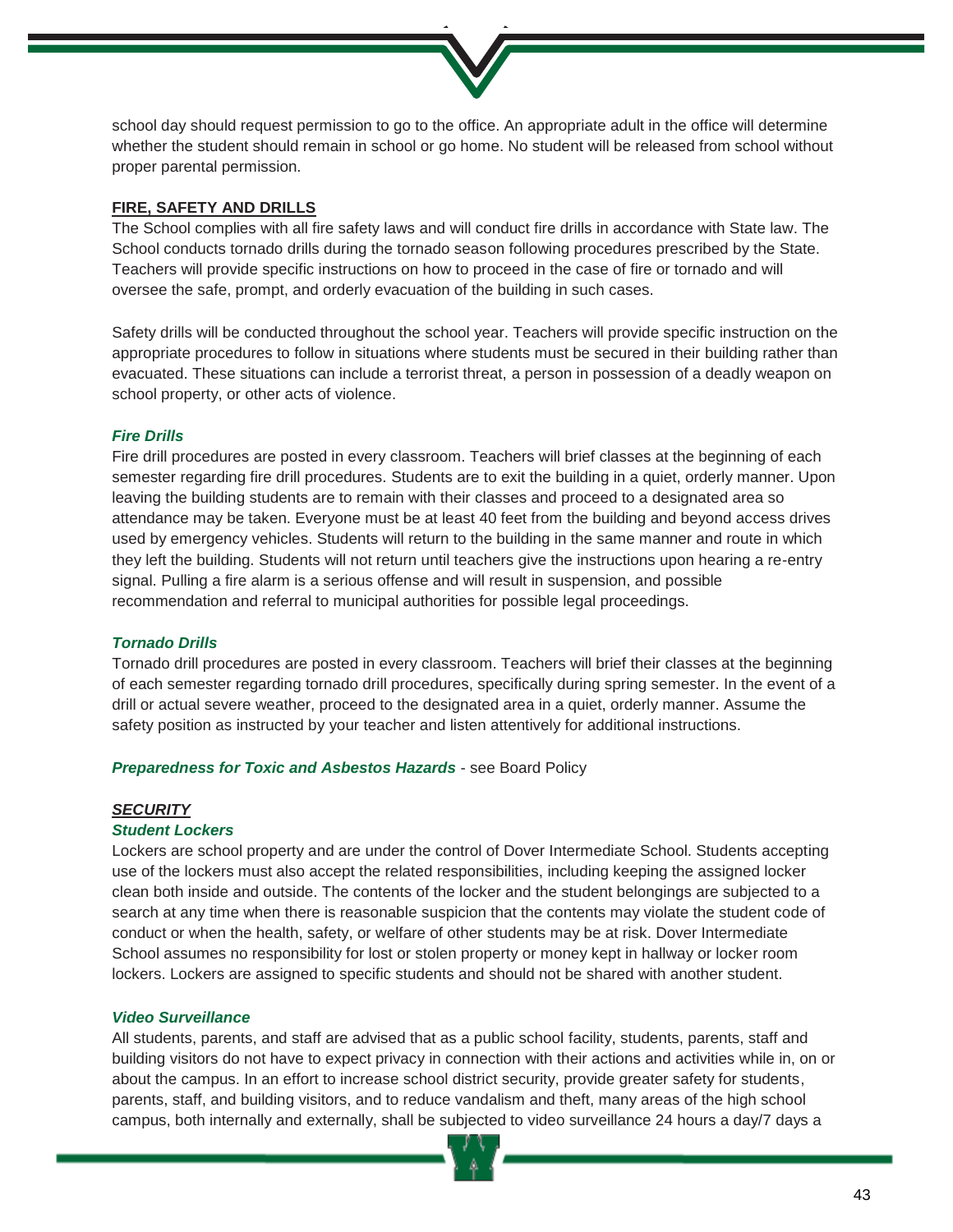week. The recordings of such observations shall be available for use by the administrative staff if necessary, to enforce the student Code of Conduct, provisions by the school district, and the law.

#### *Student Visitors*

Dover Intermediate School is a closed campus and has a "No visitor" policy. Under very special circumstances, prior permission may be granted by the administration. The Dover Intermediate School student must present a signed written request from his/her parent or guardian to the Principal. Upon the evaluation of this request and the intended purpose of the visit, the Principal will make a decision and advise the student accordingly. If the request is granted, the following protocol must take place prior to the visit: (1) on the day of the student visit, the visitor must have permission in written form from his/her parent or guardian with phone numbers available; (2) on the day of the student visit, host student must present all documentation to the Principal; and (3) the Principal will be afforded the opportunity to meet with the host student and visiting student prior to issuing a visitor badge. (4) Administration and/or Guidance will notify staff of the visit. Failure to follow these procedures will result in denial of the request.

#### *Parent Visitors*

Visitors, particularly parents, are welcome at the School. Visitors must report to the office upon entering the School to sign in and obtain a pass. Any visitor found in the building without signing in for a visitor's pass shall be reported to the Principal. If a person wishes to confer with a member of the staff, s/he should call for an appointment prior to coming to the School in order to schedule a mutually convenient meeting time.

Students may not bring visitors to school without prior written permission from the Principal.

#### *Westlake Police Department – School Resource Officer (SRO)*

SROs work with students in grades K - 8. S/he may be contacted at 440-250-2935. The SRO is here to assist with the education of our students in regard to law related issues. At Dover Intermediate, the SRO teaches the DARE program to all fifth grade students. S/he is not here to discipline students for violations. The SRO may be involved in situations that require a police presence. Students may go to the SRO for a variety of different reasons. Westlake City Schools will at all times and in all circumstances cooperate to the fullest extent with the Westlake Police Department. Any request to interview a student will automatically follow the Board Policy that has been established. The Westlake Police telephone number is 440-871-3311.

#### *Student Attendance at School Events*

Students are encouraged to attend as many after school events as possible, without interfering with their school work and home activities. Enthusiastic spectators help to build school spirit and encourage those students participating in the event.

It is strongly advised that students attending evening events as nonparticipants be accompanied by a parent or adult chaperone. The Board is not responsible for supervising unaccompanied students nor will it be responsible for students who arrive without an adult chaperone.

#### *Emergency Medical Authorization*

A complete Emergency Medical Authorization Form must be on file with the School in order for a student to participate in any activity off school grounds, including field trips, spectator trips, athletic and other Extra-curricular activities, and co-curricular activities. The Emergency Medical Authorization must be submitted by the first day of school each year.

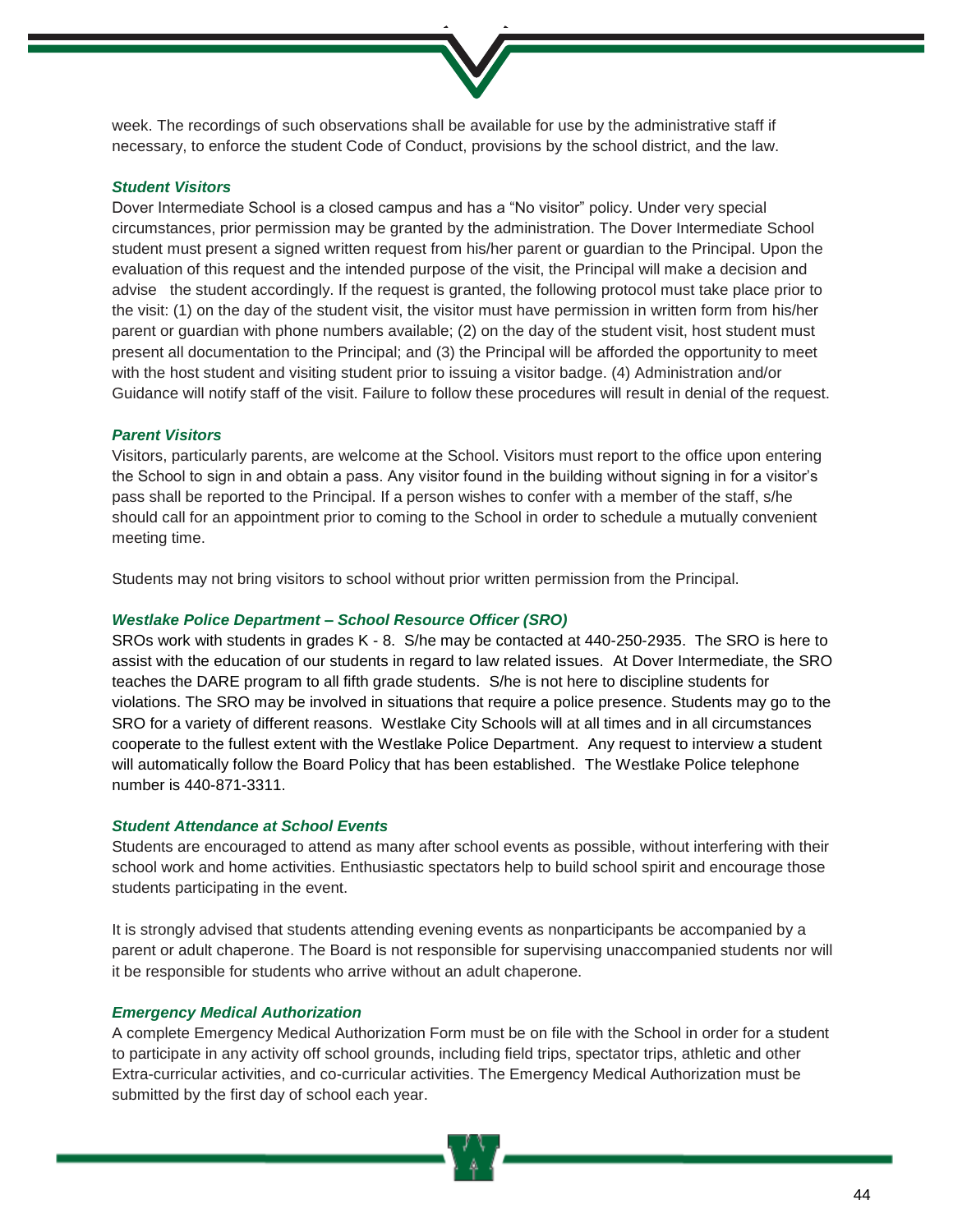

# *Use of Medication*

Students who must take prescribed medication during the school day, must comply with the following guidelines:

Parents should, with the counsel of their child's prescriber, decide whether the medication schedule can be adjusted to avoid administering medication during school hours.

The appropriate form must be filed with the respective building principal before the student will be allowed to begin taking any medication during school hours or to use an inhaler to self-administer asthma medication. Such forms must be filed annually and as necessary for any change in the medication.

All medications must be registered with the Principal's Office and must be delivered to school in the original containers in which they were dispensed by the prescribing physician or licensed pharmacist, labeled with the date, the student's name, and the exact dosage to be administered.

- 1. Medication that is brought to the office will be properly secured. Except as noted below, medication must be delivered to the Principal's Office by the student's parent or guardian or by another responsible adult at the parent or guardian's request. Except as noted below, students may not bring medication to school. Students may carry emergency medications for allergies and/or reactions, or asthma inhalers during school hours provided the student has written permission from a parent or physician and has submitted the proper forms. In the case of epinephrine auto-injectors ("epi-pens"), in addition to written permission and submission of proper forms, the parent or student must provide a backup dose to the school nurse. Students are strictly prohibited from transferring emergency medication, epi-pens, or inhalers to any other student for their use or possession.
- 2. Medication may be conveyed to school directly by the parent or transported by transportation personnel (bus driver and/or bus aide) at parental request. This should be arranged in advance.
- 3. If, for supportable reasons, the Principal wishes to discontinue the privilege of a student selfadministering a medication, except for the possession and use of asthma inhalers, the parent(s) shall be notified of the decision in sufficient time for an alternative means of administration to be established.
- 4. Any unused medication unclaimed by the parent will be destroyed by school personnel when a prescription is no longer to be administered or at the end of a school year.
- 5. The parents shall have sole responsibility to instruct their child to take the medication at the scheduled time.
- 6. The principal will maintain a log noting the personnel designated to administer medication, as well as the date and the time of day that administration is required. This log will be maintained along with the prescriber's written request and the parent's written release.

#### *Non-Prescribed (Over-the-Counter) Medications*

No staff member will dispense non prescribed, over-the-counter (OTC) medication to any student without prior parent authorization. Parents may authorize administration of a non-prescribed medication on forms that are available from the Principal's Office. Physician authorization is not required in such cases.

If a student is found using or possessing a non-prescribed medication, the student will be brought to the School office while the student's parents are contacted for authorization. The medication will be confiscated until written authorization is received.

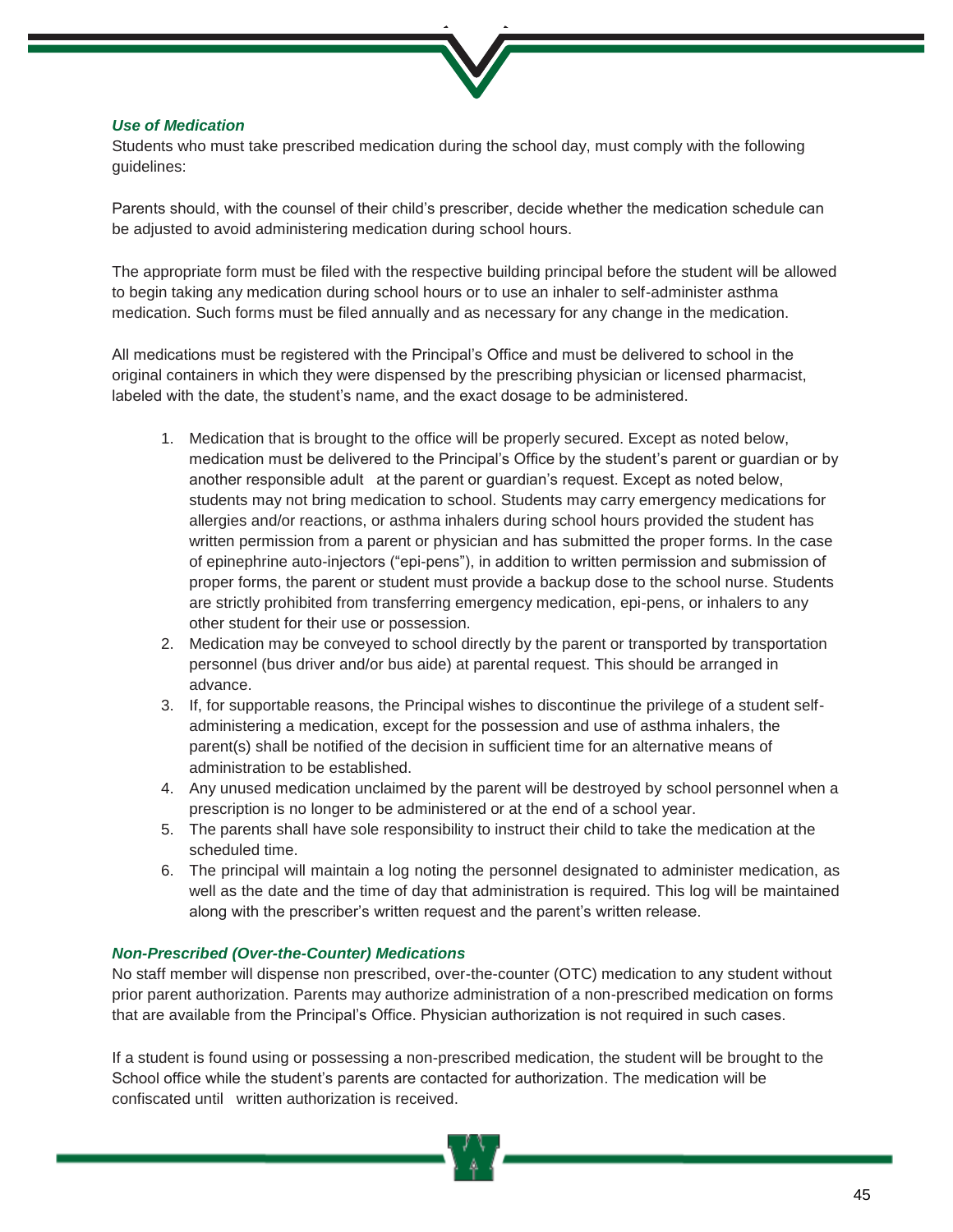Any student who distributes medication of any kind or who is found in possession of unauthorized medication is in violation of the School's Code of Conduct and will be disciplined in accordance with the drug-use provision of the Code.

Students shall be permitted to possess and self-administer over-the-counter topical sunscreen products, provided the student has submitted prior written approval of his/her parent/guardian to the principal, while on school property or at a school-sponsored event.

A student may possess and use a metered dose inhaler or a dry powder inhaler to alleviate asthmatic symptoms or before exercise to prevent the onset of asthmatic symptoms, at school or at any activity, event, or program sponsored by or in which the student's school is a participant if the appropriate form is completed and on file in the Principal's Office.

A student who is authorized to possess and use a metered dose or dry powder inhaler may not transfer possession of any inhaler or other medication to any other student.

#### *Control of Casual-Contact Communicable Diseases*

Because a school has a high concentration of people, it is necessary to take specific measures when the health or safety of the group is at risk. The School's professional staff may remove or isolate a student who has been ill or has been exposed to a communicable disease or highly-transient pest, such as lice.

Specific communicable diseases include diphtheria, scarlet fever, strep infections, whooping cough, mumps, measles, rubella, and other conditions indicated by the Local and State Health Departments.

Any removal will be limited to the contagious period as specified in the School's administrative guidelines.

#### *Control of Non-Casual-Contact Communicable Diseases*

The School District has an obligation to protect staff and students from non-casual contact communicable diseases. When a non-casual-contact communicable disease is suspected, the student's health will be reviewed by a panel of resource people, including the County Health Department. The School will protect the privacy of the person affected and those in contact with the affected person. Students and staff will be permitted to remain in school unless there is definitive evidence to warrant exclusion.

Non-casual-contact communicable diseases include sexually transmitted diseases, AIDS, ARC-AIDS Related Complex, HIV, Hepatitis B, and other diseases that may be specified by the State Board of Health.

As required by Federal law, parents will be requested to have their child's blood checked for HIV and HBV when the child bleeds at school and students or staff members are exposed to the blood. Any testing is subject to laws protecting confidentiality.

#### *Control of Bloodborne Pathogens*

The School District seeks to provide a safe educational environment for students and take appropriate measures to protect those students who may be exposed to blood-borne pathogens in the school environment and/or during their participation in school-related activities. While the risks of students being exposed to blood- borne pathogens may be low, students must assume that all body fluids are potentially infectious and must take precaution to follow universal procedures in order to reduce such risks and minimize and/or prevent the potential for accidental infection.

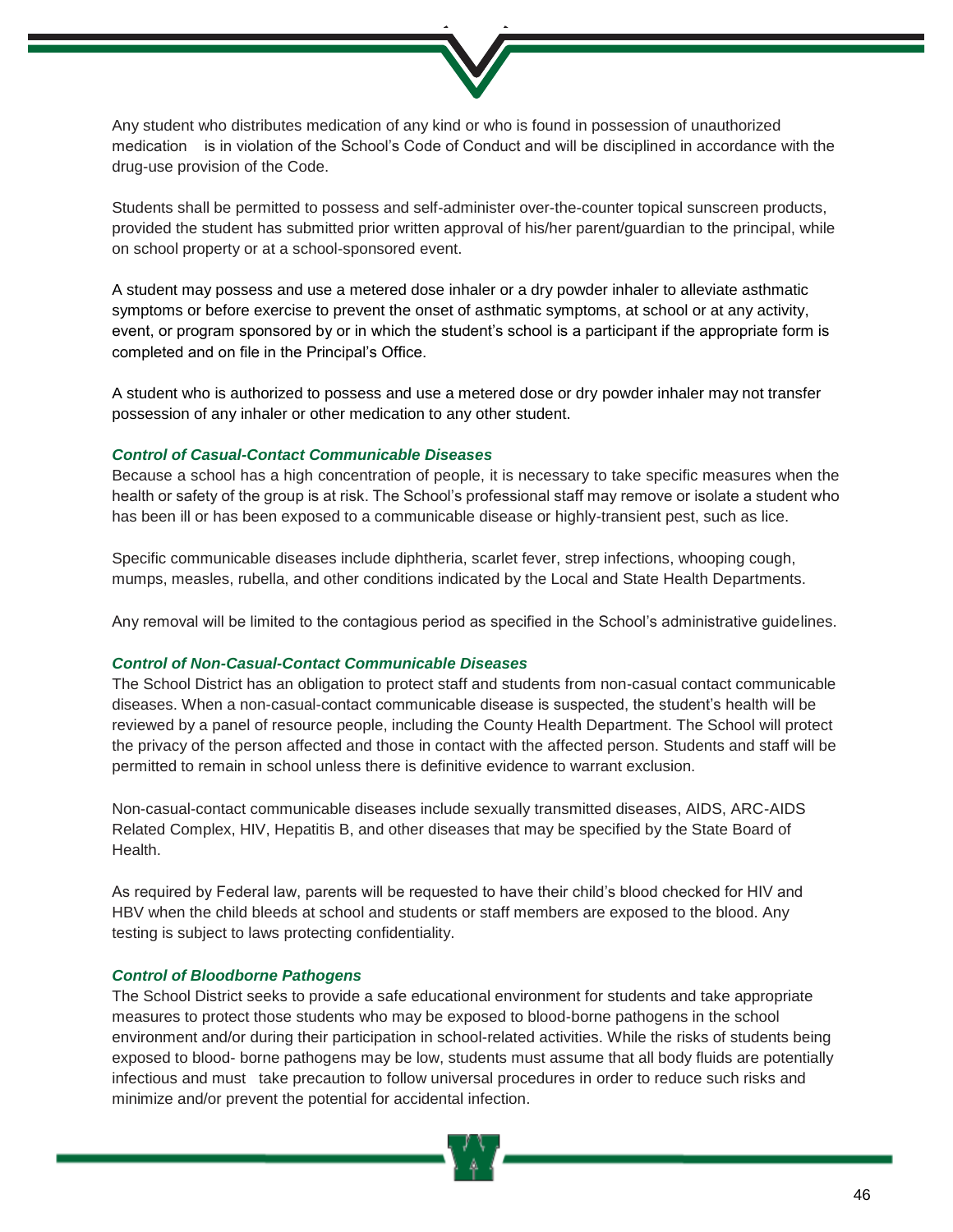Whenever a student has contact with blood or other potentially infectious material, s/he must immediately notify any staff member. The parents of a student who is exposed will be contacted immediately regarding the exposure

and encouraged to have the student's blood tested for Hepatitis B and HIV either by his/her physician or Cuyahoga County Health Department. The student's parents are encouraged to consult with the student's physician concerning any necessary post-exposure treatment.

The parents of the student who caused the exposure will also be contacted immediately and advised to have the student's blood tested for Hepatitis B and HIV virus either in cooperation with his/her physician or Cuyahoga County Health Department.

#### *Immunizations*

Students must be current with all immunizations required by law, including but not limited to poliomyelitis, measles, diphtheria, rubella, pertussis, tetanus, and mumps, or have an authorized exemption from State immunization requirements. Kindergarten students must be immunized against Hepatitis B and chickenpox. For the safety of all students, the school principal may remove a student from school or establish a deadline for meeting State requirements if a student does not have the necessary immunizations or authorized exemption. In the event of a chicken pox epidemic, the Superintendent may temporarily deny admission to a student otherwise exempted from the chicken pox immunization requirement. Any questions about immunizations or exemptions should be directed to the school nurse or building principal.

#### *Students with Disabilities*

The American's with Disabilities Act (A.D.A.) and Section 504 of the Rehabilitation Act (Section 504) prohibit discrimination against persons with a disability in any program receiving Federal financial assistance. This protection applies not just to students, but to all individuals who have access to the District's programs and facilities.

The laws define a person with a disability as anyone who:

- Has a mental or physical impairment that substantially limits one or more major life activities;
- Has a record of such an impairment; or
- Is regarded as having such an impairment.

The District has specific responsibilities under these two laws, which include identifying, reviewing and, if the child is determined to be eligible, affording access to appropriate educational accommodation.

Additionally, in accordance with State and Federal mandates, the District seeks out, assesses and appropriately services students with disabilities. Staff members use a comprehensive child study process to systematically screen, assess and, if appropriate, place students in special education and related services. Students are entitled to a free appropriate public education in the "least restrictive environment."

A student can access special education and related services through the proper evaluation procedures. Parent involvement in this procedure is important and required by Federal (IDEA and A.D.A. Section 504) and State law. Contact your building principal at 440-835-6340 to inquire about evaluation procedures, programs, and services.

#### *Hall Passes/Hallway Behavior*

Students must have in their possession a staff issued hallway pass while classes are in session. Hallway passes are not to be abused. Students may lose hallway privileges if this occurs. Students must respect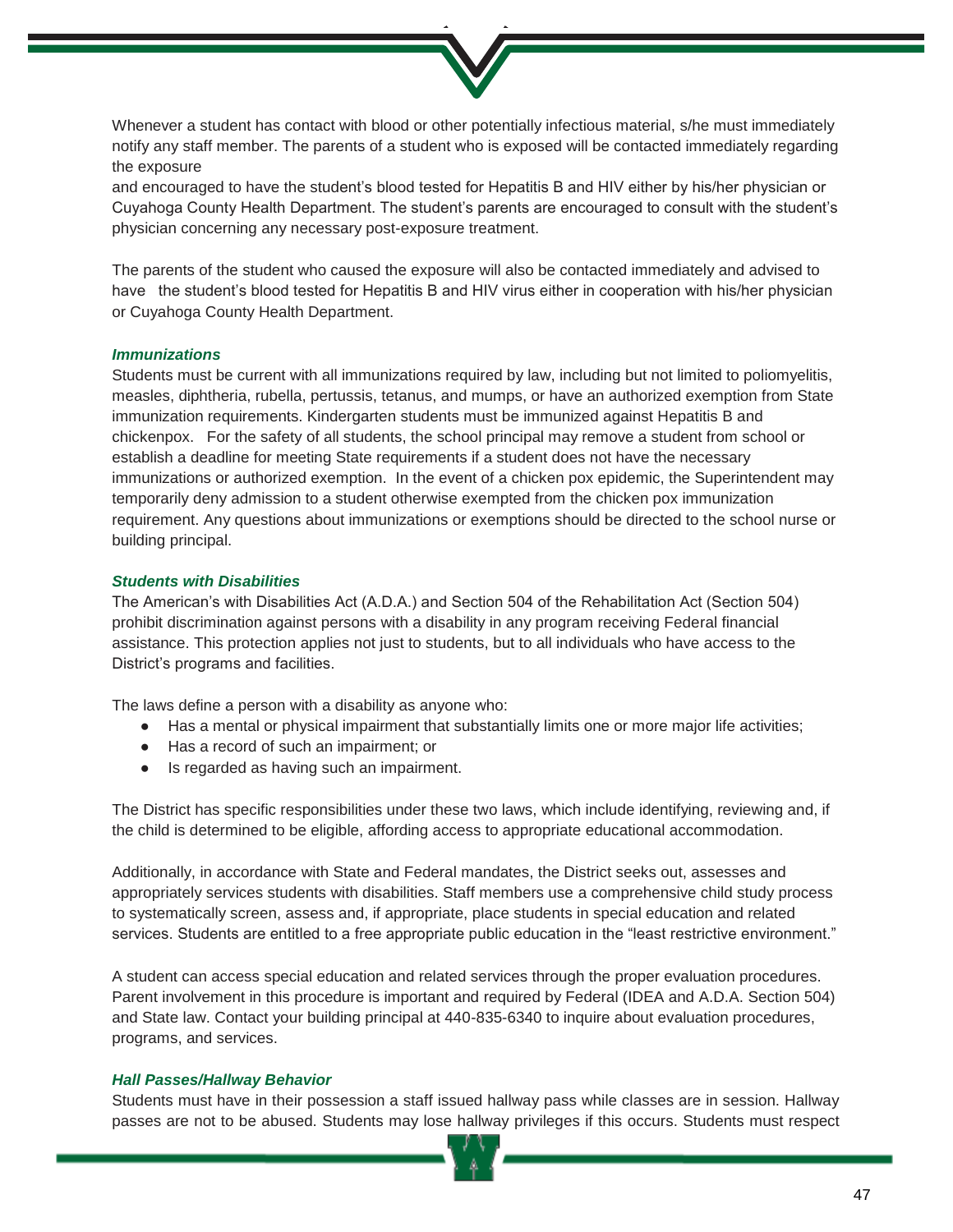the rights of others during period exchange time. Running, shouting, and public displays of affection are unacceptable behaviors. After the start of the school day, food and beverages may only be consumed in the cafeteria. Any food or drink items in the hallway or classrooms may be confiscated.

During the lunch periods all students will remain in the cafeteria for the entire period. Only specified restrooms can be used during lunch periods. All other areas are restricted unless special authorization is granted by administration and/or a teacher.

#### *Physical Education Class*

All students are required to participate in the Physical Education program. Students who cannot participate for long–term medical reasons (more than 2 successive classes) must have a written excuse signed by a doctor on file in the physical education office. These students are not required to dress for class during the excused period of time and should arrange with their teacher to use class time to work on appropriate assignments. Students may return to regular physical education class with written permission from their doctor.

Students who cannot participate for short-term reasons (one or two successive classes) must have a written excuse signed by a parent/guardian, for each day they are excused.

While students are not required to change clothes for physical education, they should come to class with clothing and footwear that allows him/ her to fully participate in the physical education curriculum. This includes socks and closed-toe tennis shoes.

# *LINK*

LINK is the school age childcare program provided by the Westlake City Schools to Westlake residents. LINK is in session each instructional day from 6:30 A.M. – the start of the school day and again from the conclusion of the school day until 6:00 P.M. Program and enrollment information is available online at www.wlake.org/link, in each school office or by contacting the Project Link/ Club W office at 440-835-6306.

# **LATE PICKUP**

If a student remains at Project Link over ½ hour past closing, and all reasonable attempts have been made to contact the parent(s)/guardian(s) and all other emergency contacts provided by the parent(s)/guardian(s), and the parent(s)/guardian(s) have made no discernible attempt to contact the student's Project Link site. The child will be turned over to the Westlake Police and considered abandoned.

#### *Student Drop-Off and Pick-Up Procedures*

Parents who drive students to school and/or drop off must pick up their students at the designated areas. Safety is Westlake City Schools' priority. Specific areas of student drop off, traffic patterns, and parking will be communicated to parents, community members, and students by administration.

#### *Bike Riders and Walkers*

All students are expected to obey all traffic signals and rules whether walking or whether riding a bike to school. All bicycles must be properly licensed, parked in the proper rack and locked. Parking lots and traffic lanes are potential danger areas. Students are urged to use extreme caution and exercise good judgment.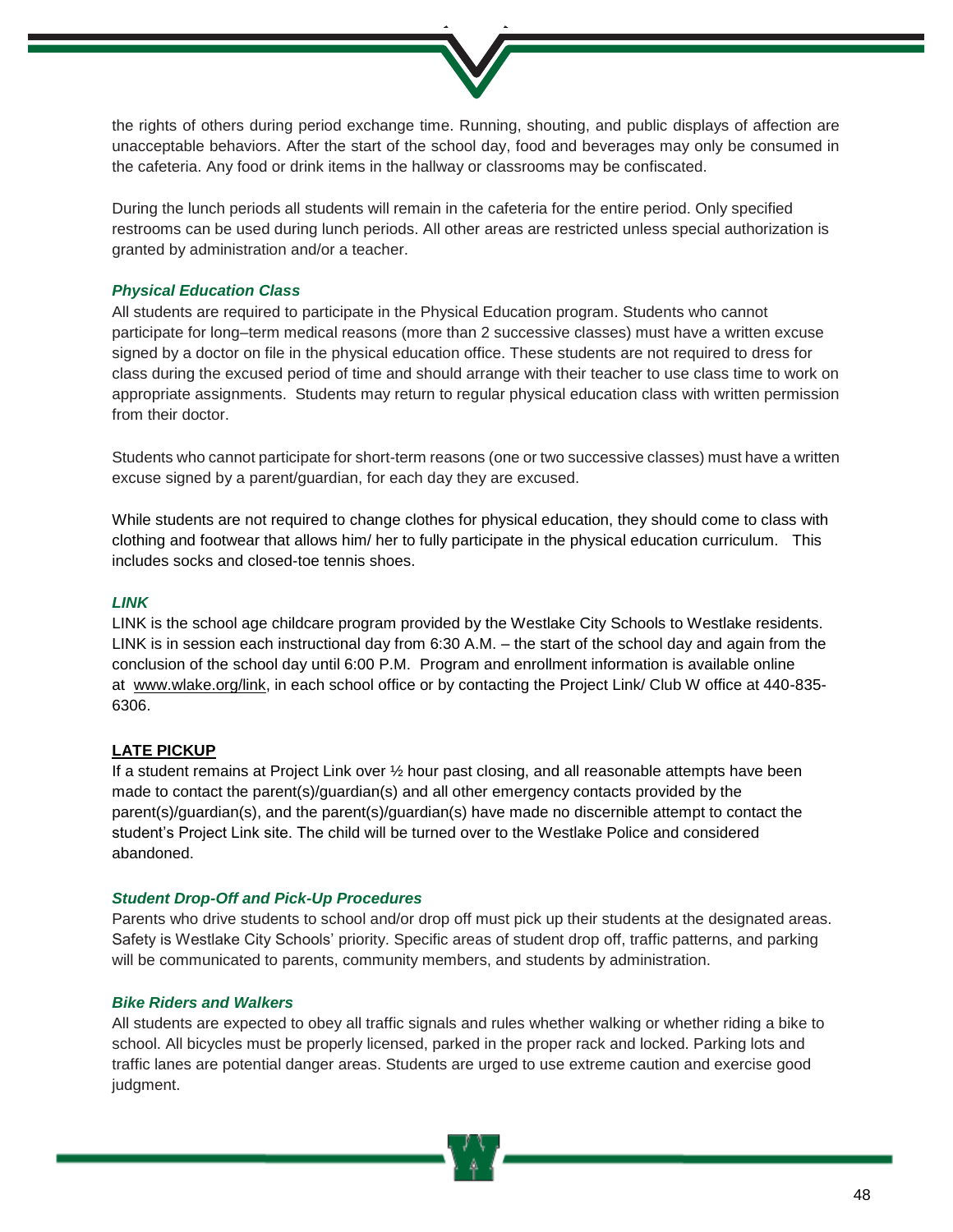

#### *Skateboards/Rollerblades*

Skateboards and rollerblades may not be used on school grounds or in the building; they present a safety hazard.

#### *Use of the Library/ Media Center*

The use of the library/media center is a privilege for students at Dover Intermediate School. Students are encouraged to utilize the resources and services available there. Refer to the Library Information packet for more details. In order to avoid late fees, all materials checked out of the library must be returned by the designated date.

#### *Use of Office Telephones*

Office telephones may not be used for personal calls. Except in an emergency, students will not be called to the office to receive a telephone call.

Telephones are available in the School for students to use when they are not in class. Students are not to use telephones to call parents to receive permission to leave school. Office personnel will initiate all calls on behalf of a student seeking permission to leave school.

#### *Use of School Equipment and Facilities*

Students must receive teacher permission before using any equipment or materials in the classroom. Students must seek permission from the Principal prior to using any other school equipment or facility. Students are responsible for the proper use and protection of any equipment or facility they are permitted to use.

#### *Use of Computer Technology and Networks*

The District provides Internet services to its students. The District's Internet system has a limited educational purpose and has not been established as a public access service or a public forum. Student use of the District's computers, network and Internet services/connection ("Network") are governed by the following principles and guidelines, and the Student Code of Conduct. Users have a limited privacy expectation in the content of their personal files and records of their online activity while on the Network.

Parents and students are advised that the Board may not be able to technologically limit access through the Board's Internet connection to only those services that have been authorized for the purpose of instruction, study and research related to the curriculum. Because it serves as a gateway to any publicly available file server in the world, the Internet opens classrooms and students to electronic information resources that have not been screened by educators for use by students of various ages. The District utilizes a Technology Protection Measure, which is a specific technology that will protect against (e.g., filter or block) access to visual displays/depictions that are obscene, pornographic, and materials that are harmful to minors, as defined by the Children's Internet Protection Act. At the discretion of the Board or the Superintendent, the Technology Protection Measure may be configured to protect against access to other material considered inappropriate for students to access.

The District further utilizes software and/or hardware to monitor online activity of students to restrict access to child pornography and other material that is obscene, objectionable, inappropriate and/or harmful to minors. Nevertheless, parents/guardians are advised that a determined user may be able to

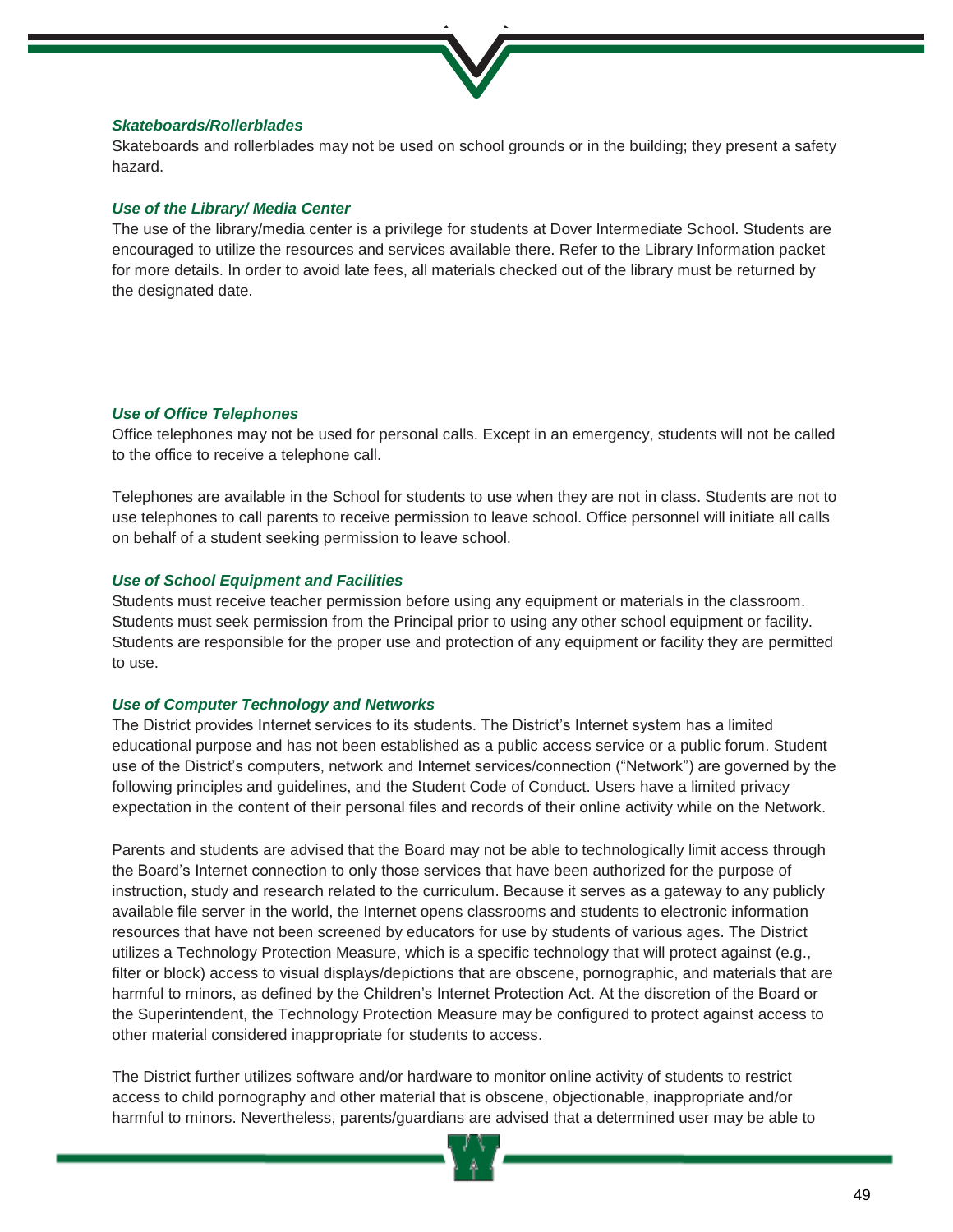

gain access to services on the Internet that are not authorized for educational purposes. In fact, it is impossible to guarantee students will not gain access through the Internet to information and communications that they and/or their parents/ guardians may find inappropriate, offensive, objectionable or controversial. Parents/Guardians assume risks by consenting to allow their child to participate in the use of the Internet. Parents/Guardians of minors are responsible for setting and conveying the standards that their children should follow when using the Internet. The District supports and respects each family's right to decide whether to apply for independent student access to the Internet.

Students are encouraged to use the "Network" for educational purposes. Use of the Network is a privilege, not a right. When using the Network, students must conduct themselves in a responsible, efficient, ethical, and legal manner. Students are responsible for good behavior on the District's computers/network and the Internet just as they are in classrooms, school hallways, and other school premises and school sponsored events. Communications on the Internet are often public in nature. General school rules for behavior and communication apply. Unauthorized or inappropriate use of the Network, including any violation of these rules, may result in cancellation of the privilege, disciplinary action consistent with the Student Code of Conduct, and/ or civil or criminal liability. Prior to accessing the Network, students must sign the Student Network and Internet Acceptable Use and Safety Agreement. Parent permission is required for minors. Parents are encouraged to discuss their values with their children so that students can make decisions regarding their use of the Network that is in accord with their personal and family values, in addition to the Board's standards.

Students must complete a mandatory training session/program regarding the appropriate use of technology and online safety and security as specified in Policy 7540.03 – Student Network and Internet Acceptable Use and Safety before being permitted to access the Network and/or being assigned an email address.

Smooth operation of the Network relies upon users adhering to the following guidelines. The guidelines outlined below are not exhaustive but are provided so that users are aware of their general responsibilities.

Students are responsible for their behavior and communication on the Network. For more information see Board Policies.

# **SCHOOL CLOSURES**

# *Cancellations Due to Weather*

When early morning weather and road conditions are deemed hazardous, especially for school transportation, the district will announce closure of schools on local radio/television stations and through electronic communication. All activities scheduled in district facilities are canceled. Interscholastic sports events, games, and practices are postponed. Parents and students are responsible for knowing about emergency closings and delays.

#### **GENERAL SCHOOL INFORMATION**

#### *Backpacks*

Backpacks, gym bags, briefcases, etc. are not to be used during the school day. They may, however, be used to transport books, lunches, and other appropriate items to and from school. Once at school, these conveyances must remain in a student's locker.

#### *Student Valuables*

Students should not bring items of value to school. Items such as jewelry, expensive clothing, electronic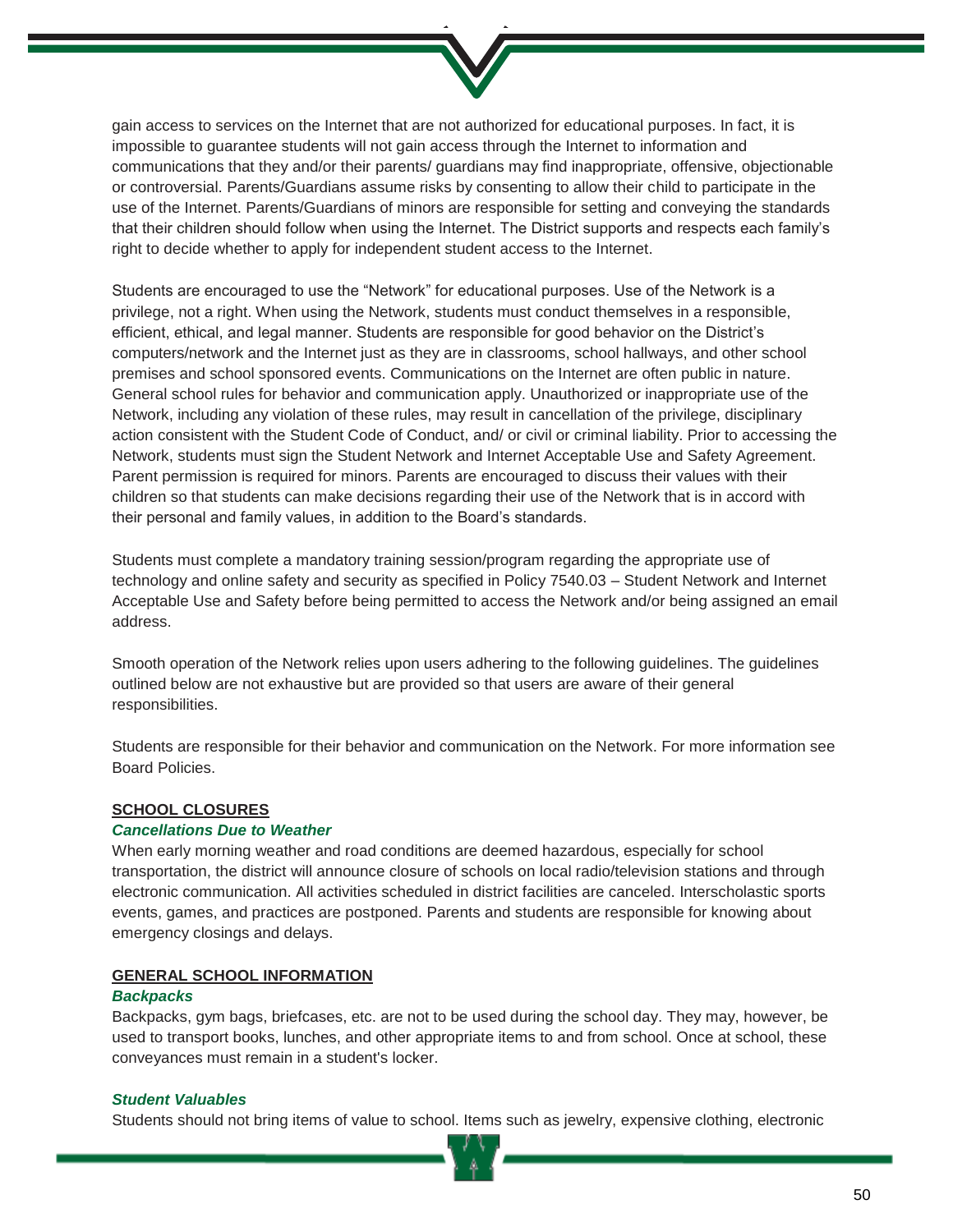equipment, and the like, are tempting targets for theft and extortion. The School is not liable for any loss or damage to personal valuables.

# *Lost and Found*

The lost and found area is in the main office or also in the cafeteria. Students who have lost items should check there and may retrieve their items if they give a proper description. Unclaimed items will be given to charity at the close of the school year.

#### *Meal Service*

The School participates in the National School Lunch Program and makes lunches available to students for a fee. Ala carte items are available. Students may also bring their own lunch to school to be eaten in the School's cafeteria.

Applications for the School's Free and Reduced-Priced Meal program are distributed to all students. If a student does not receive an application form and believes s/he is eligible, contact the building secretary.

#### *Field Trips*

Field trips are academic activities that are held off school grounds. There are also other trips that are part of the School's co-curricular and extracurricular program. No minor student may participate in any schoolsponsored trip without parental consent and a current emergency medical form on file in the office. Medications normally administered at school will be administered while on field trips. The Dover Intermediate Field Trip, Attendance and The Student Code of Conduct policies apply to all field trips. While the district encourages students to participate in field trips, alternative assignments will be provided for any student whose parent does not give permission for the student to attend.

#### *Protection and Privacy of Student Records*

The Westlake School District Board of Education is required to follow Ohio and federal law as to the maintenance and release of student records. The School District maintains many student records including both directory information and confidential information.

Directory information can be provided upon request to any individual, other than a for profit organization, even without the written consent of a parent. Parents may refuse to allow the Board to disclose any or all "directory information" upon written notification to the Board. For further information about the items included within the category of directory information and instructions on how to prohibit its release you may consult the Board's annual Family Education Rights and Privacy Act (FERPA) notice which can be found on the Student Services website.

Other than directory information, access to all other student records is protected by FERPA and Ohio law. Except in limited circumstances as specifically defined in State and Federal law, the School District is prohibited from releasing confidential education records to any outside individual or organization without the prior written consent of the parents, or the adult student, as well as those individuals who have matriculated and entered a postsecondary educational institution at any age. The Board will provide access or release directory information to armed forces recruiters unless the parent or student requests that prior written consent be obtained.

Confidential records include test scores, psychological reports, behavioral data, disciplinary records, and communications with family and outside service providers.

Students and parents have the right to review and receive copies of all educational records. Costs for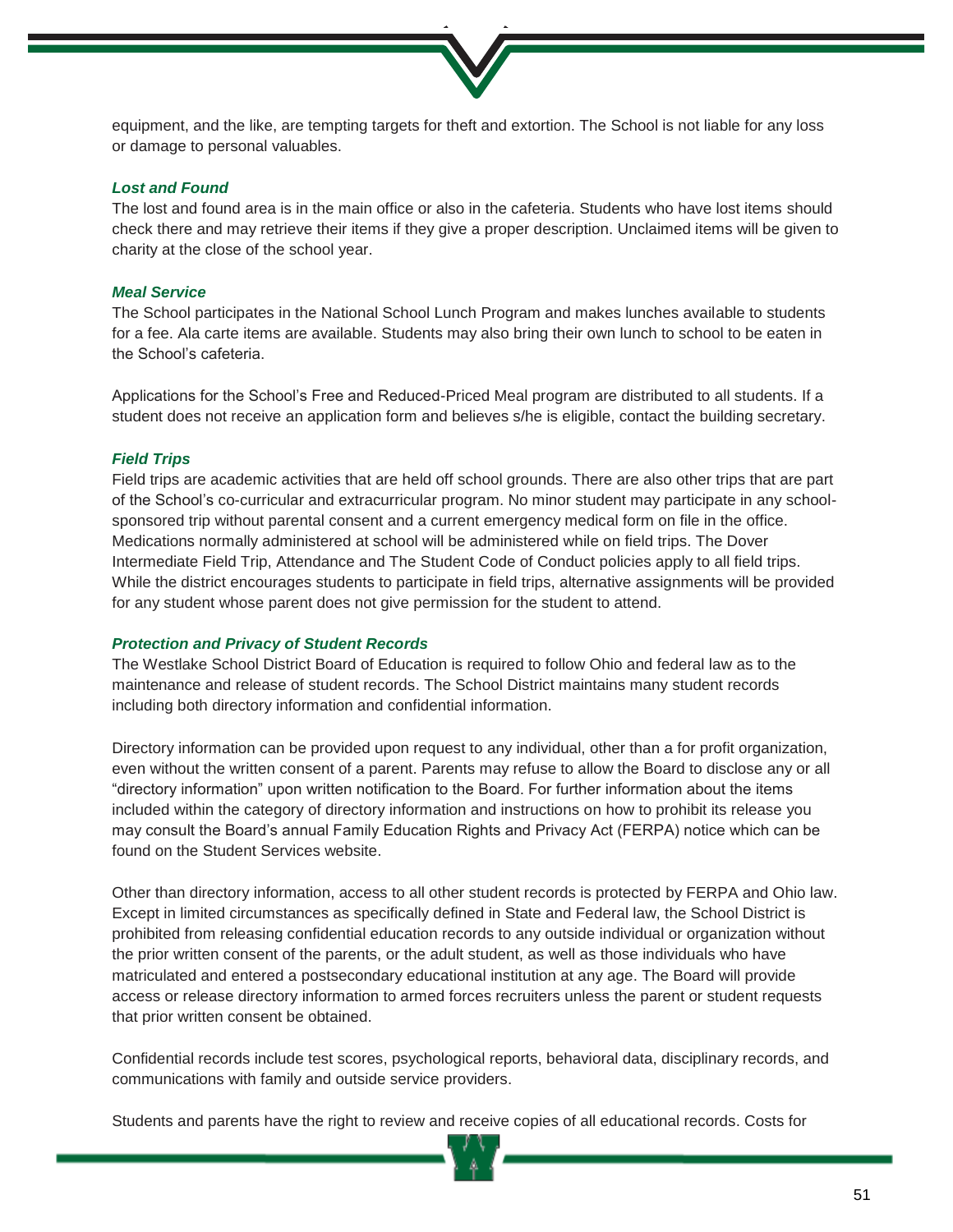copies of records may be charged to the parent. To review student records please provide a written notice identifying requested student records to the building principal. You will be given an appointment with the appropriate person to answer any questions and to review the requested student records.

Parents and adult students have the right to amend a student record when they believe that any of the information contained in the record is inaccurate, misleading or violates the student's privacy. A parent or adult student must request the amendment of a student record in writing and if the request is denied, the parent or adult student will be informed of his/her right to a hearing on the matter.

Consistent with the Protection of Pupil Rights Amendment (PPRA), no student shall be required, as a part of the school program or the District's curriculum, without prior written consent of the student (if an adult, or an emancipated minor) or, if an unemancipated minor, his/her parents, to submit to or participate in any survey, analysis, or evaluation that reveals information concerning:

- A. political affiliations or beliefs of the student or the student's parents;
- B. mental or psychological problems of the student or the student's family;
- C. sex behavior or attitudes;
- D. illegal, antisocial, self-incriminating or demeaning behavior;
- E. critical appraisals of other individuals with whom respondents have close family relationships;
- F. legally recognized privileged and analogous relationships, such as those of lawyers, physicians, and ministers;
- G. religious practices, affiliations, or beliefs of the student or his/her parents; or
- H. income (other than that required by law to determine eligibility for participation in a program or for receiving financial assistance under such a program).

Consistent with the PPRA and Board policy, parents may inspect any materials used in conjunction with any such survey, analysis, or evaluation. Please contact the Superintendent or designee to inspect such materials.

Further, parents have the right to inspect, upon request, a survey or evaluation created by a third party before the survey/evaluation is administered or distributed by the school to the student. The parent will have access to the survey/evaluation within a reasonable period of time after the request is received by the principal.

The Superintendent will notify parents of students in the District, at least annually at the beginning of the school year, of the specific or approximate dates during the school year when the following activities are scheduled or expected to be scheduled:

- activities involving the collection, disclosure, or use of personal information collected from students for the purpose of marketing or for selling that information or otherwise providing that information to others for that purpose); and
- the administration of any survey by a third party that contains one or more of the items described in A through H above.

The Family Policy Compliance Office in the U.S. Department of Education administers both FERPA and PPRA. Parents and/or eligible students who believe their rights have been violated may file a complaint with:

Family Policy Compliance Office